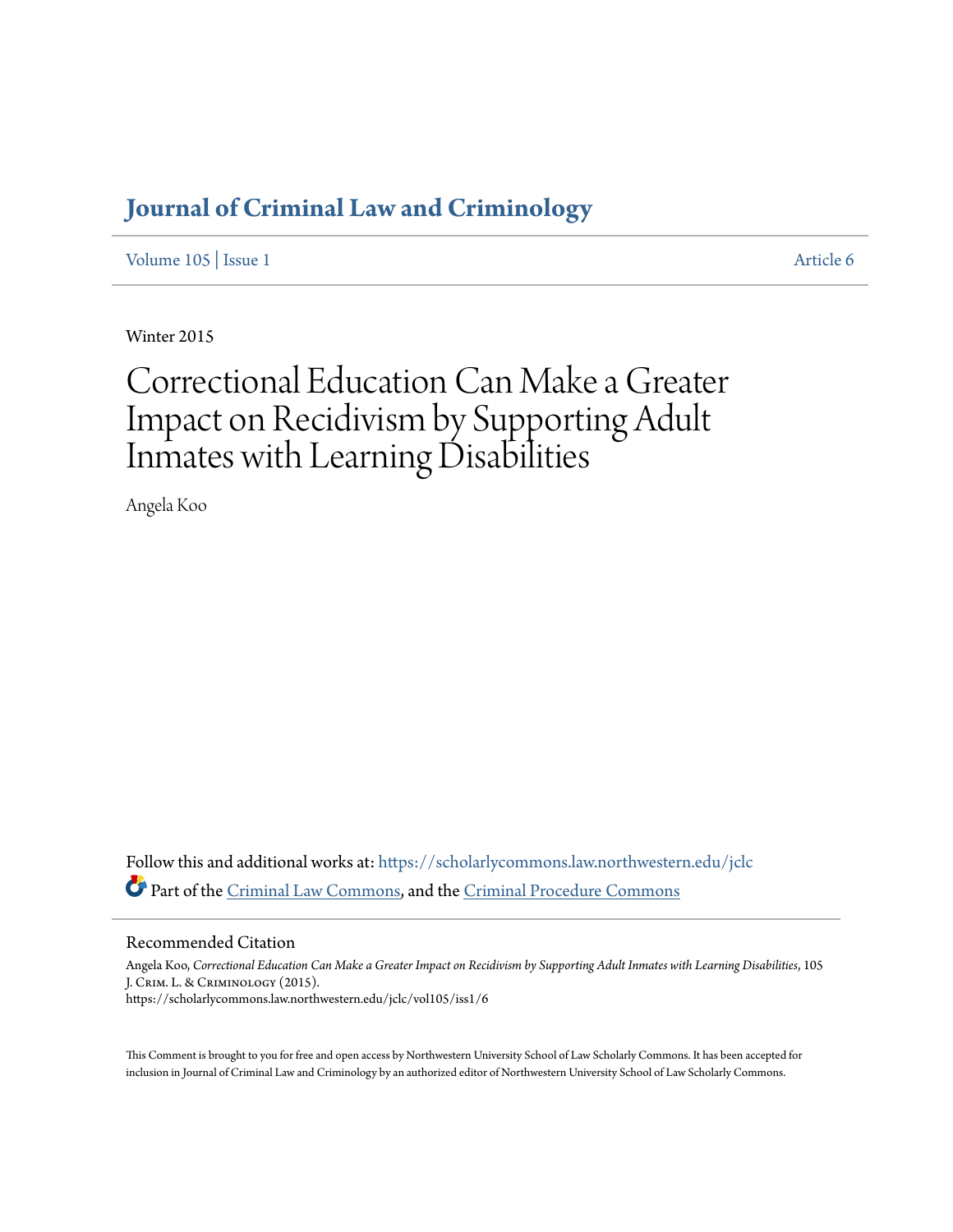## **COMMENTS**

### **CORRECTIONAL EDUCATION CAN MAKE A GREATER IMPACT ON RECIDIVISM BY SUPPORTING ADULT INMATES WITH LEARNING DISABILITIES**

Angela Koo\*

*This Comment brings attention to a group that is overlooked within our prisons—adult inmates with learning disabilities. These inmates currently face challenges in receiving appropriate educational programming. Recognizing that several studies support the proposition that education reduces recidivism, this Comment argues that correctional education programs must make reforms to accommodate adult inmates with learning disabilities in order for education to fully impact recidivism rates.* 

<sup>\*</sup> Angela Koo graduated from Northwestern University School of Law in 2015. She received her Bachelor of Arts from the University of California, Berkeley. Ms. Koo was a special education teacher before attending law school. She would like to thank the editors of the *Journal of Criminal Law and Criminology* for all their assistance with this piece, especially Sarah Halbach and Carolyn Hill, and her husband for his never-ending encouragement.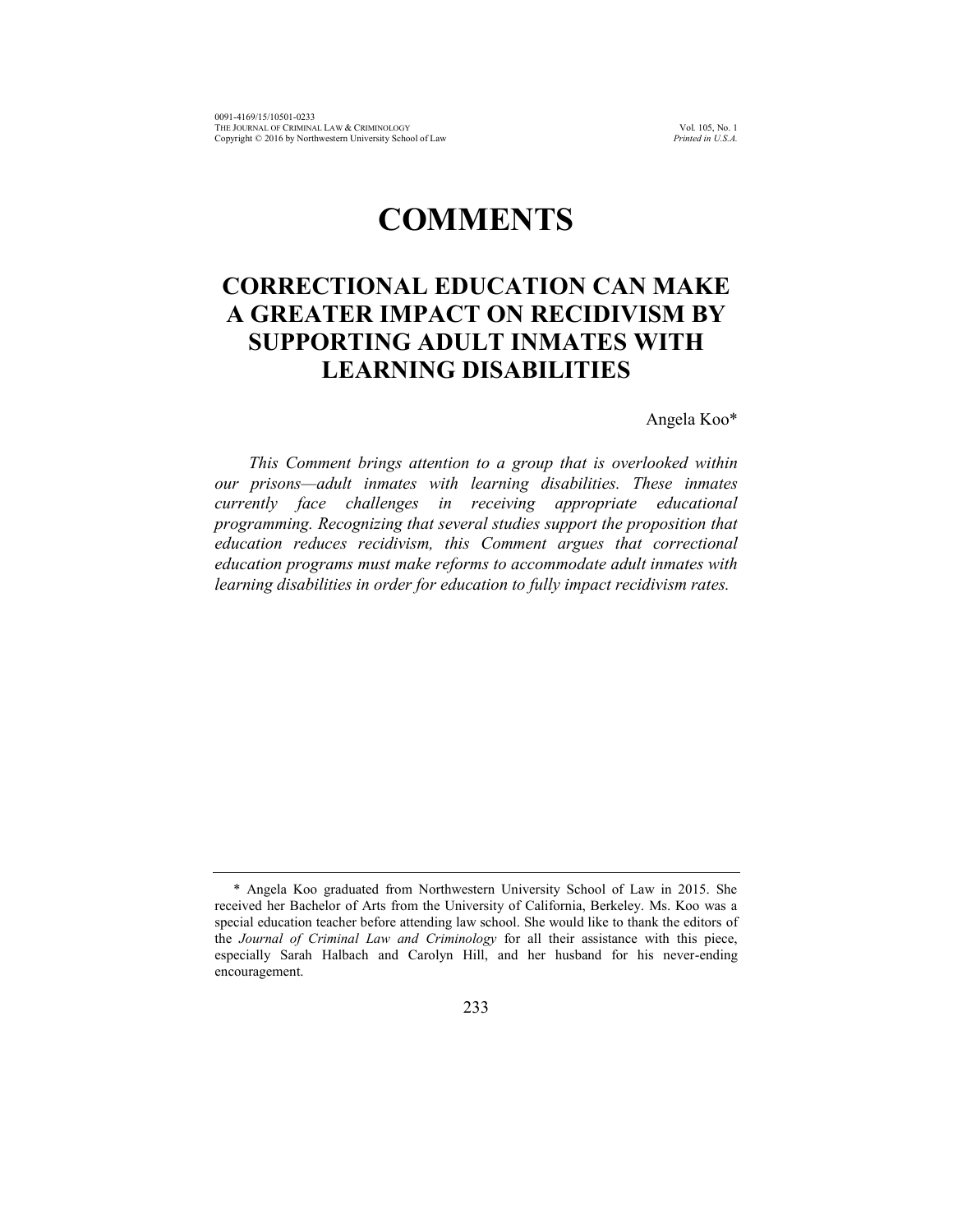#### TABLE OF CONTENTS

| Ι.                                                            | LEARNING DISABILITIES AND CORRECTIONAL EDUCATION             |  |
|---------------------------------------------------------------|--------------------------------------------------------------|--|
|                                                               |                                                              |  |
|                                                               |                                                              |  |
| B.                                                            |                                                              |  |
| Н.                                                            |                                                              |  |
|                                                               |                                                              |  |
|                                                               |                                                              |  |
| B.                                                            | Statutory Challenges to Prison Education Programs  246       |  |
|                                                               | i. Section 504 of the Rehabilitation Act and Title II of the |  |
|                                                               |                                                              |  |
|                                                               |                                                              |  |
|                                                               |                                                              |  |
|                                                               | c. Difficulties with Bringing Claims Under § 504 and         |  |
|                                                               |                                                              |  |
|                                                               | ii. The Individuals with Disabilities Education Act  250     |  |
|                                                               |                                                              |  |
|                                                               |                                                              |  |
|                                                               |                                                              |  |
| IV. DISCUSSION OF ADULT INMATES WITH LEARNING DISABILITIES IS |                                                              |  |
|                                                               |                                                              |  |
| V. PROVIDING CORRECTIONAL EDUCATION FOR ADULT INMATES         |                                                              |  |
|                                                               | WITH LEARNING DISABILITIES CAN FURTHER REDUCE                |  |
|                                                               |                                                              |  |
|                                                               |                                                              |  |
|                                                               | A. Test for Learning Disabilities at the Prison Door  259    |  |
| $\mathbf{B}$ .                                                |                                                              |  |
| $C_{-}$                                                       |                                                              |  |
| D.                                                            |                                                              |  |
|                                                               |                                                              |  |

#### **INTRODUCTION**

Navigating the world with a learning disability can be challenging. For example, students with an auditory processing disorder, which impacts the ability to hear and distinguish sounds, or a visual processing disorder, which impacts the ability to process information visually, can have serious difficulty learning in a traditional classroom.<sup>1</sup> During primary school,

<sup>1</sup> *See Learning Disabilities and Disorders*, HELPGUIDE.ORG, http://www.helpguide.org/ mental/learning\_disabilities.htm (last visited Sept. 23, 2014), *archived at* http://perma.cc/ KH32-JBZG. Auditory and visual processing disorders are just two of the specific learning disabilities that a student might have.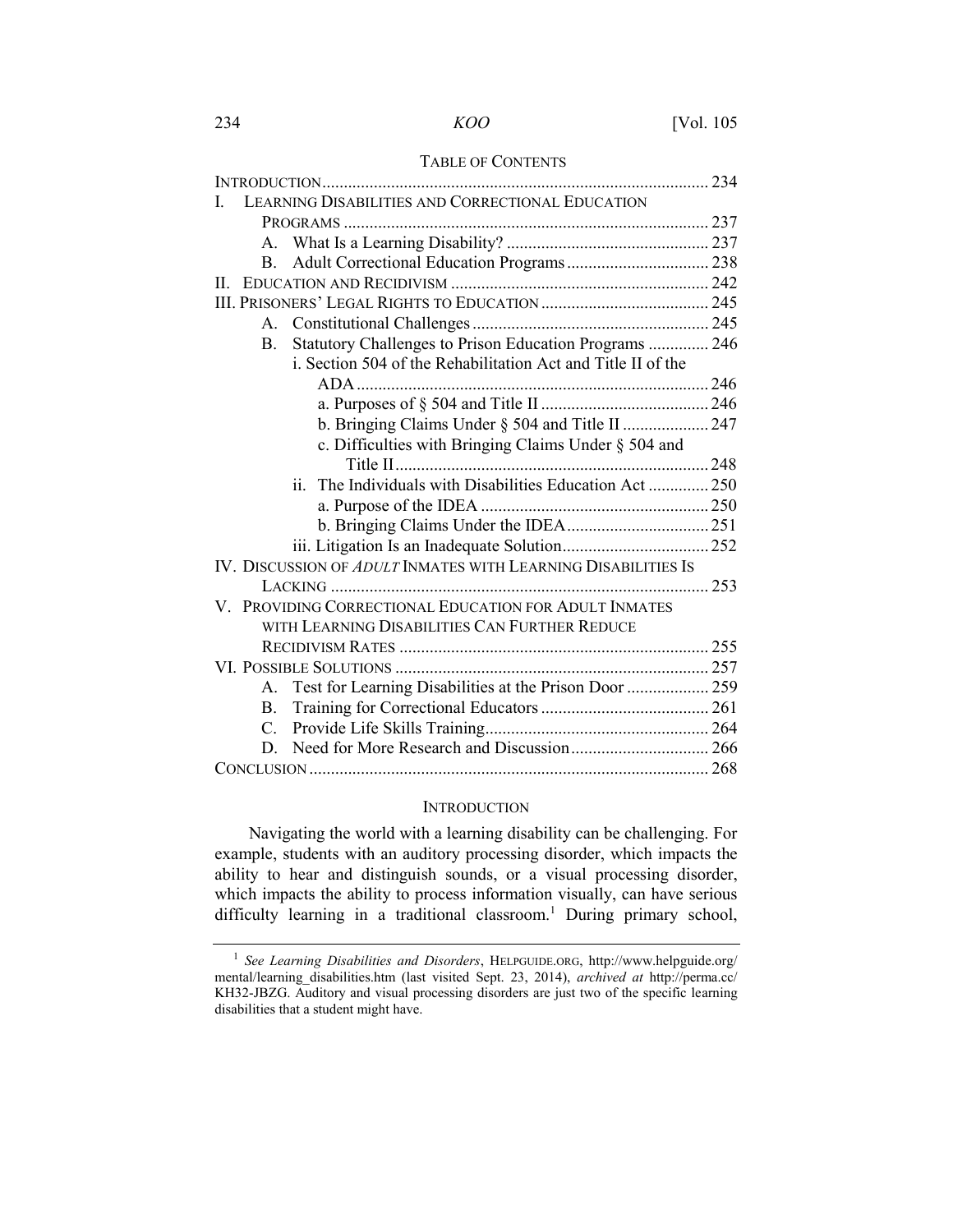mastering the basics of reading and math may not come easily for these students because they process information differently than their peers without learning disabilities. As each academic year builds upon basic skills taught in previous years, students with learning disabilities are vulnerable to falling behind—sometimes far behind—their peers in grade-level achievement.

A student's difficult experiences in primary and secondary school will likely continue into adulthood because learning disabilities do not magically disappear with age. There is no "cure" for a learning disability;<sup>2</sup> learning disabilities continue to impact adults' information processing as they did when the adults were children. Learning strategies to mitigate this impact and receiving accommodations or modifications at work and school can help adults manage their learning disabilities, but do not eliminate them. Because of this reality, adults with learning disabilities face extra challenges as they find and maintain employment, live in their communities, and provide for their families. And if these adults come into contact with the criminal justice system, their learning disabilities are with them as they serve their sentences, prepare for their release, and return to their communities.

This Comment focuses on adult prisoners with learning disabilities in the United States. Researchers estimate that 30%–50% of the adult prison population has a learning disability.<sup>3</sup> Currently, correctional education programs do not support these inmates even though numerous research studies suggest that correctional education decreases recidivism rates.4 Reducing recidivism rates is one of the main goals of incarceration.<sup>5</sup> Lower

several publications. For example, in a comprehensive review of the criminal justice system in 2013, the Department identified reduction of recidivism as one of the five goals of its

<sup>2</sup> *Learning Disability Fast Facts*, NAT'L CTR. FOR LEARNING DISABILITIES, http:// www.ncld.org/types-learning-disabilities/what-is-ld/learning-disability-fast-facts (last visited Sept. 23, 2014), *archived at* http://perma.cc/ZX8A-3ZNC. 3 MICHELLE TOLBERT, NAT'L INST. FOR LITERACY, STATE CORRECTIONAL EDUCATION

PROGRAMS: STATE POLICY UPDATE 11 (2002), *available at* http://www.prisonpolicy.org/ scans/nil/st\_correction\_02.pdf, *archived at* http://perma.cc/KUX7-PXM2. 4 *See* LOIS M. DAVIS ET AL., RAND CORP., EVALUATING THE EFFECTIVENESS OF

CORRECTIONAL EDUCATION: A META-ANALYSIS OF PROGRAMS THAT PROVIDE EDUCATION TO INCARCERATED ADULTS, at xvi (2013), *available at* https://www.bja.gov/Publications/ RAND\_Correctional-Education-Meta-Analysis.pdf, *archived at* http://perma.cc/D3XA-MFLP (finding that correctional education, on average, reduces individuals' risk of recidivating); STEPHEN J. STEURER & LINDA G. SMITH, CORR. EDUC. ASS'N & MGMT. & TRAINING CORP., EDUCATION REDUCES CRIME: THREE-STATE RECIDIVISM STUDY - EXECUTIVE SUMMARY 10 (2003), *available at* http://www.ceanational.org/PDFs/EdReducesCrime.pdf, *archived at* http://perma.cc/WZ2E-UYUE (finding recidivism rates to be lower for participants in correctional education programs compared to nonparticipants).<br><sup>5</sup> The Department of Justice has cited recidivism as a main goal of incarceration in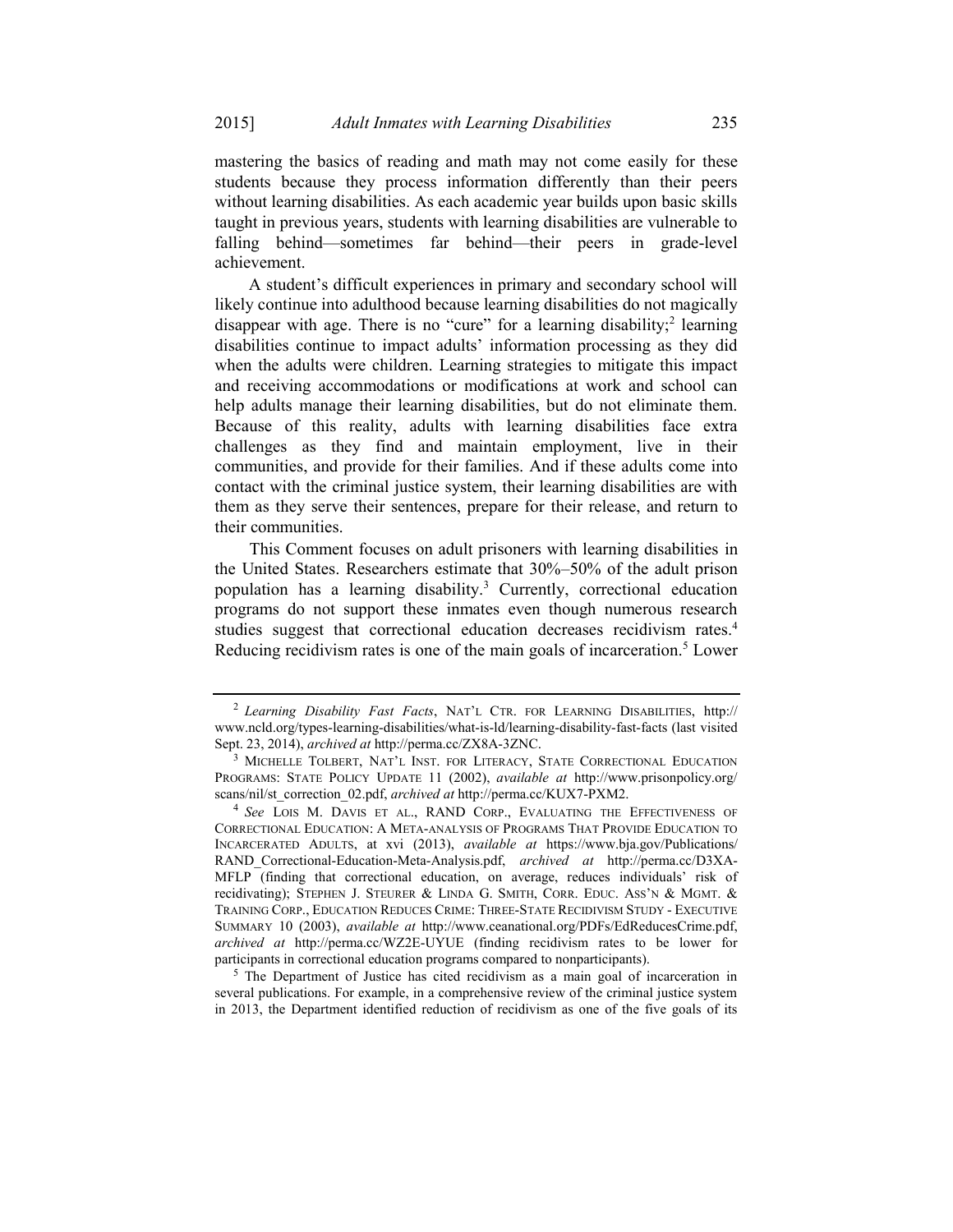recidivism rates are beneficial to society; lower rates mean that more released inmates are reintegrating into their communities as law-abiding citizens and pursuing noncriminal activities to make a living.<sup>6</sup> Thus, reforms in correctional education—namely, giving particular attention to the needs of inmates with learning disabilities—could greatly impact recidivism rates. The reforms proffered in this Comment are applicable to both federal and state prisons.

Part I of this Comment describes learning disabilities and some of the flaws of the current correctional education programs. Part II presents the link between correctional education and decreased recidivism. Part III explores inmates' legal rights regarding education, which may include the right to make constitutional and statutory challenges, and explains how pursuing litigation under these rights is an inefficient solution to inadequate correctional educational programming. Part IV presents the final piece of background information by drawing attention to the lack of research and discussion regarding adult prisoners with learning disabilities.

Part V argues that the strong link between education and recidivism, coupled with the significant percentage of adult prisoners with learning disabilities, provides a compelling rationale for correctional education reform. Specifically, correctional education programs cannot effectively reduce recidivism unless they recognize and support adult inmates with learning disabilities. Part VI presents four possible solutions that, together or separately, can improve the impact of educational programming for these inmates: testing for learning disabilities upon prison entry; mandating trainings on learning disabilities for all correctional educators; providing life skills training for prisoners to manage their learning disabilities upon release; and generating more discussion and research about this particular population. These solutions have the potential to address the gap in current correctional education programs, and thus, have a greater impact on recidivism rates.

review. *See* U.S. DEP'T OF JUSTICE, SMART ON CRIME: REFORMING THE CRIMINAL JUSTICE SYSTEM FOR THE 21<sup>ST</sup> CENTURY 1 (2013), *available at http://www.justice.gov/sites/default/* files/ag/legacy/2013/08/12/smart-on-crime.pdf, *archived at* http://perma.cc/UN5Y-CUNR. And, in an annual report from 1999 examining incarceration, it identified offenders' "reintegration into society" as one of its strategic goals. *See* U.S. DEP'T OF JUSTICE, DETENTION AND INCARCERATION 12 (1999), *available at* http://www.justice.gov/archive/ag/ annualreports/ar99/Chapter5.pdf, *archived at* http://perma.cc/GYH6-BD9D. 6 *See* John H. Esperian, *The Effect of Prison Education Programs on Recidivism*, 61 J.

CORRECTIONAL EDUC. 316, 320 (2010).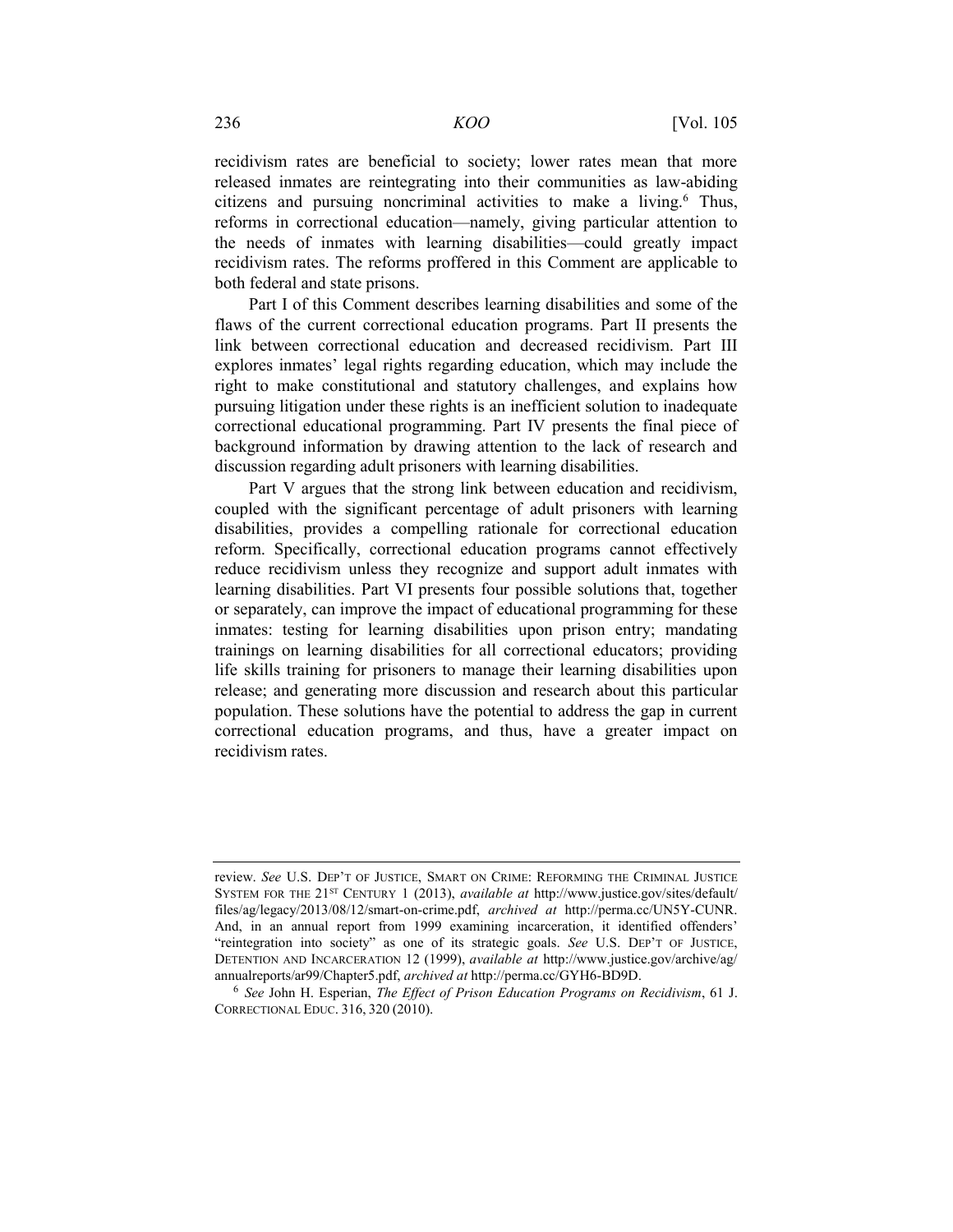#### I. LEARNING DISABILITIES AND CORRECTIONAL EDUCATION PROGRAMS

Part I presents background information for the rest of this Article. Subpart I(A) defines "learning disability" and explains the impact of learning disabilities on students. Subpart I(B) introduces adult correctional education programs, describing the important role they play in educating inmates.

#### A. WHAT IS A LEARNING DISABILITY?

According to the National Joint Committee on Learning Disabilities, a learning disability is a "general term that refers to a heterogeneous group of disorders manifested by significant difficulties in the acquisition and use of listening, speaking, reading, writing, reasoning, and mathematical abilities."<sup>7</sup> Researchers believe that a malfunction in the central nervous system causes the effects of a learning disability.<sup>8</sup> These effects "include specific deficits in one or more of the following areas: oral comprehension, organization, coordination, perception, expressive language, the ability to sustain attention, nonverbal reasoning, integration of information, and social judgment."<sup>9</sup> Having a learning disability does not automatically mean mental retardation or limited intelligence, as many people with learning disabilities are of average or above average intelligence.<sup>10</sup> Many people with learning disabilities look, behave, and perform similarly to their counterparts without learning disabilities.

Having a learning disability simply means that a person's ability to learn or communicate is impacted in a certain way. The degree of that impact can vary depending on the severity of the disability, and individuals cope with or compensate for their deficits in different ways.<sup>11</sup> Though individuals with learning disabilities are often as intelligent as their peers, they may require more time to process information or complete assignments

<sup>7</sup> TOLBERT*, supra* note 3, at 11–12. There is a wide range of learning disabilities, which includes dyslexia, dysgraphia, auditory processing disorder, visual processing disorder, and other related disorders such as ADHD. *What Are Learning Disabilities?*, NAT'L CTR. FOR LEARNING DISABILITIES, http://ncld.org/types-learning-disabilities/what-is-ld/what-arelearning-disabilities (last visited Sept. 23, 2014), *archived at* http://perma.cc/MD48-HEVZ.<br><sup>8</sup> TOLBERT, *supra* note 3, at 11–12.<br><sup>9</sup> Sara N. Barker, *A False Sense of Security: Is Protection for Employees with Learning* 

*Disabilities Under the Americans with Disabilities Act Merely an Illusion?*, 9 U. PA. J. LAB. & EMP. L. 325, 327 (2007). 10 *Id.* at 327–28. 11 This is the way I describe and see learning disabilities based on my experience as a

special education teacher. For more information, see Carol Weller et al., *Adaptive Behavior of Adults and Young Adults with Learning Disabilities*, 17 LEARNING DISABILITY Q. 282 (1994) (discussing maladaptive and adaptive characteristics of adults and young adults with learning disabilities in social, educational, and working environments).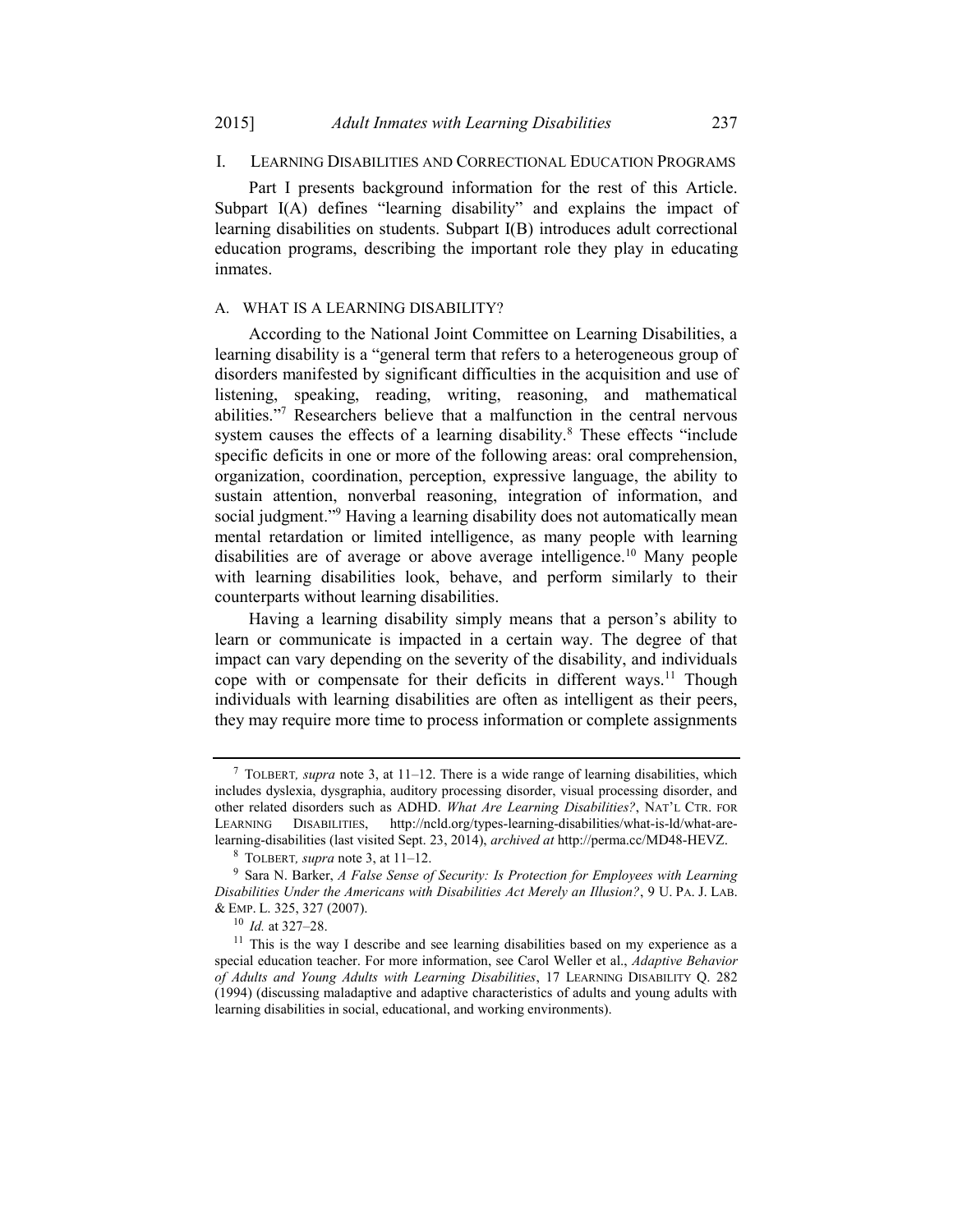than their nondisabled peers. Recent research shows that students with learning disabilities can be just as successful as their nondisabled peers if their teachers implement interventions to support their needs.12 Providing certain accommodations can also help students with learning disabilities achieve academic progress because it allows them "to show what they know [on classroom assignments and assessments] without being impeded by their disability."13 Simple and inexpensive interventions and accommodations can adequately help individuals overcome the varied ways a learning disability affects them.

#### B. ADULT CORRECTIONAL EDUCATION PROGRAMS

More than 1.5 million people are incarcerated in state and federal prisons.<sup>14</sup> Many of these inmates come from backgrounds where educational opportunities were limited in some way, and, thus, they are generally less educated than the general population.<sup>15</sup> In 1997, "[e]ightytwo percent of the U.S. population held high school diplomas or GEDs . . . but only 70 percent of federal prisoners and 60 percent of state prisoners had reached the same level of education."<sup>16</sup> And "in 2004, approximately 36 percent of individuals in state prisons had attained less than a high school education compared with 19 percent of the general U.S. population age 16 and over."17 Since a large portion of inmates enter prison without a high level of education, many prisoners earn their GED or high

<sup>12</sup> *See Successful Strategies for Teaching Students with Learning Disabilities*, LEARNING DISABILITIES ASS'N OF AM., http://www.ldanatl.org/aboutld/teachers/understanding/ strategies.asp (last visited Sept. 23, 2014), *archived at* http://perma.cc/3BBU-D8DF. Some effective interventions include breaking up learning into smaller steps, providing prompts of learning strategies, and using graphics to illustrate a teacher's oral instructions. *Id.*

<sup>13</sup> *Accommodations for Students with Learning Disabilities*, NAT'L CTR. FOR LEARNING DISABILITIES, http://www.ncld.org/students-disabilities/accommodations-education/ accommodations-students-learning-disabilities (last visited Sept. 23, 2014), *archived at*  http://perma.cc/Z97F-M4P5. Some examples of effective accommodations include presenting information in alternative formats such as visually or in larger print, providing frequent breaks or extra time on assignments, and allowing answers to be given verbally. *Id.*

<sup>&</sup>lt;sup>14</sup> ANNA CRAYTON & SUZANNE REBECCA NEUSTETER, PRISONER REENTRY INST., THE CURRENT STATE OF CORRECTIONAL EDUCATION 1 (2008), *available at* http://www.urban.org/ projects/reentry-roundtable/upload/Crayton.pdf, *archived at* http://perma.cc/FA5B-6MP7. Other researchers say the current prison population is at two million. *See* Eric Blumenson & Eva S. Nilsen, *How to Construct an Underclass, or How the War on Drugs Became a War* 

<sup>&</sup>lt;sup>15</sup> Emily A. Whitney, Note, *Correctional Rehabilitation Programs and the Adoption of International Standards: How the United States Can Reduce Recidivism and Promote the National Interest*, 18 TRANSNAT'L L. & CONTEMP. PROBS. 777, 786 (2009). 16 *Id.* at 787. 17 DAVIS ET AL., *supra* note 4, at xv.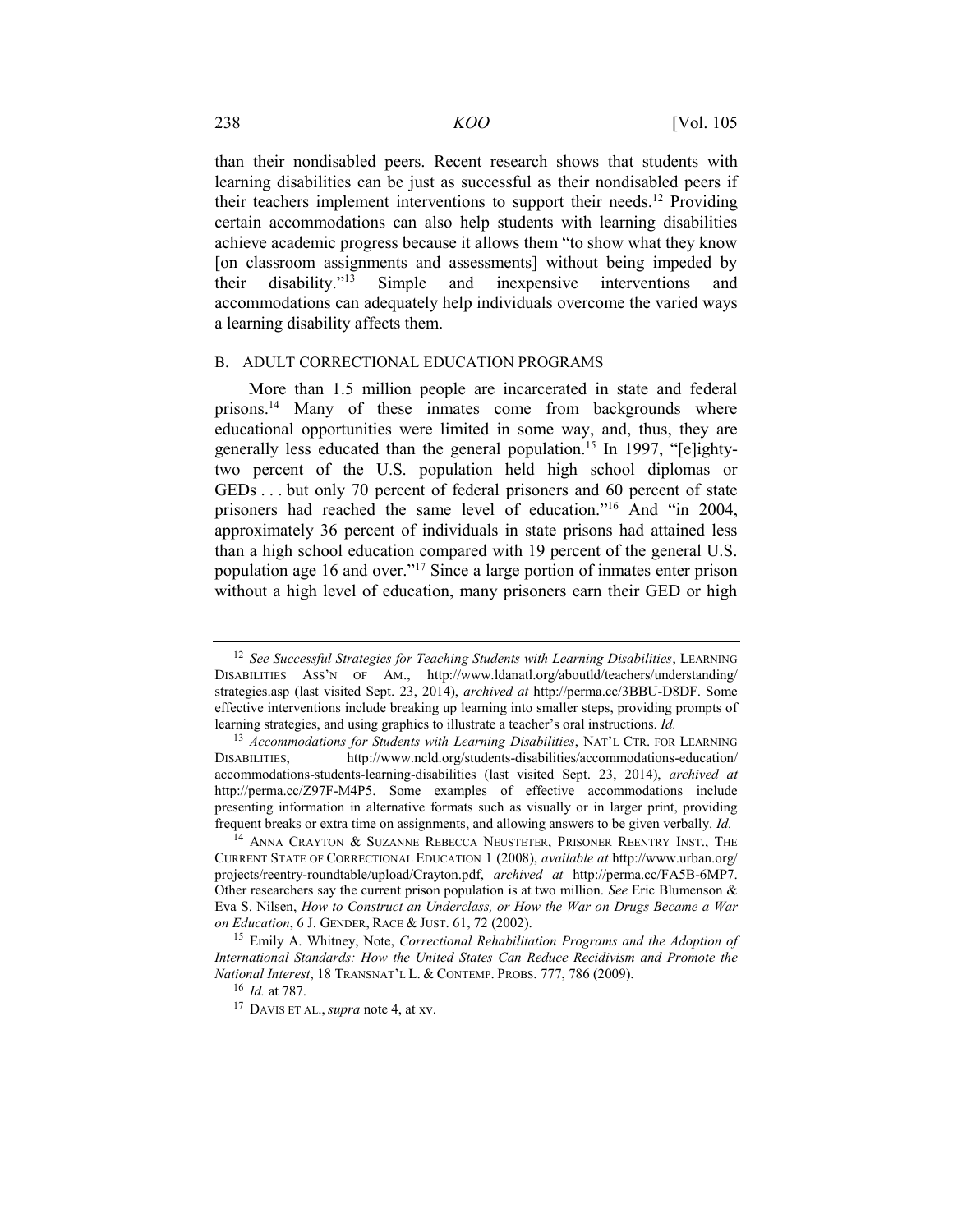school diploma during incarceration.<sup>18</sup> Thus, education programs in prisons play an important role in educating incarcerated individuals. In fact, "at least 70 percent of state and federal inmates who held a GED as of 1997 earned it while in prison."<sup>19</sup>

Indeed, correctional education programs are integral to the rehabilitative goals of both state and federal prisons and their importance cannot be understated. Education programs are part of prisons' efforts to promote rehabilitation, one of the major goals of the criminal justice system.<sup>20</sup> Offenders can rehabilitate themselves by "[l]earning to read, write, compute, and effectively communicate" which "prepares the prisoners for life upon release."21 The Federal Bureau of Prisons has made an effort to promote rehabilitation through education in federal prisons by requiring, for the most part, inmates to be at a high school level of reading, writing, and math. $22$  If inmates, at the time they enter prison, do not meet this standard, they are enrolled in an adult basic education or GED program.23 These programs are offered in about 90% of federal prisons.24 And all federal prisons offer literacy classes.<sup>25</sup>

State prisons, on the other hand, do not have these requirements. In 1992, the U.S. Department of Education enacted the Functional Literacy for State and Local Prisoners Program,<sup>26</sup> which provides funding to state prisons "to help them establish, improve, and expand . . . functional literacy program[s]" that will "reduce recidivism through the development and improvement of life skills necessary for reintegration into society."27 State

<sup>&</sup>lt;sup>18</sup> Whitney, *supra* note 15, at 787.<br><sup>19</sup> *Id.* (citing WENDY ERISMAN & JEANNE BAYER CONTARDO, INST. FOR HIGHER EDUC. POLICY, LEARNING TO REDUCE RECIDIVISM: A 50-STATE ANALYSIS OF POSTSECONDARY CORRECTIONAL EDUCATION POLICY 4 (2005), *available at* http://www.ihep.org/sites/default/ files/uploads/docs/pubs/learningreducerecidivism.pdf, *archived at* http://perma.cc/V75F-EJV6).<br><sup>20</sup> *See id.* at 779, 787.<br><sup>21</sup> *Id.* at 789.<br><sup>22</sup> Under the "Education Programs" section of its website, the Federal Bureau of Prisons

states that "[i]n most cases, inmates who do not have a high school diploma or a General Educational Development (GED) certificate must participate in the literacy program for a minimum of 240 hours or until they obtain the GED." *Education Programs*, FED. BUREAU OF PRISONS, http://www.bop.gov/inmates/custody\_and\_care/education.jsp (last visited Oct. 4, 2014), *archived at* http://perma.cc/8LFT-DQWU. 23 *Id.*

<sup>&</sup>lt;sup>24</sup> CRAYTON & NEUSTETER, *supra* note 14, at 9.<br><sup>25</sup> FED. BUREAU OF PRISONS, *supra* note 22.<br><sup>26</sup> *See* Functional Literacy for State and Local Prisoners Program, 34 C.F.R. § 489<br>(1992); Whitney, *supra* note 15, at 788.

<sup>&</sup>lt;sup>27</sup> U.S. DEP'T OF EDUC., CFDA No. 84.255, ADULT EDUCATION—FUNCTIONAL LITERACY AND LIFE SKILLS: PROGRAMS FOR STATE AND LOCAL PRISONERS (1997), *available at* http://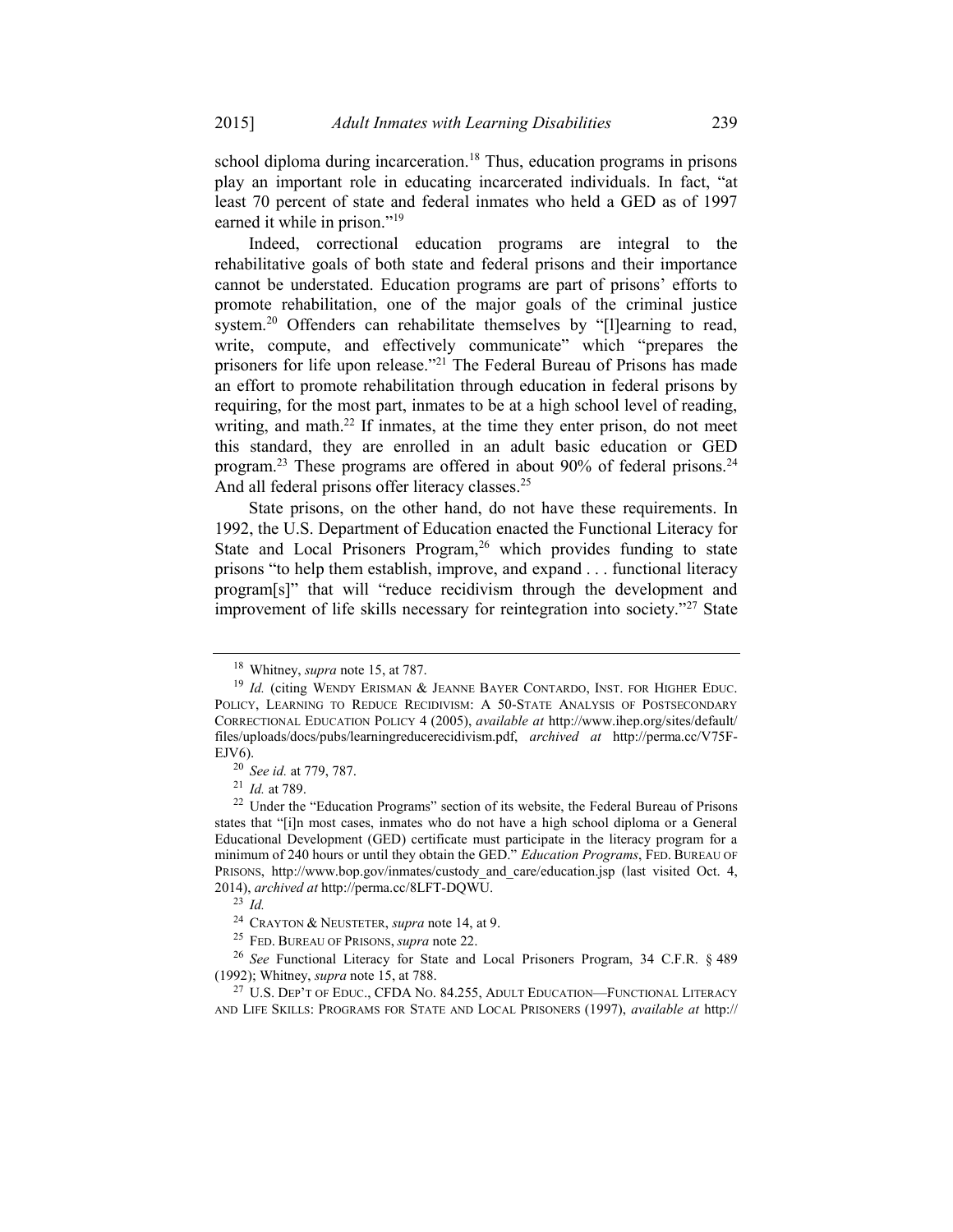prison programs are not uniform since each state has the flexibility to create its own programs.28 A 2002 report stated that twenty-two states require inmates to participate in education programs if they have not reached a certain level of education—some require inmates to be at the GED level, while others require sixth-grade achievement.<sup>29</sup> In addition, about 84% of state prisons in the United States offer some type of correctional educational programming.30

While state departments of corrections and the Bureau of Prisons have made an effort to make education programs widely available to the general prison population, efforts to address the needs of inmates with learning disabilities within these programs have been limited.

Compared to the general population, the prison population represents a remarkably high percentage of adults with learning disabilities. Only 3%– 15% of adults in the general population are estimated to have learning disabilities, compared to  $30\% - 50\%$  of inmates.<sup>31</sup> Academics have differing theories to explain the disproportionate representation of individuals with learning disabilities in the criminal justice system. Some argue that because broken public school systems fail to identify children with learning disabilities, the schools place them in a "school-to-prison pipeline"<sup>32</sup> by disciplining them without addressing their learning disabilities. Other academics put forth a susceptibility theory: they believe that the differences

learning disabilities vary, but are always significantly greater than the percentage of adults with learning disabilities in the general population. *See* CRAYTON & NEUSTETER, *supra* note 14, at 5 ("Approximately 17 percent of adult prisoners have been diagnosed with some type of learning difference compared to six percent of the general adult population."); Nancy Cowardin, *Disorganized Crime: Learning Disability and the Criminal Justice System*, 13 CRIM. JUST. 10, 11 (1998) ("[I]t is widely estimated that 20 to 55 percent of criminal justice clients qualify as having specific to pervasive learning disabilities.").

<sup>32</sup> *See* Mark McWilliams & Mark P. Fancher, *Undiagnosed Students with Disabilities Trapped in the School-to-Prison Pipeline*, MICH. B. J., Aug. 2010, at 28, 30 (emphasizing that undiagnosed disabilities contribute to racial disparities in school discipline, which go on to manifest in prison populations); Kristina Menzel, *The School-to-Prison Pipeline: How Schools Are Failing to Properly Identify and Service Their Special Education Students and How One Probation Department Has Responded to the Crisis*, 15 PUB. INT. L. REP. 198, 199–200 (2010) (referencing the ACLU's argument "that 'the school-to-prison pipeline' is the product of, among other factors, 'the practices and policies of school districts' that result in the criminalization of in-school behaviors" (citation omitted)).

www2.ed.gov/pubs/Biennial/95-96/eval/417-97.pdf, *archived at* http://perma.cc/UD9J-TY4Z?type=pdf. 28 Michael K. Greene, Note, *"Show Me the Money!" Should Taxpayer Funds Be Used to* 

*Educate Prisoners Under the Guise of Reducing Recidivism?*, 24 NEW ENG. J. ON CRIM. & CIV. CONFINEMENT 173, 178 (1998).<br><sup>29</sup> CRAYTON & NEUSTETER, *supra* note 14, at 4.<br><sup>30</sup> DAVIS ET AL., *supra* note 4, at 4.<br><sup>31</sup> TOLBERT, *supra* note 3, at 11. Approximations of the percentage of inmates with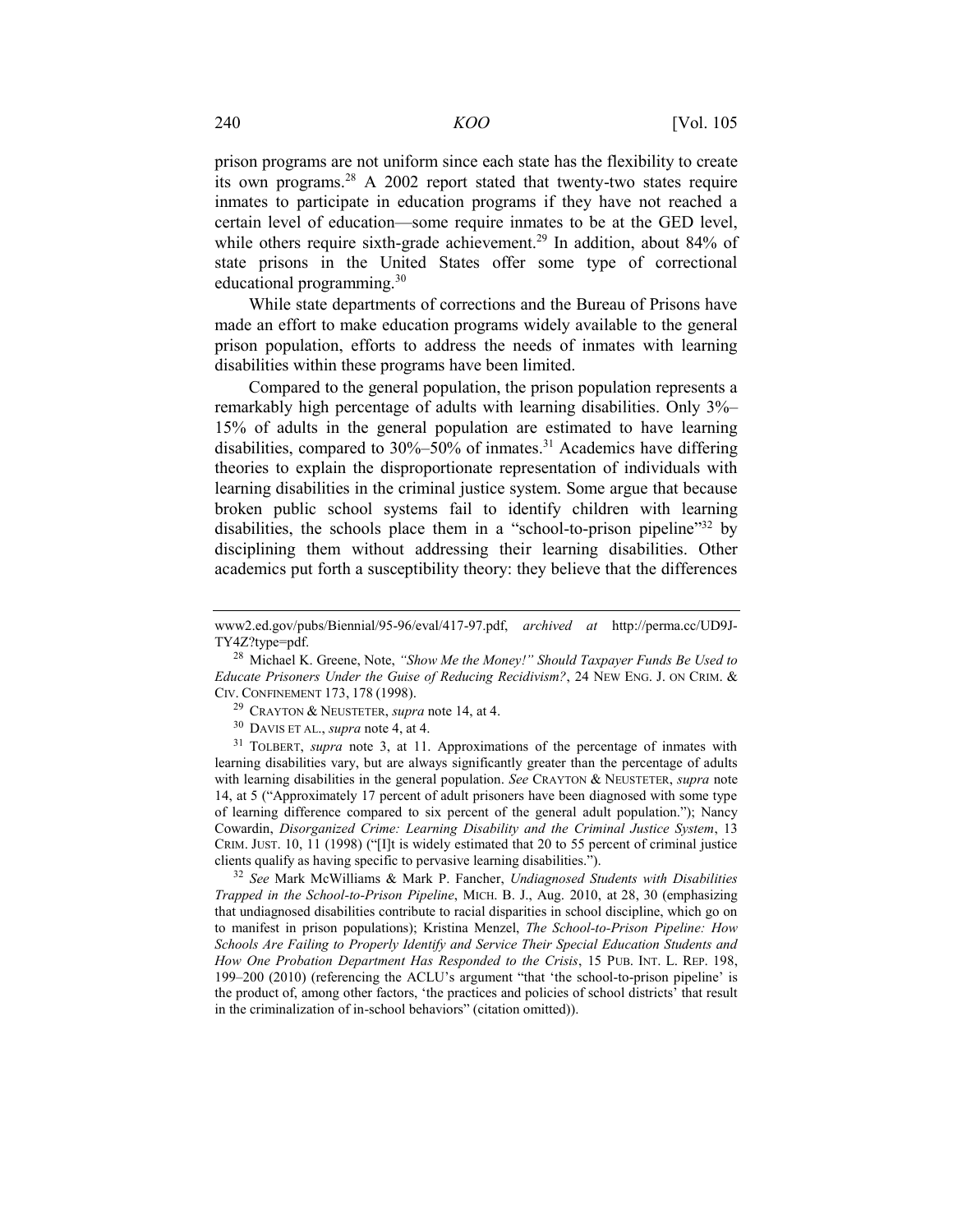in cognitive, language, social, and personal characteristics make individuals with learning disabilities more susceptible to entering the criminal justice system than their peers without learning disabilities.<sup>33</sup> Specifically, they have poorer decisionmaking skills that lead to criminal behavior, weaker avoidance strategies to evade police and other authorities, "behavior problems" that lead to harsher punishment by the criminal justice system, and a greater inability to learn experientially and prevent recidivism.<sup>34</sup> Regardless of the explanation for these statistics, the fact remains that a large number of inmates today, a number quite disproportionate to the general population, have learning disabilities.

Recognition of adult prisoners with learning disabilities within correctional education programs is rare, and accessing appropriate curriculum is a challenge. For example, in California state prisons, specialeducation-like instruction is not available to inmates with learning disabilities enrolled in the adult basic education program.<sup>35</sup> The current prison system in California does not provide the teaching strategies necessary to help inmates with learning disabilities make academic progress.36 Ninety-eight percent of classes are staffed without trained special educators, and classes do not provide the low teacher–student ratio that would maximize learning for individuals with learning disabilities.<sup>37</sup>

In Illinois, adult prisoners with learning disabilities are not the priority of educational programming because prisons have deficiencies to address in their education programs for adults without learning disabilities and juveniles. State prisons are struggling to staff enough full-time general education teachers.<sup>38</sup> Juvenile correction facilities, where special education is mandatory for youth with learning disabilities, are also struggling to meet the required special educator–student ratio.<sup>39</sup> Unable to provide adequate general education programs, Illinois prisons are nowhere near meeting the needs of adult prisoners with learning disabilities.

The growth of the prison population is one major reason that correctional education programs have not made efforts to support inmates

<sup>33</sup> Cowardin, *supra* note 31, at 11. 34 *Id.*

<sup>35</sup> *Id.* at 15. 36 *Id.*

<sup>37</sup> *Id.*

 $38$  Discussion with Alan Mills, Legal Director, Uptown People's Law Center, in Chi., Ill. (Oct. 9, 2013) [hereinafter Mills Discussion].

<sup>&</sup>lt;sup>39</sup> Patrick Smith, *Report: Youth Prison in Chicago Has Inadequate Teacher Staffing*, WBEZ (JULY 10, 2013), http://www.wbez.org/news/report-youth-prison-chicago-hasinadequate-teacher-staffing-108008, *archived at* http://perma.cc/S2NN-MAYG.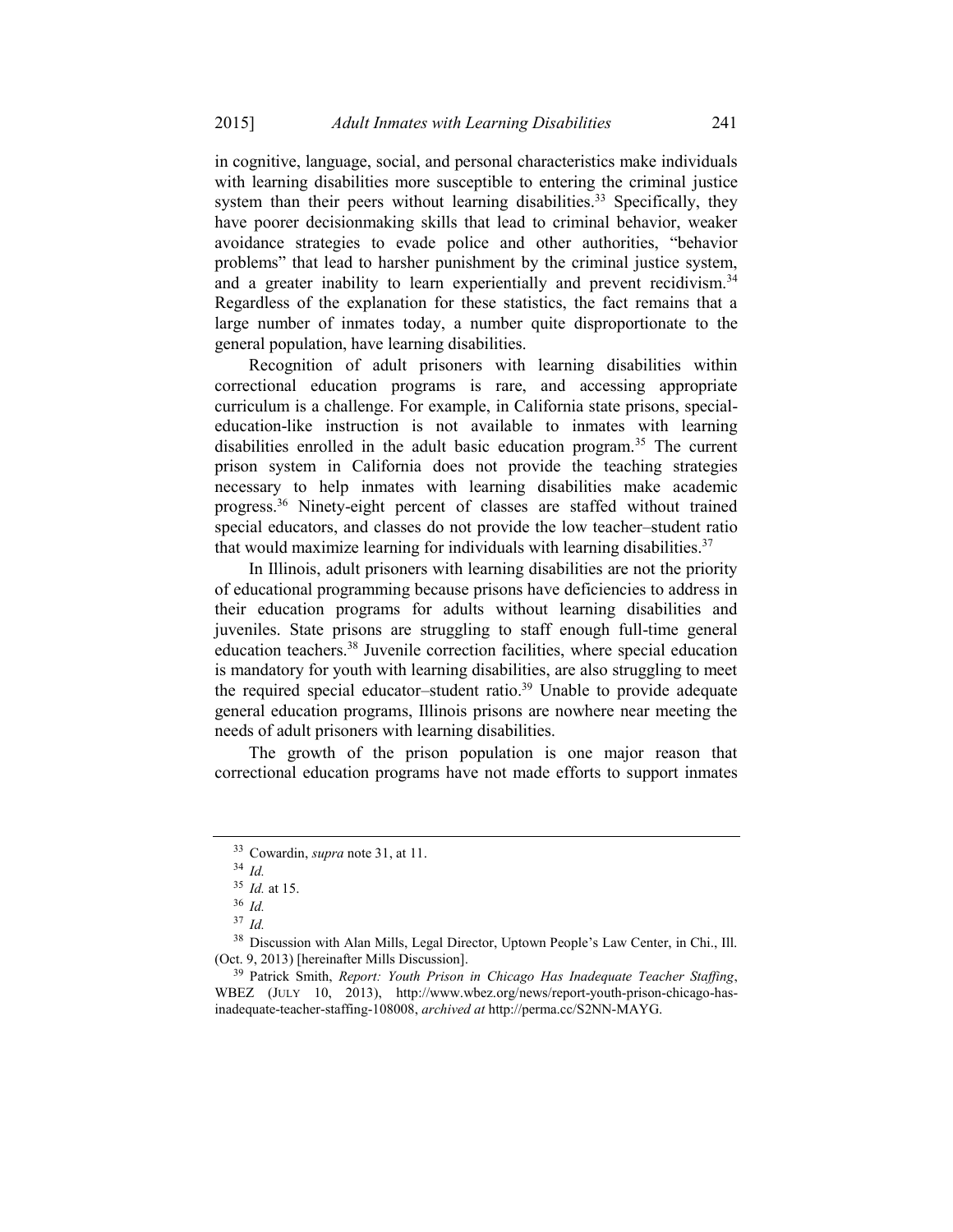with learning disabilities.<sup>40</sup> Although funding has grown with the steady increase in the prison population over the last few decades, these funds have primarily gone towards constructing and operating more prisons.<sup>41</sup> Funding for education programs has not kept up with the growing prison population, and, thus, education programs are under strain to serve more inmates with the same budget.42 Since the basic educational needs of prisoners without learning disabilities are not yet being met, there is little room left in the budget to serve the needs of prisoners with learning disabilities.

#### II. EDUCATION AND RECIDIVISM

The effectiveness of incarceration is often measured by rates of recidivism—how many ex-prisoners return to criminal behavior after release.43 While many factors—such as length of incarceration, socioeconomic status, and quality of postrelease supervision—influence recidivism,44 educational achievement may be one of the most important factors because it can be addressed during incarceration.<sup>45</sup> Other factors, such as socioeconomic status, are difficult to address because they are beyond the control of the correctional facility, but education can be adequately addressed in prison simply because inmates must be in prison.

Correctional education can reduce recidivism by giving inmates the basic educational skills and achievements that they lacked upon entry. Leaving prison with basic skills and a high school diploma or GED, an inmate could be more qualified for employment than before he entered prison, perhaps leading him to choose a postrelease lifestyle that does not involve his former criminal behavior.<sup>46</sup> In a 2013 report funded by the Department of Justice's Bureau of Justice Assistance, the RAND

<sup>&</sup>lt;sup>40</sup> MGMT. & TRAINING CORP., THE CHALLENGE OF TEACHING (AND LEARNING) IN PRISON 3 (2003), *formerly available at* http://www.mtctrains.com/institute/publications/RP-TheChallengeofTeachingandLearninginPrison.pdf (URL became unavailable during the editing process), *archived at* http://perma.cc/F4UT-FEFR?type=pdf. 41 *Id.*

<sup>42</sup> *Id.*

<sup>43</sup> Esperian, *supra* note 6, at 320. 44 *Id.*

<sup>45</sup> Mills Discussion, *supra* note 38. *See* RICHARD J. COLEY & PAUL E. BARTON, EDUC. TESTING SERV., LOCKED UP AND LOCKED OUT: AN EDUCATIONAL PERSPECTIVE ON THE U.S. PRISON POPULATION 16 (2006), *available at* http://www.ets.org/Media/Research/pdf/PIC-LOCKEDUP.pdf, *archived at* http://perma.cc/DJ4H-JV6K (describing how a variety of states have not only made education available to inmates, but have made participation mandatory as long as the inmate is incarcerated and have offered incentives for participation).<br><sup>46</sup> *See* COLEY & BARTON, *supra* note 45 at 3 (pointing out that one of the challenges ex-

inmates face after release is that they have "little education and low literacy levels [which is] not desired by employers").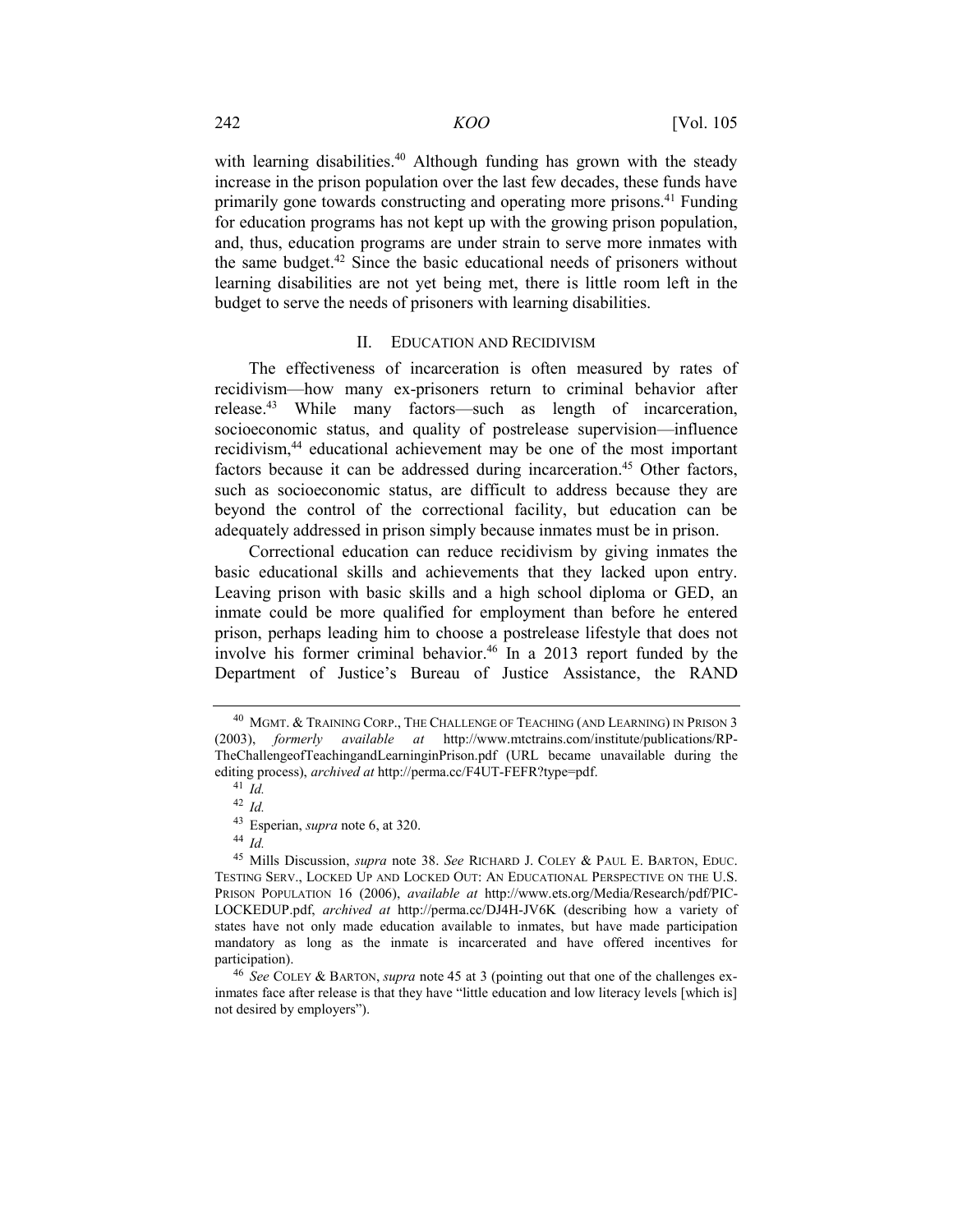Corporation used meta-analytic data to find that "receiving correctional education while incarcerated reduces an individual's risk of recidivating after release."47 Numerous other studies have also confirmed that correctional education programs reduce recidivism: a research study involving eight states showed that correctional education programs reduced recidivism rates from 49% to 20%.<sup>48</sup> A different single-state study, which looked particularly at incarcerated women with children, reported that the recidivism rate was 6.71% for those who earned their GED or 8.75% for those who participated in vocational training, compared to 26% for those who did not participate in either vocational or academic training.<sup>49</sup> A threestate recidivism study of 3,170 released male and female inmates also confirmed the impact of correctional education on recidivism.<sup>50</sup> In each state, the recidivism rates of participants in correctional education programs were lower than the rates of nonparticipants.<sup>51</sup> In 2010, the RAND Corporation "undert[ook] a comprehensive review of the scientific literature and a meta-analysis to synthesize the findings from multiple studies as to the effectiveness of correctional education programs in helping to reduce recidivism and improve postrelease employment outcomes."52 It published its findings in 2013, finding that "inmates who participated in high school [or] GED programs had 30 percent lower odds of recidivating than those who had not." $53$ 

Correctional education's impact on employment is notable as well. The three-state recidivism study found that those who participated in correctional education had higher yearly wages than those who did not.<sup>54</sup> Similarly, the RAND study reported that employment for those who participated in correctional education programs was 13% higher than nonparticipants.<sup>55</sup> This "positive association"<sup>56</sup> between correctional education and employment may contribute to lower rates of recidivism because employment "refocuses individuals' time and efforts on prosocial activities,"<sup>57</sup> brings individuals in "frequent contact with conventional

<sup>47</sup> DAVIS ET AL., *supra* note 4, at xvi. 48 Esperian, *supra* note 6, at 323. 49 *Id.*

<sup>&</sup>lt;sup>50</sup> STEURER & SMITH, *supra* note 4, at 10.<br>
<sup>51</sup> *Id.* at 12.<br>
<sup>52</sup> DAVIS ET AL., *supra* note 4, at v.<br>
<sup>53</sup> *Id.* at xvi (emphasis omitted).<br>
<sup>54</sup> STEURER & SMITH, *supra* note 4, at 14.<br>
<sup>55</sup> Press Release, RAND Corp Recidivism, Improves Job Outlook (Aug. 22, 2013), *available at* http://www.rand.org/news/ press/2013/08/22.html, *archived at* http://perma.cc/NL6C-F956.<br><sup>56</sup> DAVIS ET AL., *supra* note 4, at xvi–xvii.<br><sup>57</sup> LE'ANN DURAN ET AL., THE COUNCIL OF STATE GOV'TS JUSTICE CTR., INTEGRATED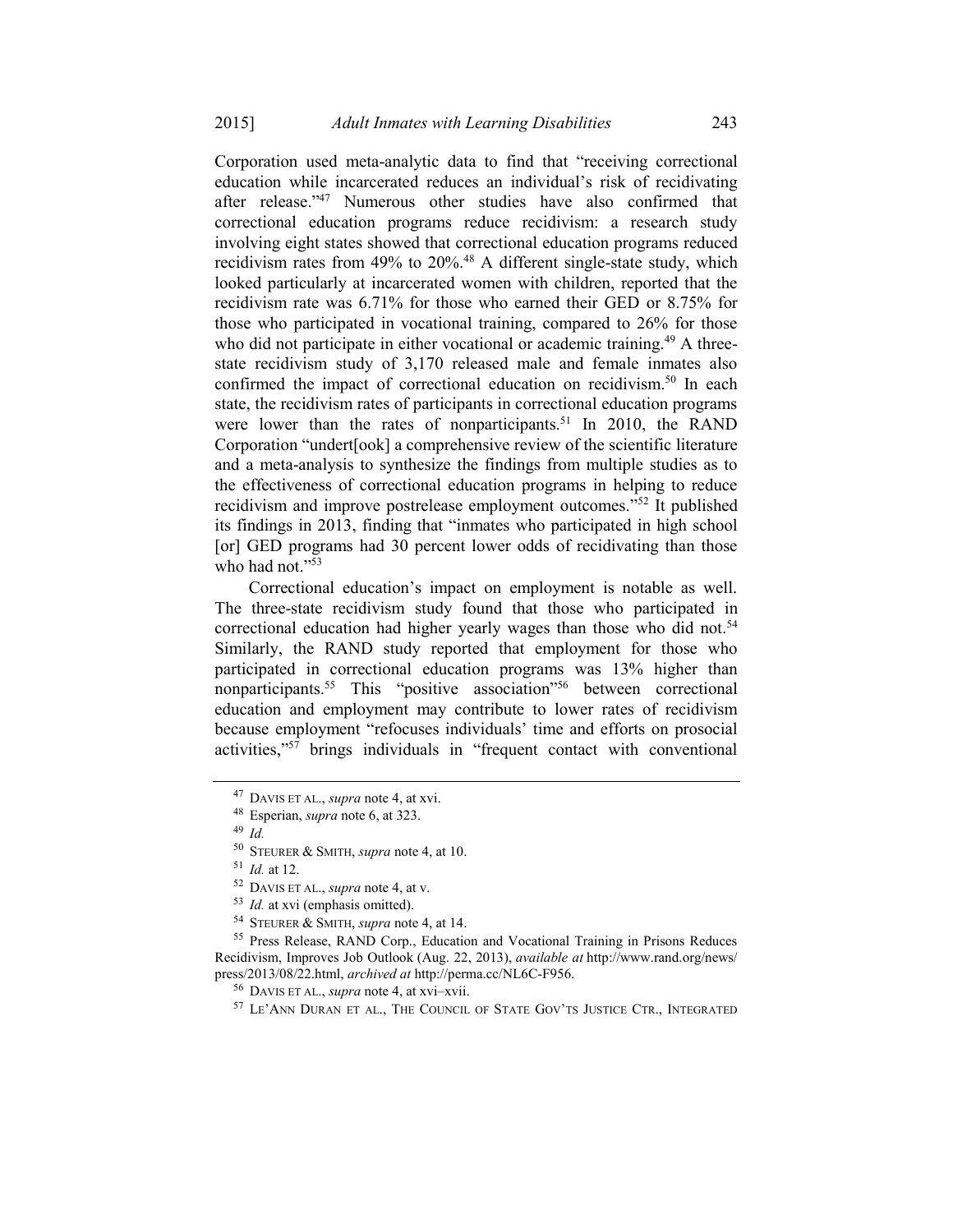others,"58 and places former inmates in a social context that promotes conformity.59 The results from a series of studies in 2000 to evaluate the effectiveness of Texas's prison educational program, like the three-state recidivism study and RAND study, suggest that education increases the likelihood of employment and higher wages after release.<sup>60</sup> The studies' results go a step further, however, by finding that employment leads to reduced recidivism rates.<sup>61</sup>

Studies have shown a direct correlation between a lack of education and incarceration: about 40% of state prisoners do not have their high school diploma or  $GED$ ,<sup>62</sup> compared to 18% of the unincarcerated population.63 Thus, allowing inmates to leave prison with the same educational deficiencies with which they arrived may increase the chances

 $61$  *Id.* (reporting that employed former inmates had a 20% lower two-year recidivism rate than those unemployed, though noting that higher wages, regardless of educational level, were connected to lower rates of recidivism); *see also* Uggen, *supra* note 58, at 542–43 (finding that former inmates twenty-six years old and over were less likely to reoffend if given marginal employment opportunities compared to similarly-aged offenders who are not given such opportunities, but employment did not have the same impact on former inmates under age twenty-six). 62 Beth A. Colgan, *Teaching a Prisoner to Fish: Getting Tough on Crime by Preparing* 

*Prisoners to Reenter Society*, 5 SEATTLE J. FOR SOC. JUST. 293, 298 (2006) (citing CAROLINE WOLF HARLOW, BUREAU OF JUSTICE STATISTICS, NCJ 195670, EDUCATION AND CORRECTIONAL POPULATIONS 1 (2003), *available at* http://www.bjs.gov/content/pub/pdf/ ecp.pdf, *archived at* http://perma.cc/NY4Q-S4VS).<br><sup>63</sup> *Id.* at 335 n.40 (citing HARLOW, *supra* note 62, at 1). A different source compares 40%

of state prisoners without their high school diplomas or GEDs to 13.7% of adults between the ages of eighteen and sixty-four without the same level of academic achievement. ANNE RODER, ECON. MOBILITY CORP., STRENGTHENING CORRECTIONAL EDUCATION FOR ADULTS 1 (The Working Poor Families Project Policy Brief, Summer 2009), *available at* http:// www.workingpoorfamilies.org/pdfs/policybrief-summer09.pdf, *archived at* http://perma.cc/ 76F9-956A.

REENTRY AND EMPLOYMENT STRATEGIES: REDUCING RECIDIVISM AND PROMOTING JOB READINESS 2 (2013), *available at* https://www.bja.gov/publications/csg-reentry-andemployment.pdf, *archived at* http://perma.cc/UC3D-SJZT.<br><sup>58</sup> Christopher Uggen, *Work as a Turning Point in the Life Course of Criminals: A* 

*Duration Model of Age, Employment, and Recidivism*, 67 AM. SOC. REV. 529, 529 (2000). 59 *Id.*

<sup>60</sup> *See* Tony Fabelo, *The Impact of Prison Education on Community Reintegration of Inmates: The Texas Case,* 53 J. CORRECTIVE EDUC. 106, 109 (2002) (reporting that "[t]he nonreader who became a reader had an employment rate that was 18% higher than the employment rate of nonreaders . . . [and] those who earned a GED had an employment rate that was 7% higher than those who did not earn a GED" and that wages for those literate or holding GEDs were higher than for those who remained illiterate or without GEDs). Fabelo also noted that inmates who enter prison at lower educational levels and achieve to higher levels improve their employment prospects more than those who entered with relatively higher education levels and achieve a higher education. *Id.*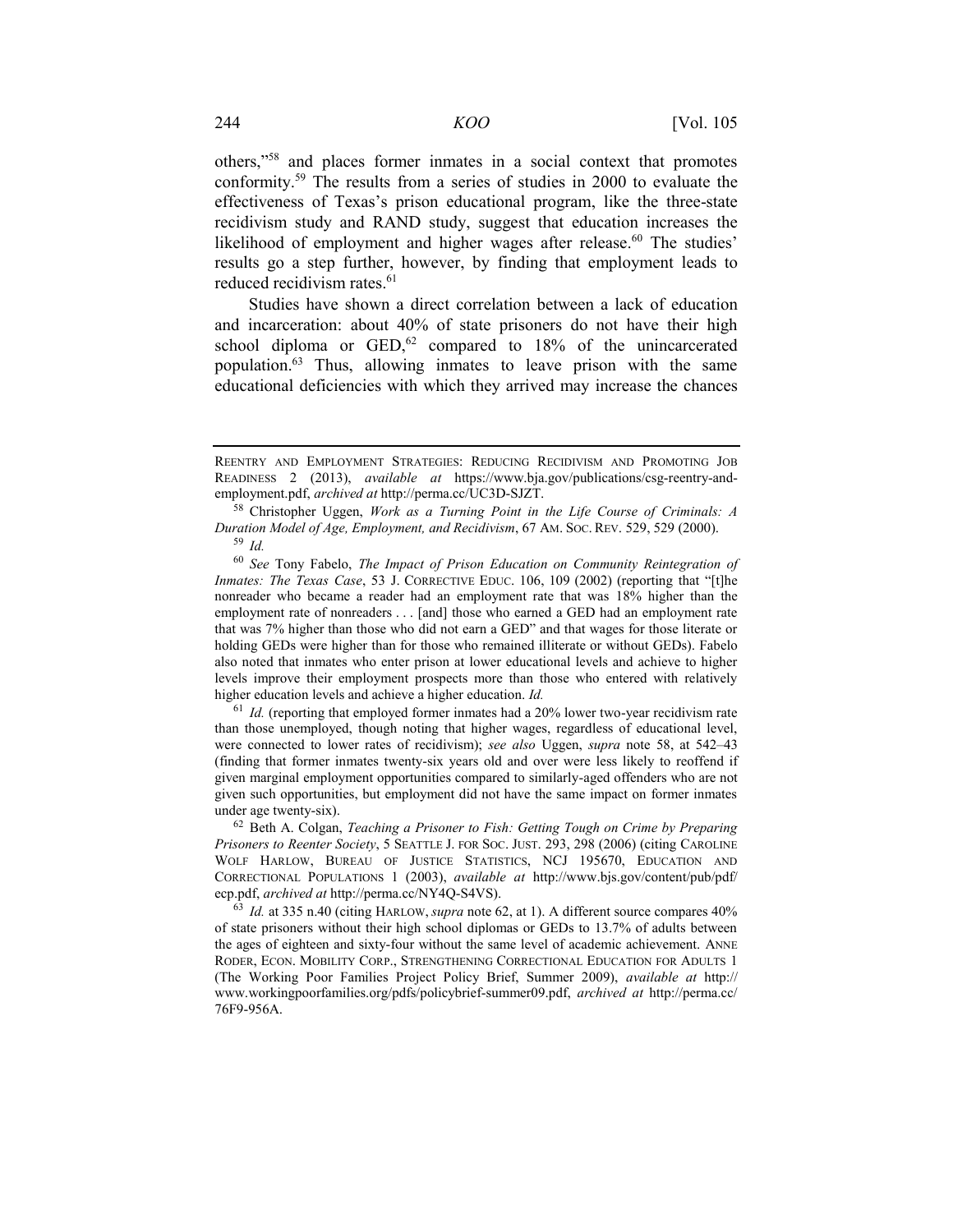that an inmate recidivates.64 As the above studies demonstrate, correctional education can have a significant impact on recidivism rates.

#### III. PRISONERS' LEGAL RIGHTS TO EDUCATION

However the system struggles to meet the needs of inmates with learning disabilities, the fact remains that educational programming in prisons is a vital means by which inmates access education.<sup>65</sup> Thus, if an inmate with a learning disability needs additional time for tests or assignments, or targeted instruction to help with challenging subjects, or simply cannot keep up in a general education classroom, what legal rights does he have to improve his access to education? Part III presents the ways an inmate might challenge correctional education programs. Theoretically, he can bring constitutional challenges and claims under disability statutes to get appropriate remedies such as accommodations or modifications. In reality, inmates have a low probability of obtaining these remedies through the legal process.

#### A. CONSTITUTIONAL CHALLENGES

First, prisoners, like non-prisoners, do not have a constitutional right to education in the United States.<sup>66</sup> The Supreme Court has stated that "[e]ducation, of course, is not among the rights afforded explicit protection under our Federal Constitution. Nor do we find any basis for saying it is implicitly so protected."<sup>67</sup> Since there is no fundamental or constitutional right to education, there is no constitutional basis to challenge the failure to provide adequate educational programs.68 Without a constitutional right to education, there is certainly none to rehabilitation, which could be another way to request education access.<sup>69</sup> The Eighth Amendment, which permits inmates to bring causes of action when prison conditions and practices constitute "cruel and unusual punishment," could be an avenue for making a constitutional challenge.<sup>70</sup> However, failing to provide adequate educational programming rarely falls within the scope of cruel and unusual punishment.<sup>71</sup> Thus, inmates with learning disabilities cannot rely on the constitution alone to get adequate educational services.

<sup>64</sup> Colgan, *supra* note 62, at 298. 65 *See supra* subpart I(B). 66 *See* Greene, *supra* note 28, at 177 (quoting San Antonio Indep. Sch. Dist. v.

Rodriguez, 411 U.S. 1, 35 (1973)). 67 *Rodriguez*, 411 U.S. at 35. 68 *See id.*; Whitney, *supra* note 15, at 790. 69 Whitney, *supra* note 15, at 790. 70 *Id.*

<sup>71</sup> *Id.*; *see* Johnson v. Randle, 451 F. App'x 597, 599 (7th Cir. 2011) (dismissing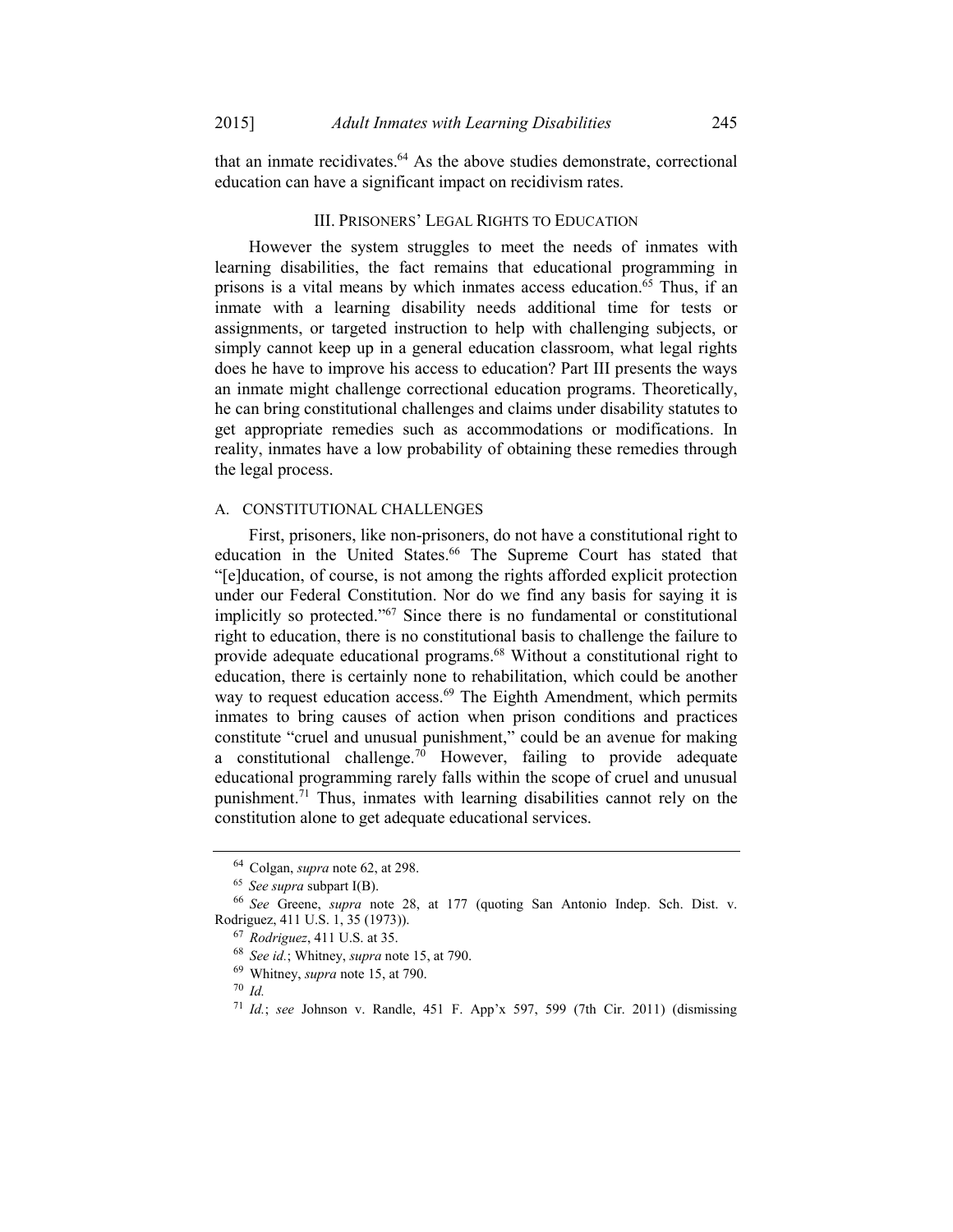#### B. STATUTORY CHALLENGES TO PRISON EDUCATION PROGRAMS

Without the ability to make constitutional challenges, adult inmates with learning disabilities can turn to three federal disability statutes to access greater education in prison. Section 504 of the Rehabilitation Act, $72$ Title II of the Americans with Disabilities Act of 1990  $(ADA)$ ,  $^{73}$  and the Individuals with Disabilities Education Act  $(IDEA)^{74}$  provide potential avenues for inmates. While these statutes provide much-needed protection for prisoners with a variety of disabilities, procedural barriers still remain, and inmates with learning disabilities continue to have difficulties in challenging education programs.

#### *i. Section 504 of the Rehabilitation Act and Title II of the ADA*

#### a. Purposes of § 504 and Title II

The Rehabilitation Act "protects qualified individuals from discrimination based on their disability."75 Section 504 in particular mandates that individuals with disabilities cannot be excluded from participating in, denied the benefits of, or subjected to discrimination in "any program or activity receiving Federal financial assistance" or carried out by any executive agency of the federal government.<sup>76</sup> These "program[s] or activit[ies]" include federal jails, prisons, and other detention facilities.77

The ADA, signed into law in 1990<sup>78</sup> and amended in 2008,<sup>79</sup> expanded the reach of § 504 of the Rehabilitation Act and has the greatest potential

*Facilities*, 24 CRIM. JUST. 20, 21 (2009).<br><sup>77</sup> 29 U.S.C. § 794(b); Parry, *supra* note 76, at 21.<br><sup>78</sup> Americans with Disabilities Act of 1990, Pub. L. No. 101-336, 104 Stat. 327 (codified

as amended at 42 U.S.C. §§ 12101–12213 (2012)); *see* CIVIL RIGHTS DIV., U.S. DEP'T OF JUSTICE, *Introduction to the ADA*, ADA.GOV, http://www.ada.gov/ada\_intro.htm (last visited Sept. 23, 2014), *archived at* http://perma.cc/C8JU-56ZB. 79 ADA Amendments Act of 2008, Pub. L. No. 110-325, 122 Stat. 3553 (codified in

scattered sections of 29 and 42 U.S.C.); *see* Parry, *supra* note 76, at 21.

inmate's Eighth Amendment action seeking learning disability testing and special education services because the Eighth Amendment "does not compel prison administrators to provide general educational programs for inmates").

<sup>72 29</sup> U.S.C. § 794(a) (2012).<br>
73 42 U.S.C. §§ 12131–12134 (2012).<br>
74 20 U.S.C. §§ 1400–1482 (2012).<br>
75 OFFICE FOR CIVIL RIGHTS, U.S. DEP'T OF HEALTH & HUMAN SERVS., FACT SHEET: YOUR RIGHTS UNDER SECTION 504 OF THE REHABILITATION ACT (2006), *available at* http:// www.hhs.gov/ocr/civilrights/resources/factsheets/504.pdf, *archived at* http://perma.cc/ F5YX-NMC2. The Rehabilitation Act was enacted in 1973. Pub. L. No. 93-112, 87 Stat. 355 (codified as amended in scattered sections of 29 U.S.C.). 76 29 U.S.C. § 794(a); *see* John Parry, *Disability Discrimination Law in Correction*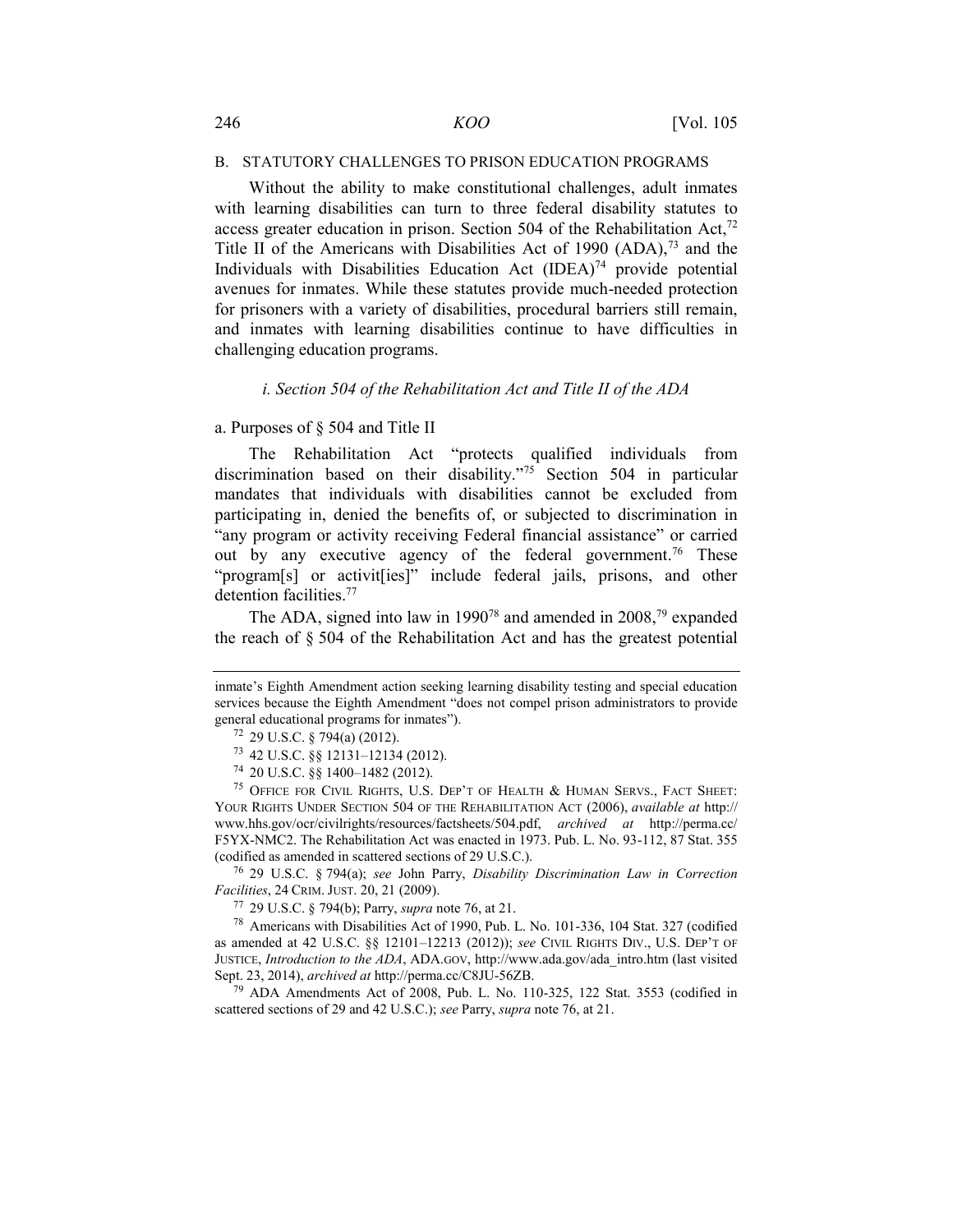impact for inmates with learning disabilities. $80$  In particular, Title II of the  $\overrightarrow{ADA}$  applies to both federal and state prisons<sup>81</sup> and prohibits discrimination based on disability by any public entity, regardless of whether it receives federal funding.<sup>82</sup> Litigants may bring  $\S$  504 and Title II claims together; Section 504 applies to the entities that receive federal assistance, and Title II applies to all state and local government agencies regardless of whether they receive federal funding.<sup>83</sup>

#### b. Bringing Claims Under § 504 and Title II

An inmate who has been excluded from participation, denied benefits, or subjected to discrimination by a federal or state prison can bring a claim under Title II of the ADA.<sup>84</sup> He can also bring a claim under  $\S$  504 of the Rehabilitation Act because it is litigated similarly to a claim under Title II. Since § 504 laid the groundwork for Title II, the language of these statutes is quite similar.<sup>85</sup> For  $\S$  504 claims, litigants must prove that they have a

receive federal funding like the Rehabilitation Act requires. *Compare* 42 U.S.C. § 12132 ("[N]o qualified individual with a disability shall, by reason of such disability, be excluded from participation in or be denied the benefits of the services, programs, or activities of a *public entity*, or be subjected to discrimination by any such entity." (emphasis added)), *with* 29 U.S.C. § 794(a) ("No otherwise qualified individual with a disability in the United States

. . . shall, solely by reason of her or his disability, be excluded from the participation in, be denied the benefits of, or be subjected to discrimination under any program or activity *receiving Federal financial assistance* . . . ." (emphasis added)).

<sup>83</sup> *See* Parry*, supra* note 76*,* at 22; *id.* at 24 ("Today, plaintiffs may use section 504—as well as Title II—to challenge public entities' discriminatory actions. The ADA specifies that all of its provisions and regulations are incorporated by reference under section 504."). *See also* OFFICE FOR CIVIL RIGHTS, U.S. DEP'T OF HEALTH & HUMAN SERVS., KNOW THE RIGHTS THAT PROTECT INDIVIDUALS WITH DISABILITIES FROM DISCRIMINATION, *available at* http:// www.hhs.gov/ocr/civilrights/resources/factsheets/504ada.pdf (last visited Sept. 23, 2014), *archived at* http://perma.cc/7HCA-6SYJ.<br><sup>84</sup> 42 U.S.C. § 12132; Parry, *supra* note 76, at 21.<br><sup>85</sup> *Compare* 42 U.S.C. § 12132 ("[N]o qualified individual with a disability shall, by

reason of such disability, be excluded from participation in or be denied the benefits of the services, programs, or activities of a public entity, or be subjected to discrimination by any such entity."), *with* 29 U.S.C. § 794(a) (2012) ("No otherwise qualified individual with a disability in the United States . . . shall, solely by reason of her or his disability, be excluded from the participation in, be denied the benefits of, or be subjected to discrimination under any program or activity receiving Federal financial assistance or under any program or activity conducted by any Executive agency . . . .").

<sup>80</sup> *See* Parry, *supra* note 76, at 21.<br><sup>81</sup> After the Supreme Court's ruling in *Pennsylvania Department of Corrections v. Yeskey*, 524 U.S. 206 (1998), state prisons are now included under the statute's definition of "public entity." The Court held that "[s]tate prisons fall squarely within the statutory definition of 'public entity,' which includes 'any . . . instrumentality of a State . . . or local government.'" *Id.* at 210 (quoting 42 U.S.C. § 12131(1)(B)). <sup>82</sup> 42 U.S.C. § 12132. Note that the ADA does not mention that the public entity must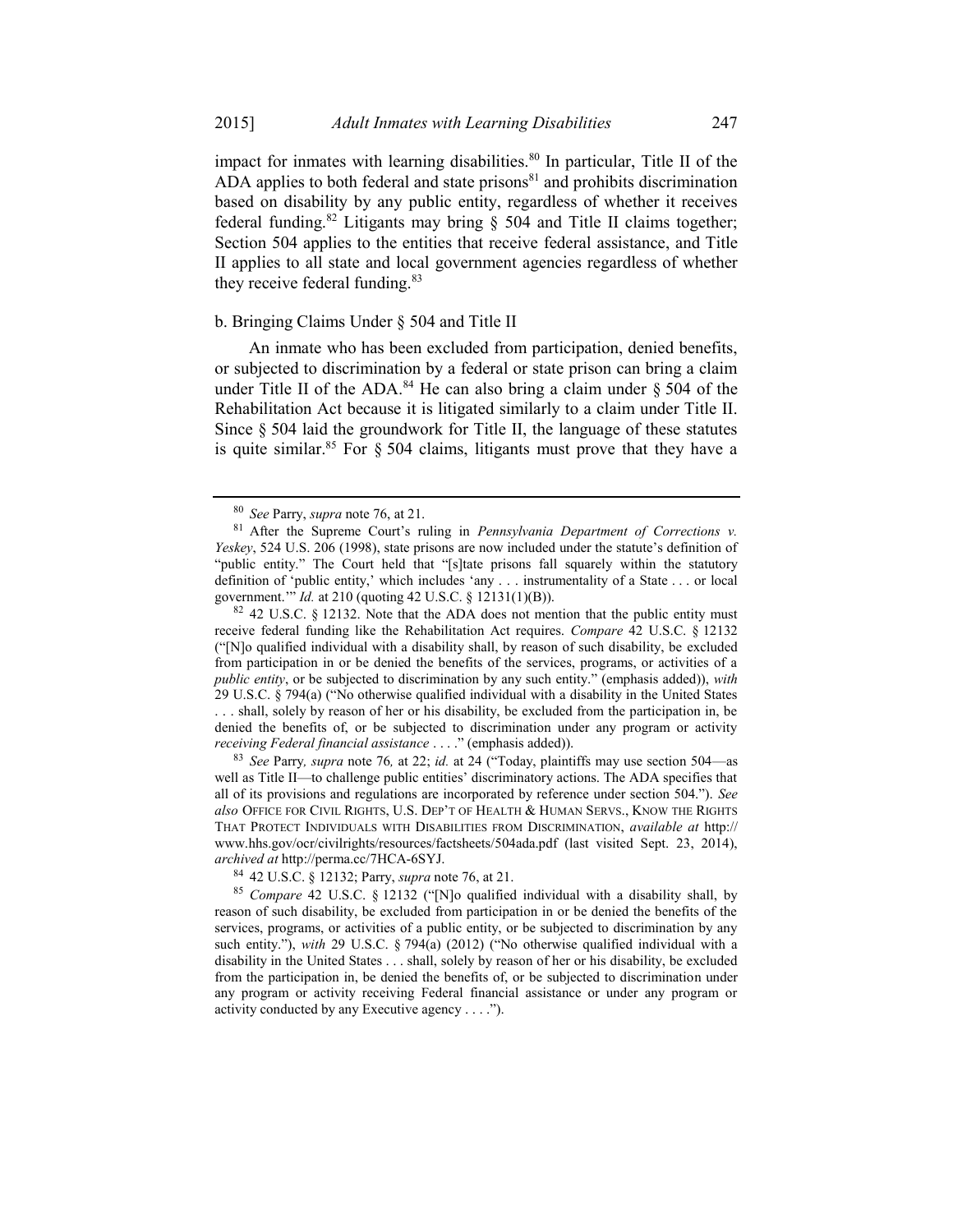disability using similar criteria to the ADA.<sup>86</sup> They must also show that they are "qualified"—again, using a similar standard to the ADA.87

To bring a successful claim, the inmate must first prove that he has a disability that substantially limits a major life activity, has a record of a mental or physical impairment, or is regarded as having an impairment.<sup>88</sup> Next, the inmate must demonstrate that he is "qualified," meaning that he is capable of participating in the prison education program with or without reasonable modifications.<sup>89</sup> Essentially, the inmate with a learning disability needs to prove that a reasonable modification to educational programming would allow him to access education the way his nondisabled peers in prison do. Once an inmate has shown that he has a disability and is qualified, he is entitled to receive reasonable modifications.<sup>90</sup> However, the prison may present an affirmative defense.<sup>91</sup> If it can prove that the requested modifications would fundamentally alter the nature of the prison or impose an undue burden, it does not have to provide them.<sup>92</sup>

#### c. Difficulties with Bringing Claims Under § 504 and Title II

The body of case law regarding adult inmates with learning disabilities bringing claims against correctional education programs for education access is small. This underutilization of federal statutes might be explained by the challenges of bringing § 504 and Title II claims. First, the Prison Litigation Reform Act  $(PLRA)^{93}$  creates a great hurdle for prisoners to bring claims under the Rehabilitation Act or the  $ADA^{94}$  by requiring them to first

<sup>&</sup>lt;sup>86</sup> See 29 U.S.C. § 705(20) (2012); 29 U.S.C. § 794(a).<br><sup>87</sup> 29 U.S.C. § 794(a). See Civil Rights Div., U.S. Dep't of Justice, *supra* note 78.<br><sup>88</sup> Definition of Disability, 42 U.S.C. § 12102; Parry, *supra* note 76, at

*Exclusion of Inmates from Services in Prisons: A Proposed Analytical Approach Regarding the Appropriate Level of Judicial Scrutiny of a Prisoner's ADA Claim*, 79 N.D. L. REV. 83, 88 (2003). 90 Lester*, supra* note 89, at 88. *See* 1 AMERICANS WITH DISABILITIES PRACTICE AND

COMPLIANCE MANUAL § 2:90 (Supp. Aug. 2014) [hereinafter PRACTICE AND COMPLIANCE]; Glenda K. Harnad et al., 14 C.J.S. Civil Rights § 101 (last updated Sept. 2014). Title I of the ADA regarding equal opportunity for individuals with disabilities in the employment setting defines "reasonable accommodation." 42 U.S.C. § 12111(9).<br><sup>91</sup> Lester, *supra* note 89, at 88.<br><sup>92</sup> *Id. See* PRACTICE & COMPLIANCE, *supra* note 90, § 2:90; Harnad et al., *supra* note 90.

Title I of the ADA defines "undue hardship" and spells out the affirmative defense. *See* 42 U.S.C. §§ 12111(10), 12112(b)(5)(A).<br><sup>93</sup> 18 U.S.C. § 3626 (2012); 42 U.S.C. § 1997e (2012).<br><sup>94</sup> The IDEA, 20 U.S.C. §§ 1400–1482 (2012), has its own separate exhaustion

requirements. *See* Payne v. Peninsula Sch. Dist., 653 F.3d 863, 875–79 (9th Cir. 2011). It is not quite clear whether an inmate would be required under the PLRA to exhaust all the IDEA administrative remedies before bringing claims against a prison. *See* JOHN BOSTON,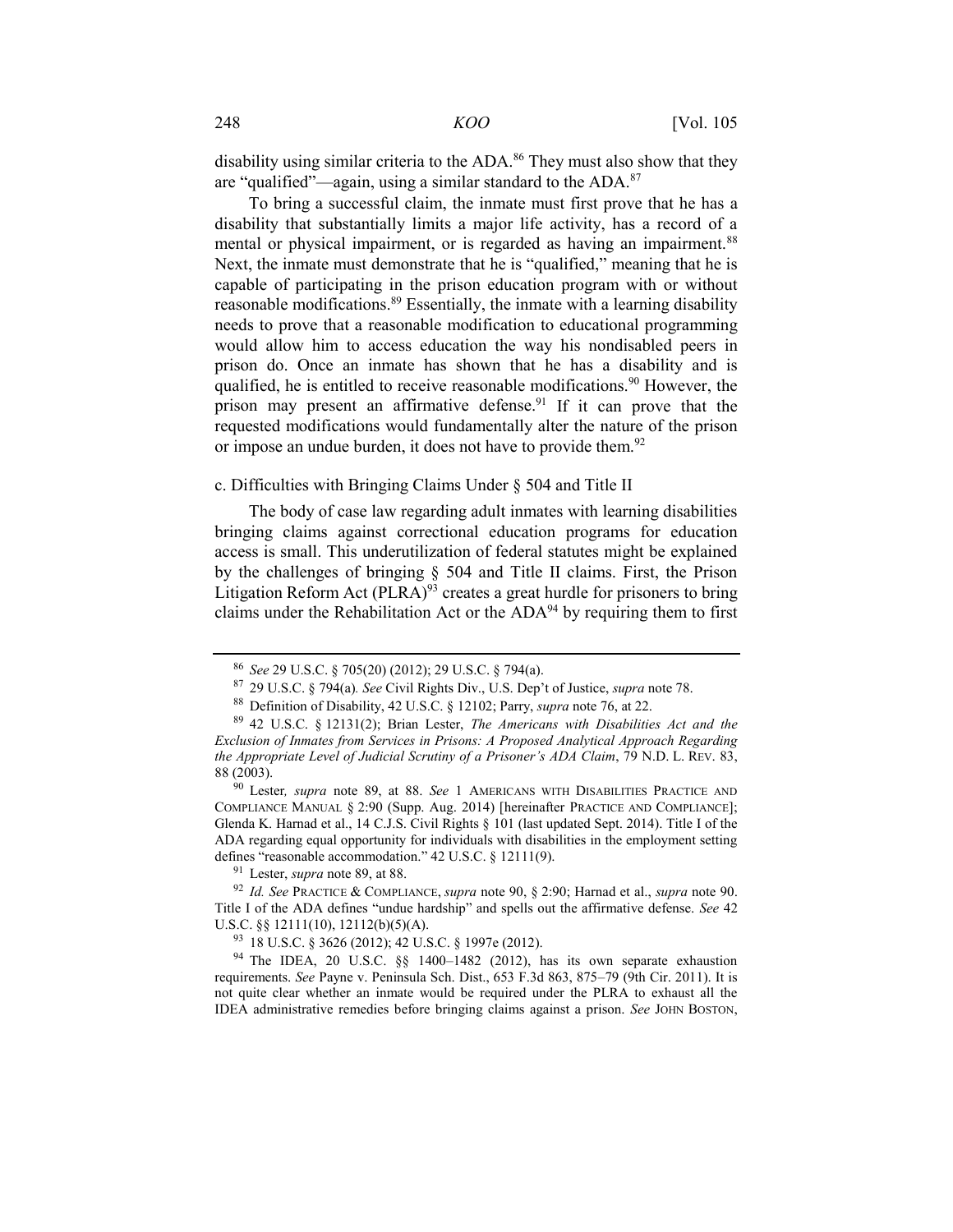exhaust administrative remedies before bringing claims about prison conditions.<sup>95</sup> This hurdle delays or even prevents inmates from actually brining claims in court.<sup>96</sup> The PLRA is meant to prevent meritless lawsuits and reduce strain on the judiciary.<sup>97</sup> But it has also been quite a successful procedural defense against inmates bringing even meritorious claims.98 It not only delays potential claims against the correctional facilities, but limits the remedies federal courts can provide to redress illegal discrimination.<sup>99</sup>

Another challenge is that the ADA does not explicitly cover learning disabilities.<sup>100</sup> An inmate who wishes to prove that he has a qualifying disability under the ADA must demonstrate one of the following: his learning disability is a physical or mental impairment that "substantially limits one or more major life activities"; he has documentation of his learning disability; or the prison has regarded him as having a learning disability.101 This definition creates a hurdle that inmates with learning disabilities may not be able to overcome. For example, needing documentation for the learning disability narrows the number of inmates who can bring claims. While this way of proving "disability" is not a barrier for inmates who were tested and qualified for special education services as children, it excludes inmates who were not tested during childhood.<sup>102</sup>

Without documentation, prisoners must rely on proving that they have a disability that "substantially limits one or more major life activities."<sup>103</sup>

perma.cc/6X3M-FC2Y.<br><sup>97</sup> Barbara Belbot, *Report on the Prison Litigation Reform Act: What Have the Courts Decided So Far?*, 84 PRISON J. 290, 290–91 (2004).

THE LEGAL AID SOCIETY, THE PRISON LITIGATION REFORM ACT 96 & n.406 (2006), *available at* http://www.law.yale.edu/documents/pdf/Boston\_PLRA\_Treatise.pdf, *archived at* http:// perma.cc/YT9D-7TF5 (noting that it remains unaddressed whether the PLRA requires an inmate bringing claims regarding education services under the IDEA to exhaust all of the IDEA's exhaustive remedies).

<sup>95</sup> 42 U.S.C. § 1997e. 96 *See* Parry, *supra* note 76, at 24. Inmates need to give a written description of their complaints, called grievances, to a prison official. AM. CIVIL LIBERTIES UNION, KNOW YOUR RIGHTS: THE PRISON LITIGATION REFORM ACT (PLRA) (2002), *available at* https://www. aclu.org/sites/default/files/images/asset\_upload\_file79\_25805.pdf, *archived at* http://

<sup>&</sup>lt;sup>98</sup> See Parry, *supra* note 76, at 24. *Po Id.* There have had to vacate injunctions in inmates' favor or shifted the burden of proof onto inmates because PLRA requirements were not strictly met. *See id.*<br><sup>100</sup> *See* 42 U.S.C. § 12102 (2012); Barker, *supra* note 9, at 331–33.

<sup>&</sup>lt;sup>101</sup> 42 U.S.C. § 12102. See Barker, *supra* note 9, at 331.<br><sup>102</sup> Documentation of a learning disability allows an inmate to qualify as having a disability under the ADA. *See* Arlt v. Mo. Dep't of Corr., 229 F. Supp. 2d 938, 940 (E.D. Mo. 2002) (explaining that defendants do not dispute that inmate with recorded learning disability was qualified within the meaning of the Rehabilitation Act and ADA). 103 42 U.S.C. § 12102.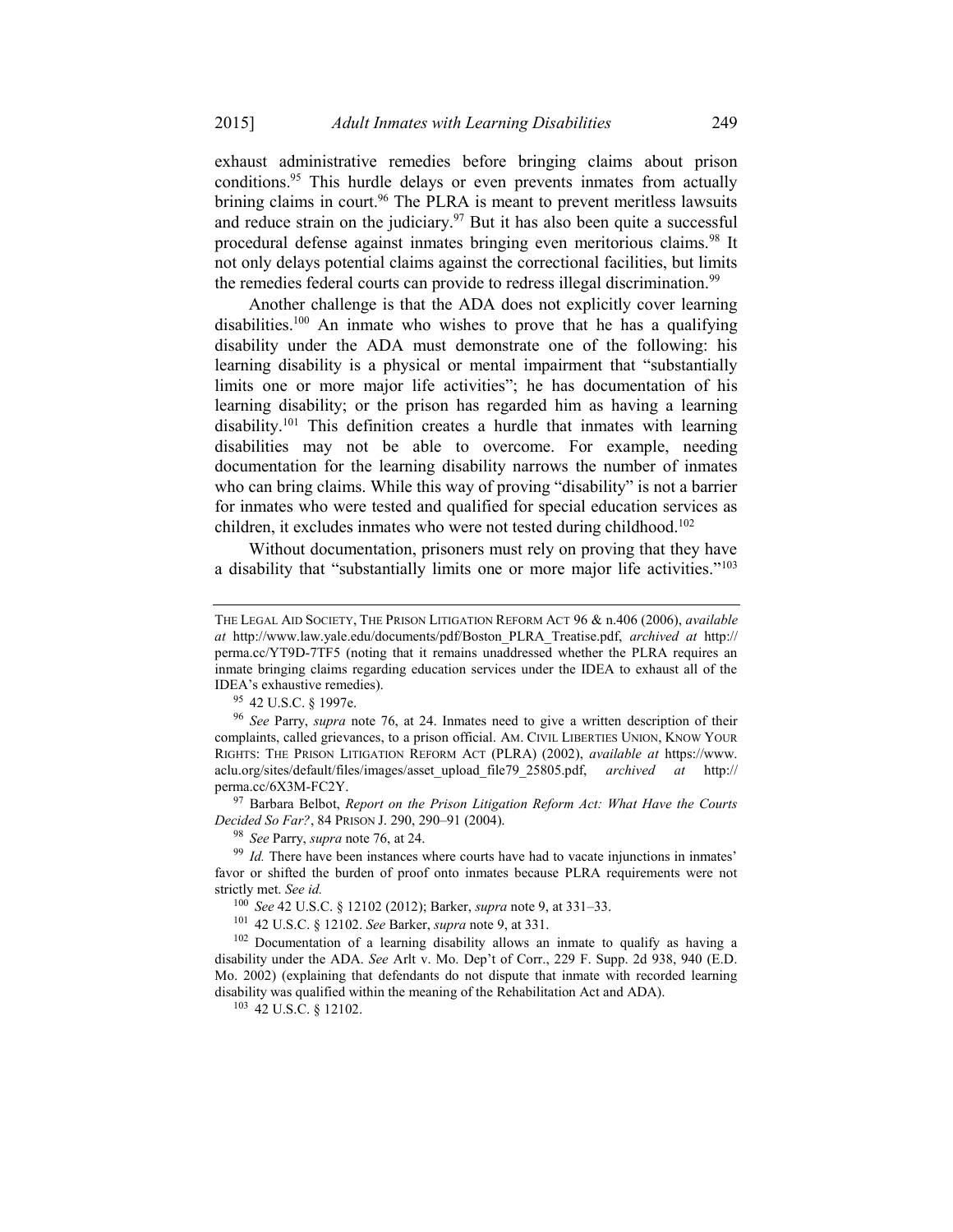The ADA Amendments Act of 2008 actually made it easier for plaintiffs to show that they have a disability by listing activities that are automatically considered major life activities for the purpose of qualifying as disabled.<sup>104</sup> The amendments also stated that mitigating measures, such as medication, would not be considered when determining whether an impairment substantially limits a major life activity.<sup>105</sup> Lastly, under the amendments, a plaintiff can demonstrate disability by proving that the prison "regarded" him as having an impairment; in other words, that the prison treated the inmate as if he had a disability, whether or not he actually did. $106$ 

While Congress intended to broaden the definition of disability and help plaintiffs bring their claims in court,<sup>107</sup> it can still be difficult for prisoners to demonstrate that their learning disabilities qualify as disabilities. Even if an inmate can meet one or more of the requirements of the ADA, prisons can always raise the affirmative defense that the requested reasonable modification or accommodation would fundamentally change the prison or create an undue burden.<sup>108</sup> Indeed, courts tend to give "considerable discretion" to the prison administrators when determining whether modification would fundamentally alter the prison.<sup>109</sup> Therefore, inmates with qualifying disabilities still struggle to find success with their claims under § 504 and the ADA.

#### *ii. The Individuals with Disabilities Education Act*

#### a. Purpose of the IDEA

The purpose of the IDEA is "to ensure that all children with disabilities have available to them a free appropriate public education that

<sup>104</sup> *See* 42 U.S.C. § 12102(2); Parry, *supra* note 76, at 22. "Major life activities" may "include, but are not limited to, caring for oneself, performing manual tasks, seeing, hearing, eating, sleeping, walking, standing, lifting, bending, speaking, breathing, learning, reading, concentrating, thinking, communicating, and working." *The ADA Amendments Act of 2008: Frequently Asked Questions*, OFFICE OF FED. CONTRACT COMPLIANCE PROGRAMS, U.S. DEP'T OF LABOR, http://www.dol.gov/ofccp/regs/compliance/faqs/ADAfaqs.htm#Q1 (last visited Sept. 23, 2014), *archived at http://perma.cc/3SAF-W5D7*.<br>
<sup>105</sup> See 42 U.S.C. § 12102(4)(E)(i); Parry, *supra* note 76, at 22.<br>
<sup>106</sup> See 42 U.S.C. § 12102(1)(C); Parry, *supra* note 76, at 22. Even for an inmate that

proves "disability" by showing that the prison regarded him as disabled, the prison would not be required to provide accommodations. *See* OFFICE OF FED. CONTRACT COMPLIANCE PROGRAMS, *supra* note 104.<br><sup>107</sup> 42 U.S.C. §§ 12102, 12131. *See* OFFICE OF FED. CONTRACT COMPLIANCE PROGRAMS,

*supra* note 104.<br><sup>108</sup> An accommodation could be reasonable and not impose an undue burden if the cost,

given the entity's overall financial resources and type of operations, is low enough so that the entity is not "fundamentally alter[ed]." *See* Parry, *supra* note 76, at 23. 109 *Id.* at 25.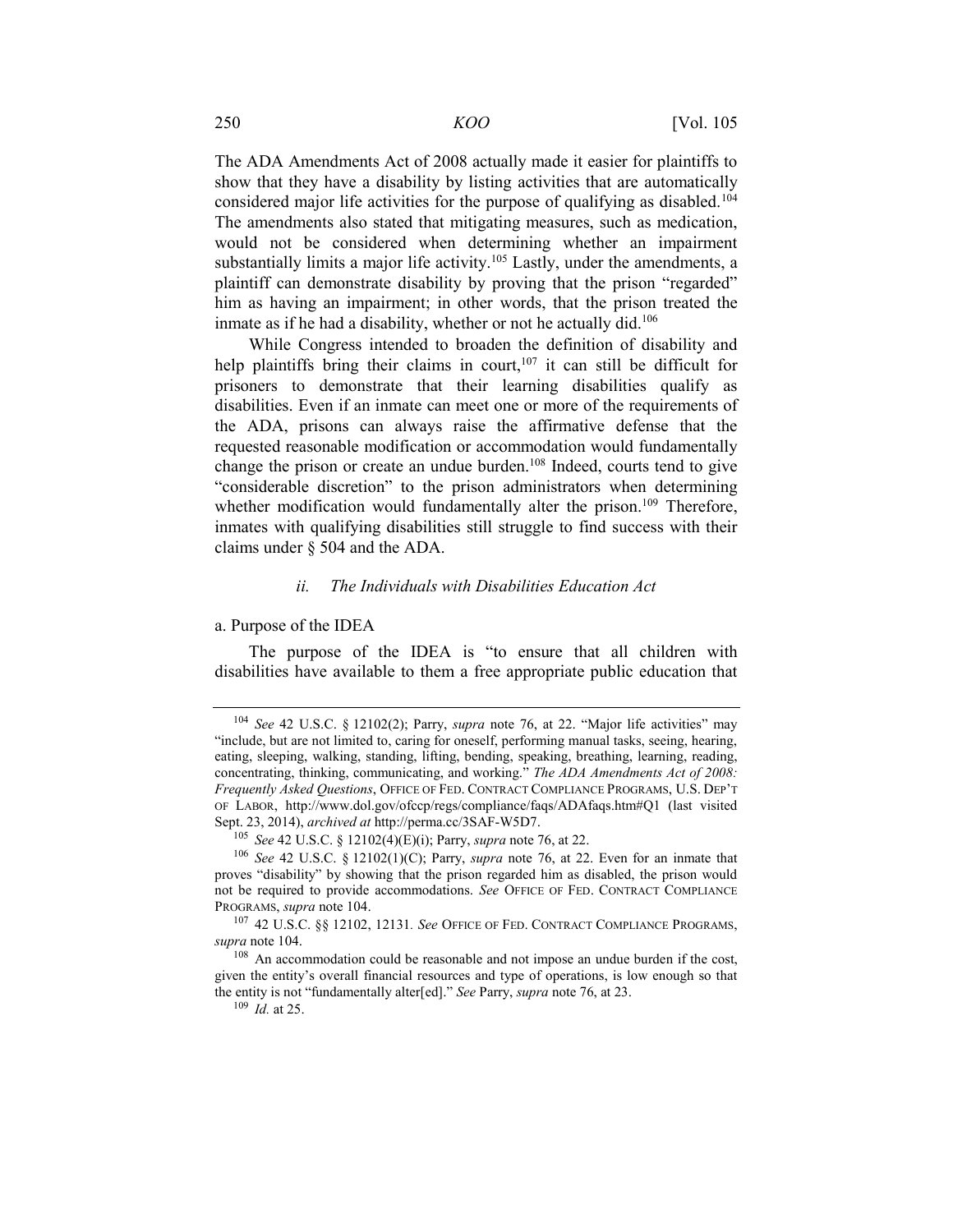emphasizes special education and related services designed to meet their unique needs . . . .<sup>"110</sup> While inmates with learning disabilities can bring claims under the IDEA, its application is quite limited for adult prisoners because its focus is juveniles with disabilities.<sup>111</sup> It requires "states" receiving federal funding to provide a free and appropriate public education to all eligible youth with disabilities through the age of twenty-one in the least restrictive environment."<sup>112</sup> It also provides "youth with disabilities and their parents procedural and substantive rights concerning student assessment, disability identification, and specialized education."113 A narrow demographic of adults inmates—those between eighteen and twenty-one years old—can rely on the IDEA to enforce their rights if they have a specific learning disability.<sup>114</sup>

#### b. Bringing Claims Under the IDEA

In practice, the age limitations of the IDEA may be even more restricted because a state may choose to specify in law that special education services "do not have to be provided to correction inmates over 18 because they had never been identified as an eligible child with a disability before incarceration."115 After amendments in 1997, the IDEA created this exemption that allowed states to limit its obligation to provide a free appropriate public education to individuals up to the age of twentyone.116 Despite the fact that a significant portion of youths that end up in the juvenile system have undiscovered education-related disabilities, states can

*Special Education in Juvenile Correctional Facilities*, NAT'L CTR. ON EDUC., DISABILITY, & JUVENILE JUSTICE (1998), http://www.edjj.org/Publications/list/meisel\_henderson\_cohen\_ leone-1998.html, *archived at* http://perma.cc/G9Q8-XRJX ("The 1997 reauthorization of IDEA . . . permits states to exempt adult correctional facilities from responsibility for providing special education to youth from 18 to 21 years of age if, prior to their incarceration, they were not identified as disabled and did not have an IEP in their last educational placement.").

<sup>110</sup> 20 U.S.C. § 1400(d)(1)(A) (2012). *See* Jennifer A.L. Sheldon-Sherman, *The IDEA of an Adequate Education for All: Ensuring Success for Incarcerated Youth with Disabilities*, 42 J.L. & EDUC. 227, 231–32 (2013).<br>
<sup>111</sup> See 20 U.S.C. § 1400(d)(1)(A).<br>
<sup>112</sup> Sheldon-Sherman, *supra* note 110, at 231–32.<br>
<sup>113</sup> Id. at 231; see 20 U.S.C. §§ 1400.<br>
<sup>114</sup> See Sheldon-Sherman, *supra* note 110, at 232

discussed by the Ninth Circuit in *Los Angeles Unified School District v. Garcia*, 669 F.3d 956 (9th Cir. 2012), where the court decided to certify to the California Supreme Court the question of whether the state is required to provide special education services to incarcerated eighteen to twenty-one year olds. *Id.* at 958.<br><sup>116</sup> *See* 20 U.S.C. § 1412(a)(1)(B)(ii); Sheri Meisel et al., *Collaborate to Educate:*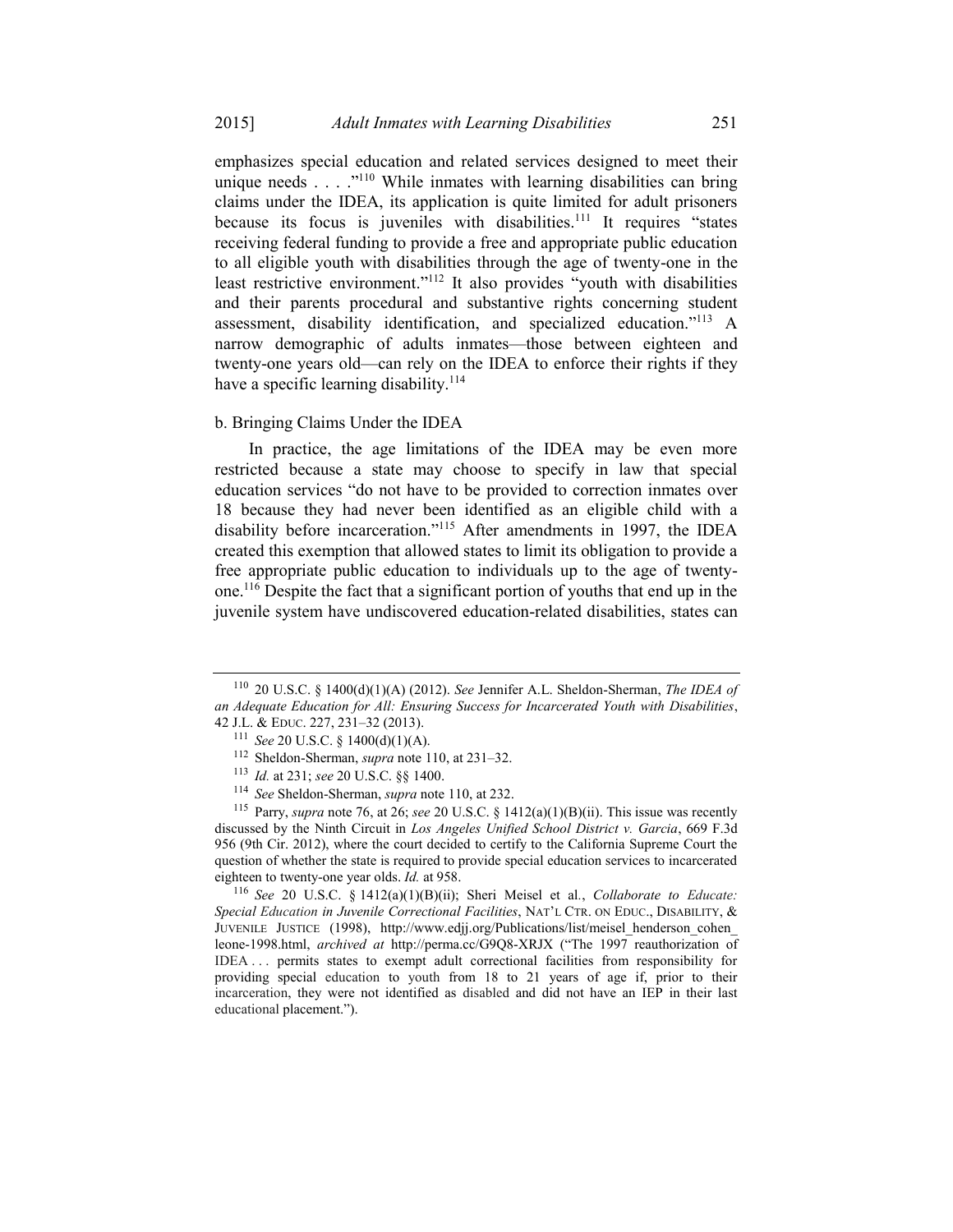legislate away their moral obligation to support young adults with disabilities that end up in prison after they are eighteen years old.<sup>117</sup>

Washington has gone even further with this provision. In *Tunstall v. Bergeson*, the Washington Supreme Court found that "the State is not obligated to provide an identical education to all children within the state regardless of the circumstances in which they are found."118 Essentially, "*regardless of the circumstances involved*, the state was not required under federal or state law to provide special education services to corrections inmates between 18 and 22 years of age."<sup>119</sup> Adult inmates in Washington between eighteen and twenty-two years old with learning disabilities, whether identified before incarceration or not, thus have no standing to bring IDEA claims. Legal rights under the IDEA essentially do not extend to adult inmates in Washington.

#### *iii. Litigation Is an Inadequate Solution*

Litigating under these statutes appears to be the only way for these prisoners to try to have their educational needs met. Achieving success through litigation is difficult, however, as the inmates must have standing under the act, administrative remedies must be exhausted, the undue burden defense must be overcome, and, if invoked, inmates must fall within the narrow application of the IDEA.<sup>120</sup> Even in the case where a claim might be successful, the inmate will most likely not receive reasonable modifications or accommodations until the lengthy litigation process, which can take years, has completed.121 But inmates with learning disabilities need support in education programs *now*, not later. As the litigation regime continues to provide limited, if any, redress for these inmates, their access to education remains impacted.

<sup>&</sup>lt;sup>117</sup> Parry, *supra* note 76, at 26.<br>
<sup>118</sup> Tunstall v. Bergeson, 5 P.3d 691, 701 (Wash. 2000) (emphasis omitted).<br>
<sup>119</sup> Parry, *supra* note 76, at 26 (emphasis added).<br>
<sup>120</sup> See supra subparts III(B)(i)–(ii).<br>
<sup>121</sup> Se 2011) (reversing dismissal of inmate's request for reasonable accommodations for his learning disability in the prison education program, but then remanding the claim and requiring inmate to return to prison grievance system for further review of his request). This is an example of an inmate being semi-successful in his claim, having dismissal reversed, but still having to go through more administrative requirements before he can get his accommodations.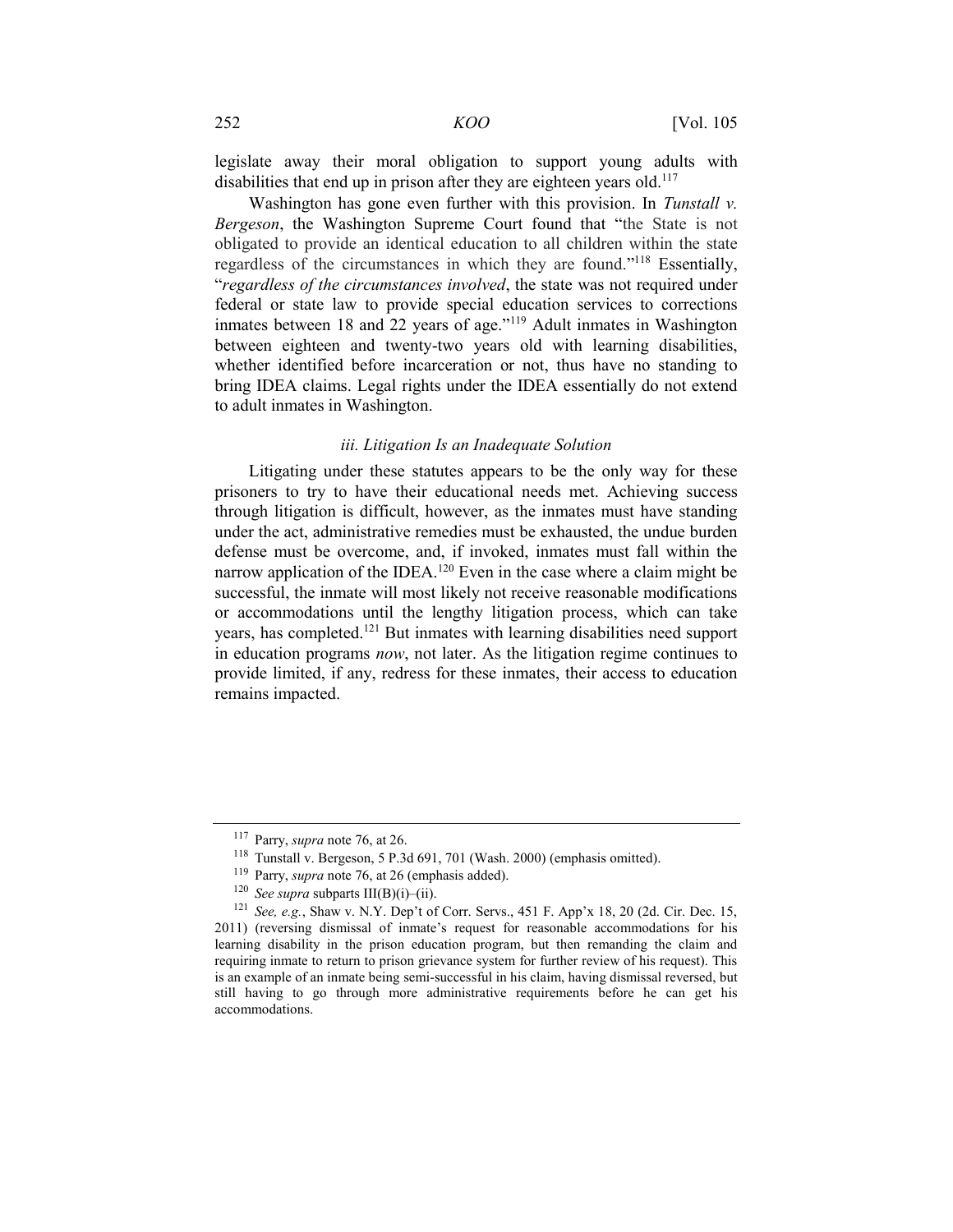#### IV. DISCUSSION OF *ADULT* INMATES WITH LEARNING DISABILITIES IS LACKING

Part of the limited redress in courts might be due to the lack of public and political discourse about learning disabilities in prisons. Despite the alarmingly high percentage of adults with learning disabilities in prisons, minimal discussion or research about this population exists. Many journal articles and studies have examined the U.S. prison population from a variety of angles. While this research brings attention to much-needed prison issues, too few articles focus on adult prisoners with learning disabilities. Most authors' studies and research are not specific to inmates with learning disabilities nor are their recommendations tailored to solving the needs of this particular population.<sup>122</sup> At best, the existing discussions describe the number of inmates with learning disabilities in one paragraph—or sometimes one or two sentences—to help paint a picture of the troubled state of incarceration.<sup>123</sup> Reports and articles regarding prisoners with disabilities or correctional education in general get closer to addressing adult inmates with learning disabilities, but, again, the discussion is limited. $124$ 

On the other hand, journal articles and studies examining incarcerated youth with learning disabilities are abundant. This is surprising given that youth with learning disabilities in the juvenile justice system are overrepresented in the same way adults with learning disabilities are overrepresented in the general prison population. While 9%–13% of public school students have disabilities, 30%–70% of youth in the juvenile justice

<sup>122</sup> *See, e.g.*, Bruce Zucker, *A Triumph for* Gideon*: The Evolution of the Right to Counsel for California Parolees in Parole Revocation Proceedings*, 33 W. ST. U. L. REV. 1 (2006). In arguing that California's right to counsel in parole revocation proceedings should be adopted in other states, Zucker devotes one paragraph to describing parolees with disabilities' right to counsel, but since inmates with learning disabilities are not the focus of his article, he does not detail what kinds of disabilities are involved. *Id.* at 7–8. *See also* Caroline Wolf Harlow et al., *GED Holders in Prison Read Better than Those in the Household Population: Why?*, 61 J. CORRECTIONAL EDUC. 68 (2010). Harlow discusses prisoners with learning disabilities in her literature review and analysis of data, which supports the finding that GED holders in prison have higher prose scores than those outside of prison. *Id.* at 68. The article reviews several other factors, concluding that inmates are reading more in prisons and improving their literacy. *Id.* at 68.<br><sup>123</sup> *See, e.g.*, Cindy Chen, Comment, *The Prison Litigation Reform Act of 1995: Doing* 

*Away with More than Just Crunchy Peanut Butter*, 78 ST. JOHN'S L. REV. 203, 215 (2004) (arguing that the PLRA has the potential to bar meritorious claims, and stating in one sentence that "[a] great deal of prisoners . . . have learning disabilities" to support the proposition that prisoners' lawsuits may not be as frivolous as they appear).

<sup>124</sup> *See, e.g.*, J.M. Kirby, Comment, Graham, Miller *& the Right to Hope*, 15 CUNY L. REV. 149, 162–63 (2011) (discussing inmates with learning disabilities in one sentence to support the larger argument that "education in prisons represents a continued denial of education" to a population that had inadequate access to education before incarceration).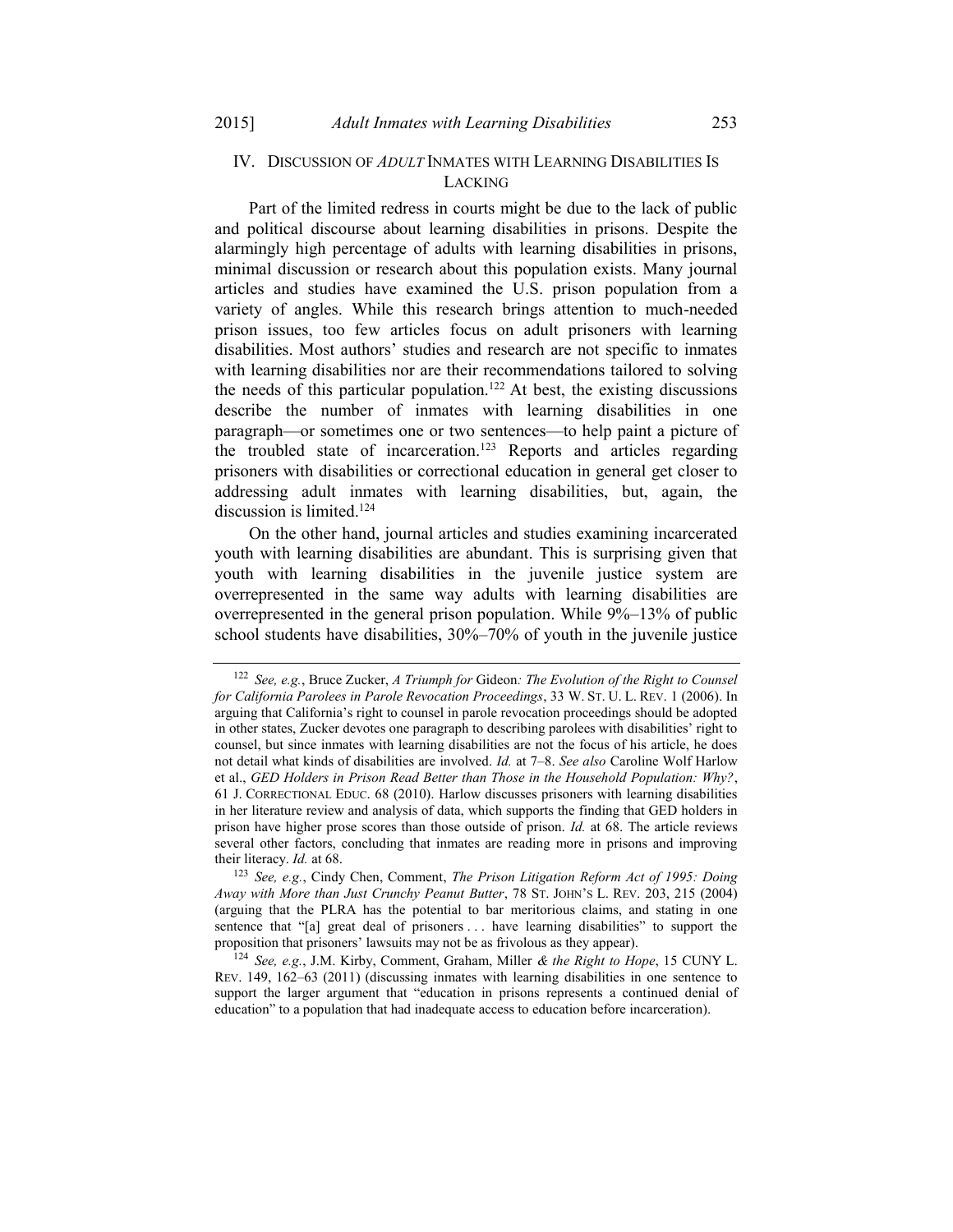system have disabilities, with specific learning disability<sup>125</sup> being one of the most common conditions.<sup>126</sup> Similarly, 30%–50% of the adult prison population has a learning disability even though only about 6% of the adult nonprison population has one.127 A few reasons might explain the stark contrast in discussions between juveniles and adults with learning disabilities.

First, juveniles have stronger legal rights regarding education than adults: the IDEA protects youth with learning disabilities in a way that the Rehabilitation Act and ADA do not protect adults. The IDEA explicitly covers learning disabilities, mandates special education services for students identified as having a "specific learning disability," and provides certain rights to juveniles for the assessment of learning disabilities.<sup>128</sup> The federal statutes available to adults, § 504 of the Rehabilitation Act and Title II of the ADA, do not provide these protections.<sup>129</sup> The statutes do not explicitly cover learning disabilities, mandate specialized educational services, or provide rights to inmates to request assessments.<sup>130</sup> Simply put, prisons *must* support juveniles with learning disabilities, whereas providing the same kinds of services for adult inmates with learning disabilities is not so heavily mandated.

Another reason for the focus solely on correctional education quality for youth might be that education as a cost-effective tool to reduce recidivism is more effective at the juvenile level. Educating incarcerated juveniles helps redirect lives at an earlier stage.<sup>131</sup> The earlier a youth can

<sup>125</sup> Sheldon-Sherman, *supra* note 110, at 229. "Specific learning disability" is a term used to describe "a disorder in [one] or more of the basic psychological processes involved in understanding or in using language, spoken or written, which disorder may manifest itself in the imperfect ability to listen, think, speak, read, write, spell, or do mathematical calculations." 20 U.S.C. § 1401(30) (2012).

<sup>126</sup> Sheldon-Sherman, *supra* note 110, at 229. *See* Jamie Polito Johnston, Note, *Depriving Washington State's Incarcerated Youth of an Education: The Debilitating Effects of* Tunstall v. Bergeson, 26 SEATTLE U. L. REV. 1017, 1018 (2003) ("A recent study has estimated that 35.6% of juvenile offenders have learning disabilities . . . ."); *Fast Facts: Students with Disabilities*, NAT'L CTR. FOR EDUC. STATISTICS, http://nces.ed.gov/fastfacts/ display.asp?id=64 (last visited Sept. 23, 2014), *archived at* http://perma.cc/FT7H-M7NC (reporting that roughly 5% of the 13% of students receiving special education services in public schools have specific learning disabilities, which constitutes the largest eligibility category). 127 CRAYTON & NEUSTETER, *supra* note 14, at 5. 128 20 U.S.C. § 1414; Sheldon-Sherman, *supra* note 110, at 232 (noting that the IDEA

mandates correctional facilities "to provide youth with disabilities with a specialized education, particularly tailored to meet their needs, and in the least restrictive environment appropriate with youth who are not disabled" (citations omitted)).

<sup>129</sup> *See* 29 U.S.C. § 794(a) (2012); 42 U.S.C. §§ 12131–12165 (2012). 130 *See* 29 U.S.C. § 794(a); 42 U.S.C. §§ 12131–12132. 131 *See* Johnston, *supra* note 126, at 1019.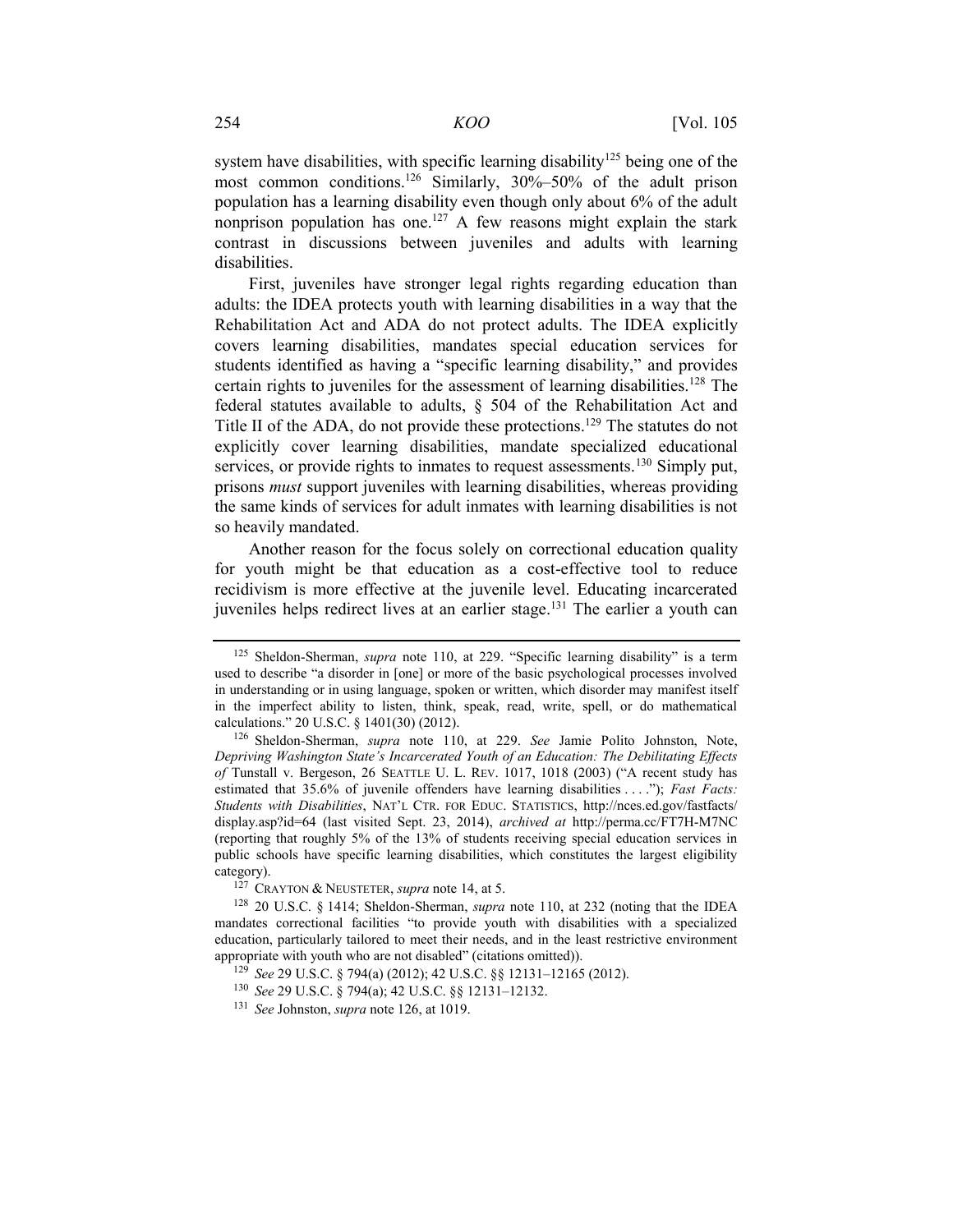acquire educational skills, the higher the chances that he will exit the juvenile system and become a productive member of society.132 Ideally, adult recidivism for juveniles is avoided altogether. This rationale remains true for juvenile inmates with learning disabilities because significant educational gains can be made in a short period of time through sufficient levels of support.<sup>133</sup> However, as shown by the statistics that recidivism rates in adults are lowered through education, even if education might work better for youths, the conversation in regards to adults should not be ignored.<sup>134</sup>

#### V. PROVIDING CORRECTIONAL EDUCATION FOR ADULT INMATES WITH LEARNING DISABILITIES CAN FURTHER REDUCE RECIDIVISM RATES

In light of the significant percentage of adult inmates with learning disabilities in American prisons, the theory of reducing recidivism rates through education must include supports for these prisoners. The statistics on education's impact on recidivism rates are compelling—they suggest that programs can decrease recidivism and save costs for states and the federal government.135 And 30%–50% of the prison population is estimated to have a learning disability.136 Some prisoners already know of their learning disabilities from testing in primary or secondary school; others have yet to identify that their learning challenges are related to a learning disability since many inmates were not previously tested in school.<sup>137</sup> It cannot be ruled out that some inmates with learning disabilities have benefitted from correctional educational programs as they exist now and have not recidivated because of their correctional education. However, recidivism rates could likely be even lower if the needs of this special population were met. Currently, support for inmates with learning disabilities is lacking: there is no testing for learning disabilities in correctional education programs, specialized educational curriculum, training for correctional educators, or significant research regarding this population. Until these supports are in place, education's full impact on recidivism cannot be observed.

Correctional education programs must be reformed not just because education is an effective tool for reducing recidivism, but also because it is

<sup>132</sup> *See* Sheldon-Sherman, *supra* note 110, at 228 (providing the example that in California, "youth parolees are three to five times more likely to succeed on parole if they earn a high school diploma or GED prior to their release").

<sup>133</sup> *See id.* at 230. 134 *See supra* Part II. 135 *See* Sheldon-Sherman, *supra* note 110, at 230. 136 TOLBERT, *supra* note 3, at 11. 137 Parry, *supra* note 76, at 26.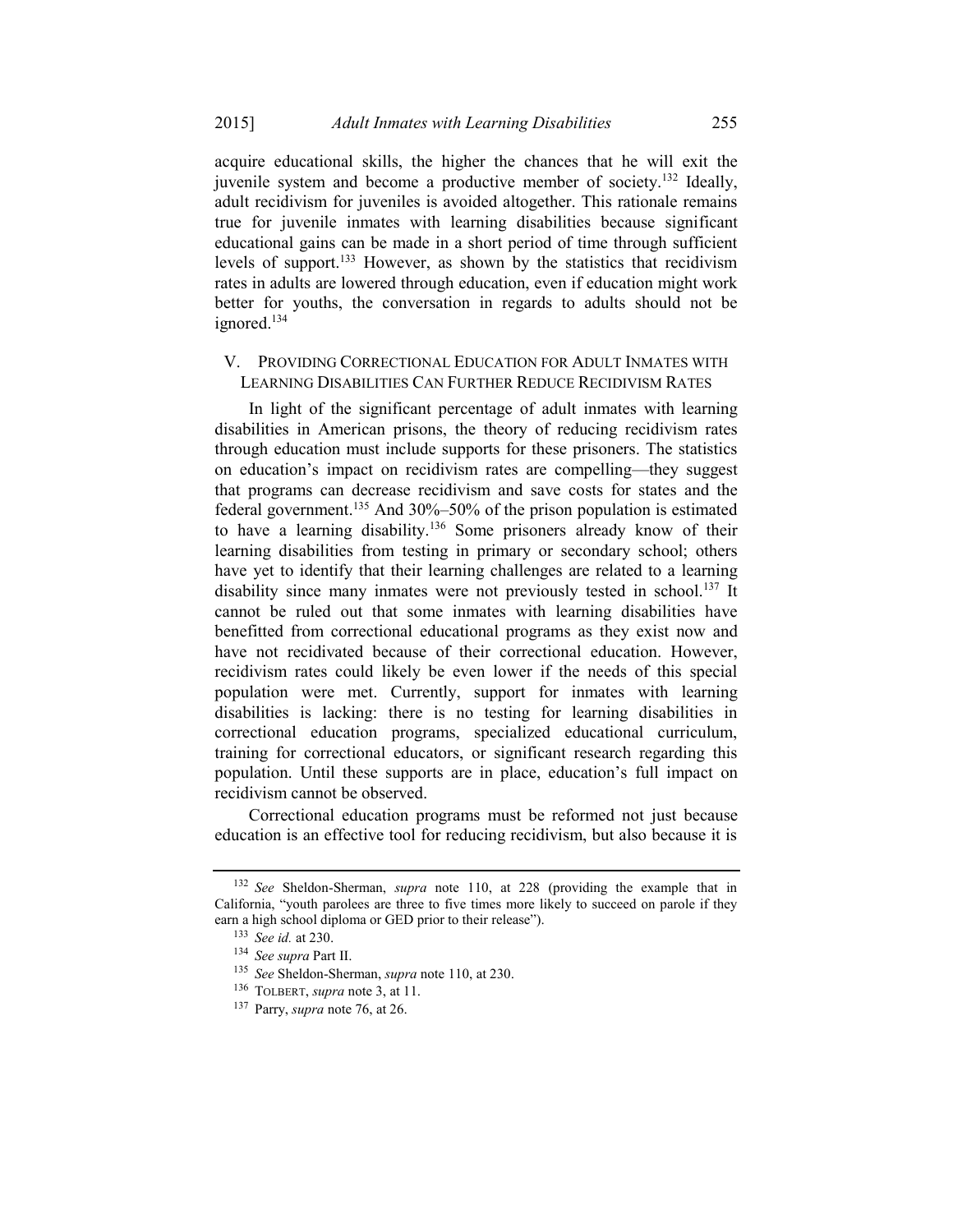cost-effective. Decreases in recidivism rates from correctional education programs save states millions of dollars that would have been spent on reincarcerating inmates.138 For example, government analysts in Maryland calculated that a drop in recidivism saved the state \$24 million, which was twice the state's investment in correctional education.139 A meta-analysis of correctional education programs conducted by the RAND Corporation also confirmed the cost-effectiveness of correctional education programs.140 It revealed that the direct cost of educating inmates is about \$1,400–\$1,744 per inmate compared to reincarceration costs of \$8,700–\$9,700 per inmate.<sup>141</sup> Essentially, every dollar spent on correctional education saves four or five dollars in reincarceration costs during the three years after release.142

Education may be the least costly option for reducing recidivism when compared to alternative solutions. A recent study found that every \$1 million invested into incarceration prevented 350 crimes whereas the same investment into correctional education prevented 600 crimes.<sup>143</sup> This suggests that education, compared to "tough on crime" policies that lengthen incarceration, may be a cheaper way to reduce recidivism.<sup>144</sup> This study also found that a state's one million dollar investment in correctional education could prevent twenty-six reincarcerations a year.<sup>145</sup> On the other hand, if a state decided not to invest money in their correctional education programs, they would end up spending \$1.6 million in reincarceration costs.146 Ultimately, a state could have saved \$600,000 by investing \$1 million in correctional education.<sup>147</sup>

<sup>138</sup> STEURER & SMITH, *supra* note 4, at 2. 139 *Id.*

<sup>140</sup> RAND CORP., *supra* note 55. *See* DAVIS ET AL., *supra* note 4, at xviii (stating that the "cost analysis suggests that correctional education programs are cost-effective . . . [W]e estimated that the three-year reincarceration costs for those who did not receive correctional education would be between \$2.94 million and \$3.25 million. In comparison, for those who did receive correctional education, the . . . costs would be between \$2.07 million to \$0.97 million *less* for those who receive correctional education.")

<sup>141</sup> *Id.*

<sup>142</sup> *Id.*

<sup>143</sup> AUDREY BAZOS & JESSICA HAUSMAN, UCLA SCH. OF PUB. POLICY & SOC. RESEARCH, CORRECTIONAL EDUCATION AS A CRIME CONTROL PROGRAM 2, 5–6 (Mar. 2004), *available at* http://www.ceanational.net/PDFs/ed-as-crime-control.pdf, *archived at* http://perma.cc/ U5D9-Z4RE (reporting these results based off a study comparing the cost-effectiveness of incarceration and education by looking at the reductions in recidivism in Maryland, Minnesota, and Ohio). 144 *Id.* at 7. 145 *Id.* at 10. 146 *Id.*

<sup>147</sup> *Id.*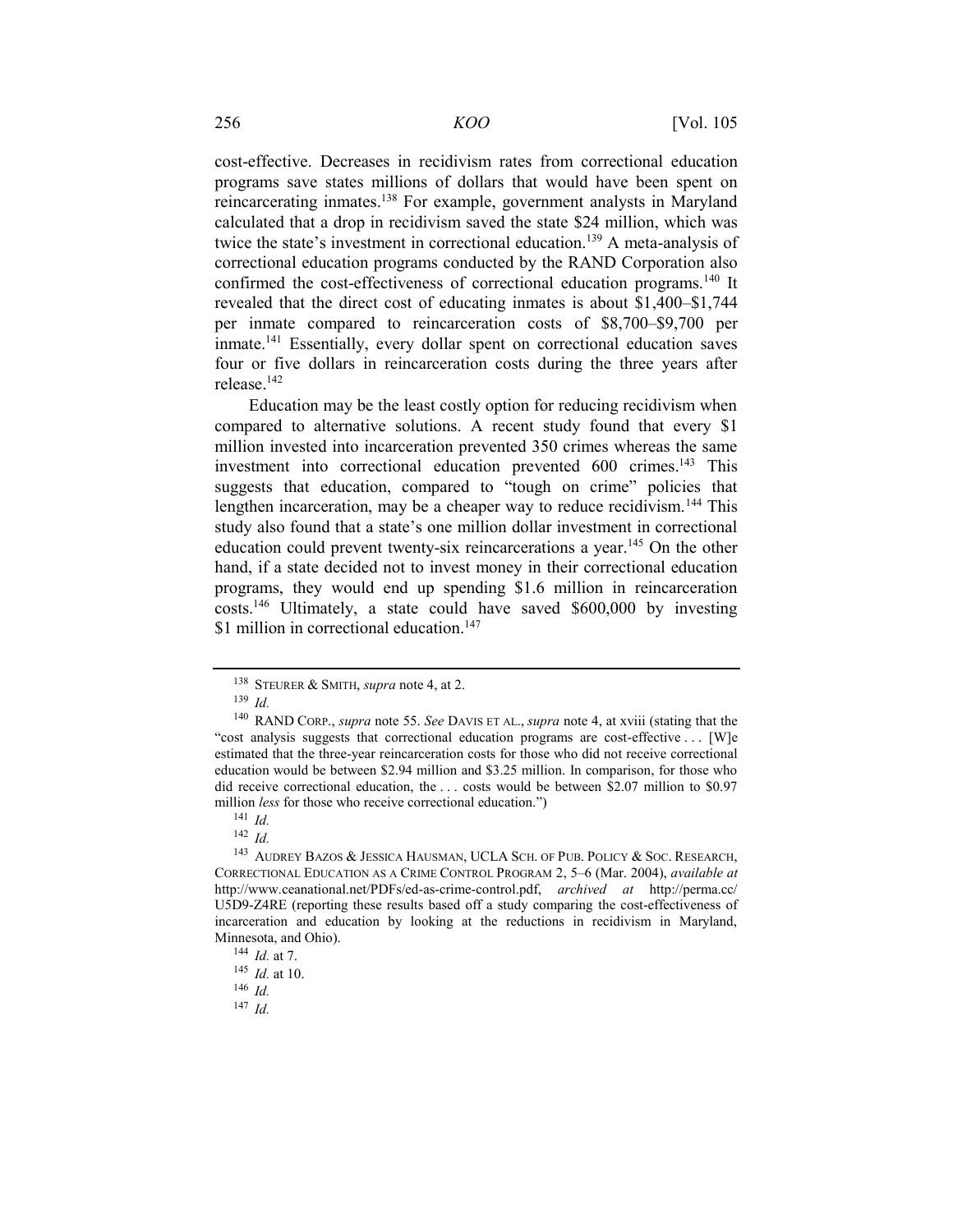Other benefits from education's impact on recidivism provide compelling reasons to invest in and reform correctional education programs. From a public safety viewpoint, correctional education programs are a viable solution in light of the reality that hundreds of thousands of inmates are released back to the community every year.<sup>148</sup> Educating inmates that will inevitably be released can reduce the number of reoffenders and reincarcerations. It can also prevent thousands of new victimizations each year.149 And from a social viewpoint, inmates who receive their education and do not return to criminal behavior can stay out of prison and become productive, employed citizens who take care of their families.150 The children of these released inmates no longer have to live without the emotional and financial support of a parent.<sup>151</sup>

#### VI. POSSIBLE SOLUTIONS

Correctional institutions must make changes to educational programming to maximize the benefits of educating prisoners. In its current state, education as a cost-effective means for reducing recidivism is underutilized because it is designed to rehabilitate only one kind of inmate—the one without a learning disability. This kind of programming leaves the educational needs of a significant portion of the prison population unaddressed. Prisons must support these inmates because individuals with learning disabilities have an increased chance of entering the criminal justice system.152 A national study found that 20% of students with learning disabilities had been arrested less than two years after exiting school, and 31% had been arrested three-to-five years after leaving secondary school.<sup>153</sup> Of the students with learning disabilities who had dropped out of school, 56.4% were arrested three-to-five years after high

<sup>148</sup> TOLBERT, *supra* note 3, at 1 (reporting that nearly 600,000 inmates were released in 2000).<br><sup>149</sup> *Id.*<br><sup>150</sup> STEURER & SMITH, *supra* note 4, at 2.

<sup>&</sup>lt;sup>151</sup> See Raymond R. Swisher & Unique R. Shaw-Smith, *Paternal Incarceration and Adolescent Well-Being: Life Course Contingencies and Other Moderators*, 104 J. CRIM. L. & CRIMINOLOGY 929, 957 (2014) (finding that paternal incarceration is positively associated with adolescent delinquency, which is consistent with other research that suggests paternal incarceration leads to aggressive behavior in childhood and adolescence); Sara Wakefield, *Accentuating the Positive or Eliminating the Negative? Paternal Incarceration and Caregiver–Child Relationship Quality*, 104 J. CRIM. L. & CRIMINOLOGY 905, 921 (2014) (finding that paternal incarceration correlates strongly with negative parenting behaviors, such as where caregivers insult, scream, cry, or punish children). 152 Juliana M. Taymans & Mary Ann Corley, *Enhancing Services to Inmates with* 

*Learning Disabilities: Systemic Reform of Prison Literacy Programs*, 52 J. CORRECTIONAL EDUC. 74, <sup>74</sup> (2001). 153 *Id.*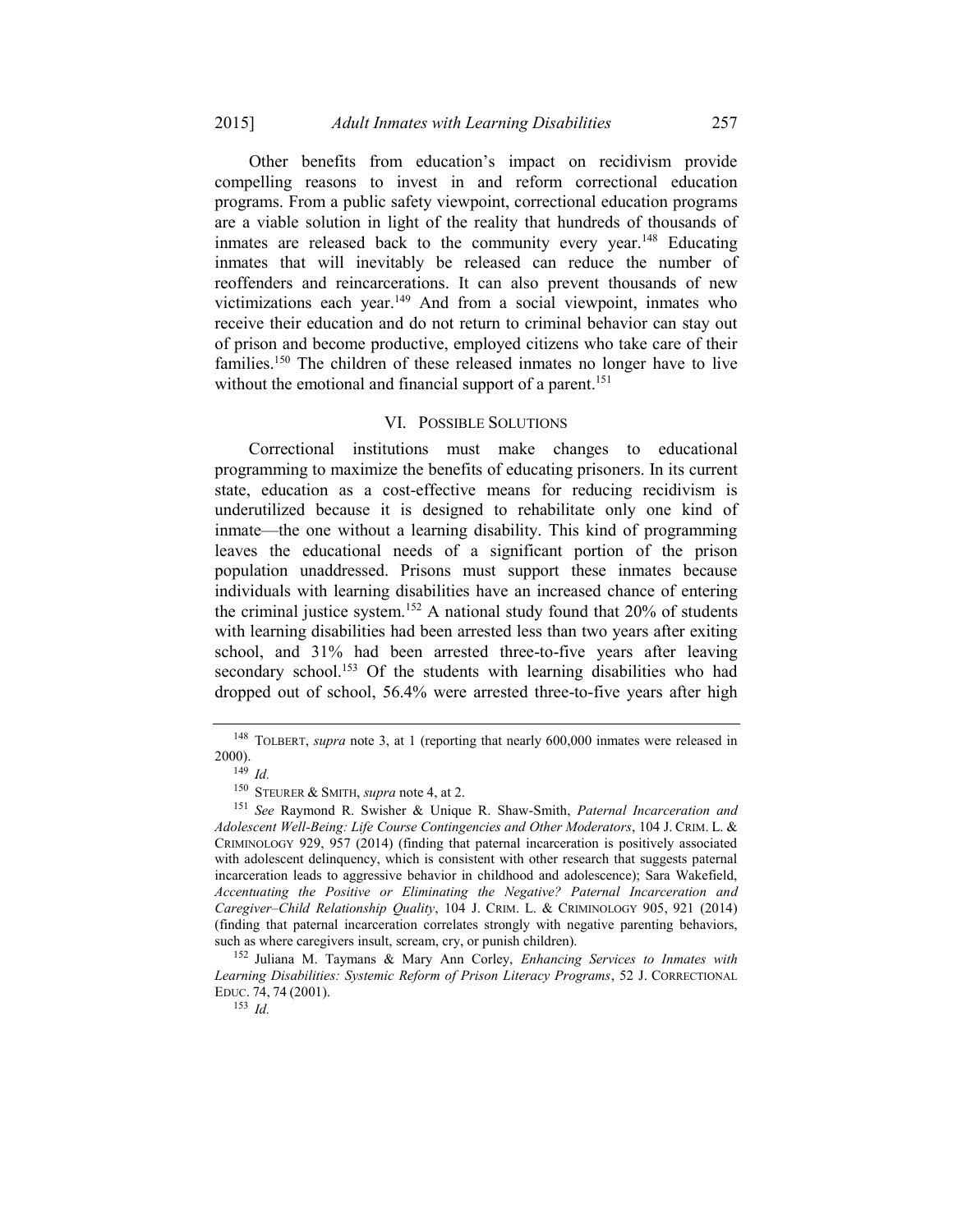school.154 While an arrest does not always result in time served in prison, these statistics suggest that individuals with learning disabilities are at greater risk of entering the criminal justice system. For many, an arrest could lead to a prison sentence. Thus, it is important to identify these inmates with learning disabilities.

Additionally, prisoners with learning disabilities are a vulnerable prison population.<sup>155</sup> Prisons cannot ignore the fact that these inmates have processing deficits that impact their functioning in all aspects of prison life. From understanding directions from prison officials to accessing education in correctional classrooms and making social judgments, inmates with learning disabilities are impacted by their deficits. Prisons need to make changes to address these inmates in order to comply with the goals of incarceration. Part VI presents four reforms that, together or separately, could help resolve some of the gaps in correctional educational programming and could maximize the impact on recidivism rates while maintaining costs at a minimum. First, inmates should be tested for learning disabilities at the prison door. Second, correctional educators should be trained to teach students with learning disabilities. Third, life skills should be taught to inmates with learning disabilities to set them up for postconviction success. Finally, discussion and research about this largely underrepresented population should increase.

<sup>&</sup>lt;sup>154</sup> *Id.* The dropout rate for students with learning disabilities is higher than that of nondisabled students. *See* MARTHA L. THURLOW ET AL., NAT'L CTR. ON SECONDARY EDUC. & TRAINING, STUDENTS WITH DISABILITIES WHO DROP OUT OF SCHOOL—IMPLICATIONS FOR POLICY AND PRACTICE 1 (2002), *available at* http://www.ncset.org/publications/issue/ NCSETIssueBrief\_1.2.pdf, *archived at* http://perma.cc/82PK-7EGL ("The dropout rate for students with disabilities is approximately twice that of general education students."); MARILYN MCMILLEN, NAT'L CTR. FOR EDUC. STATISTICS, DROPOUT RATES IN THE UNITED STATES: 1995, at 47 (1997), *available at* http://nces.ed.gov/pubs97/97473.pdf, *archived at*  http://perma.cc/6N6K-F54Z ("[S]tudents with disabilities were more likely to have dropped out than students without disabilities (14.6 percent versus 11.8 percent)."). Coupling this with the fact that students who drop out of school are 3.5 times more likely to be arrested and eight times more likely to be incarcerated, these statistics are especially troubling. *Crime Linked to Dropout Rates, Report Says*, SCH. LIBRARY JOURNAL (Aug. 27, 2008), http:// www.slj.com/2008/08/students/crime-linked-to-dropout-rates-report-says/, *archived at* http:// perma.cc/HF38-X57U. 155 The Prison Reform Trust published a study, *No One Knows*, to highlight the needs of

prisoners with learning disabilities in the United Kingdom. PRISON REFORM TRUST, NO ONE KNOWS: OFFENDERS WITH LEARNING DISABILITIES AND DIFFICULTIES, http://www. prisonreformtrust.org.uk/Portals/0/Documents/No%20One%20Knows%20wales%20 briefing(english).pdf (last visited Sept. 23, 2014), *archived at* http://perma.cc/7C48-BX4Z. This report outlines the challenges that inmates with learning disabilities experience, including bullying, higher rates of depression and other mental health issues, and uncertainty over how to prepare for release. *Id.* at 3. It also recommends that "people with learning disabilities . . . should be identified at the point of arrest in order that appropriate support may be put into place." *Id.*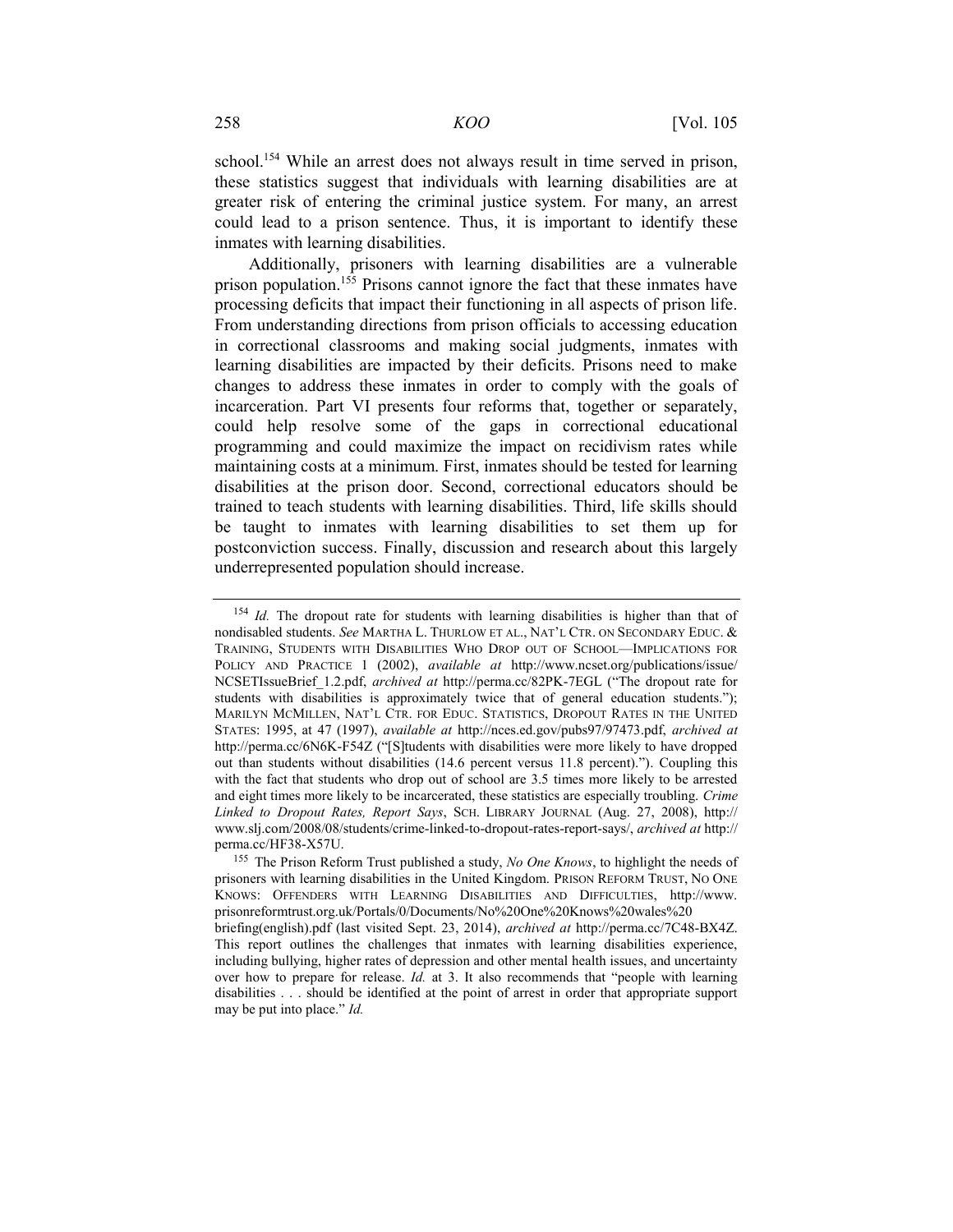#### A. TEST FOR LEARNING DISABILITIES AT THE PRISON DOOR

In order to maximize the impact of education on recidivism, correctional education programs must be aware of who their students are. Testing upon prison entry would identify a large part of the prison population that may need accommodations or modifications to fully realize the benefits of educational programming.

Including a test for learning disabilities within the already-existing battery of tests would be a seamless addition. Prisons already make the effort to uncover certain information about new inmates with a battery of tests intended to determine mental health, physical health, and security needs in prisons.156 Prisons also give educational tests, such as the Test of Adult Basic Education (TABE) and the Comprehensive Adult Student Assessment Systems (CASAS).<sup>157</sup> These tests are designed to give the prison comprehensive information about an inmate's education level to make an appropriate placement in an education program. Assessment is a crucial principle of effective educational programs,<sup>158</sup> and testing inmates for learning disabilities is a natural addition to the existing assessments since it will reveal information pertinent to placement.

Testing could take place in two possible ways. One option would be to use the current educational assessment as a screening test. Some inmates enter prison already having been identified as having a learning disability during primary or secondary school; this will already be documented before entry. However, for those who fell through the cracks of the educational system and did not undergo assessment earlier in life, the educational assessment can be a screening test for whether further testing for learning disabilities is necessary. The results of the education assessment, combined with information regarding the inmate's educational background, can determine whether prison administrators need to test for a learning disability. Prisons can look at the best practices of schools to consider how this might work. Schools that regularly implement informal and formal assessments and academic interventions track academic progress and use the data from assessments and interventions to decide whether to further

<sup>156</sup> Mills Discussion, *supra* note 38 (describing the intake process in Illinois state prisons). 157 *See Adult Basic Education (ABE) I, II, and III*, CAL. DEP'T OF CORR. & REHAB., http://

www.cdcr.ca.gov/rehabilitation/adult-basic-education.html (last visited Oct. 8, 2014), *archived at* http://perma.cc/W8KR-EFR7; *Kern Valley State Prison*, CAL. DEP'T OF CORR. & REHAB., http://www.cdcr.ca.gov/Facilities\_Locator/KVSP-Inmate\_Programs.html (last visited Oct. 8, 2014), *archived at http://perma.cc/FH6G-UPDX*.<br><sup>158</sup> MGMT. & TRAINING CORP. INST., PROGRAMS THAT HELP OFFENDERS STAY OUT OF

PRISON 4 (2009), *available at* http://www.mtctrains.com/sites/default/files/StayOutOfPrision Full2009.pdf, *archived at* http://perma.cc/8HVQ-3JGL?type=pdf.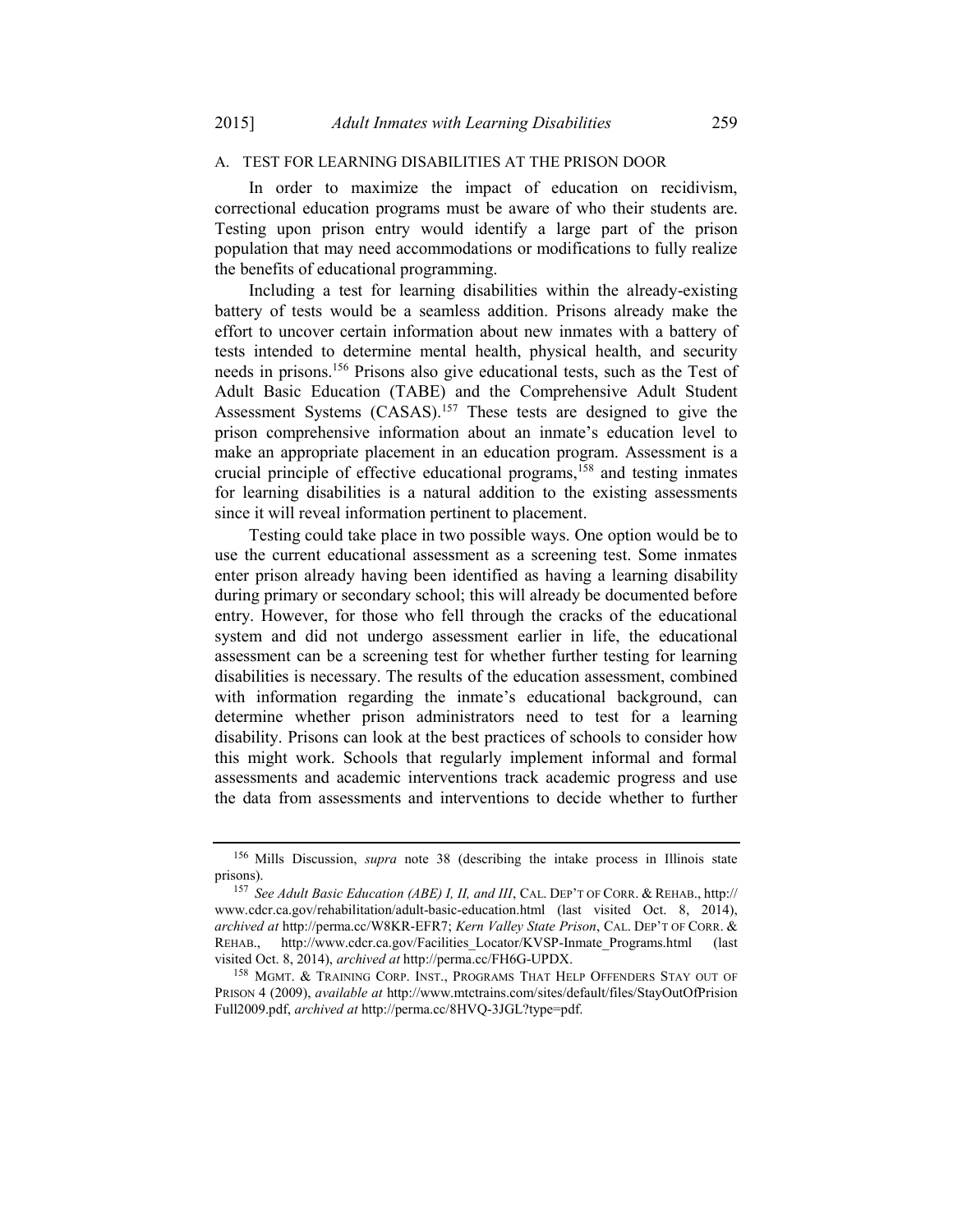test for learning disabilities.159 Prisons can do something similar to determine whether testing should take place. Another option for testing would be to administer an assessment for learning disabilities to every inmate who comes through the door.

The first option is the most appealing because it reduces up-front costs. Testing for learning disabilities requires a professional clinician or diagnostician licensed to administer psycho–educational test batteries,<sup>160</sup> which "are designed to provide a comprehensive assessment of an individual's strengths and weaknesses across a wide range of skills and abilities."161 Rather than incurring the expensive cost of formally testing every inmate, correctional facilities can design a protocol to use results from the TABE and CASAS and background information in an inmate's file to initially identify inmates that present education deficiencies. To determine whether an initially identified inmate should ultimately be tested for a learning disability, the protocol should determine a time frame for observation and the number of informal classroom assessments that should be observed by instructors during that time. This method will lead to testing only those inmates that present a real possibility of having a learning disability, as well as screen out those inmates that may have done poorly on the educational assessment for other reasons, such as lack of education or even apathy. Testing every inmate at the door is more costly, but, in the end, can be a cost-effective method as well. The up-front investment in identifying those with learning disabilities will likely improve the impact of correctional education programs on inmates with learning disabilities. Over time, recidivism rates will further decrease because more of the inmate population will experience the benefits of educational achievement.

However it is implemented, assessment at the door would not only inform prisons about the large number of inmates with learning disabilities, but would educate the inmate about himself. Many inmates with undiagnosed learning disabilities may not understand why their educational experiences have been difficult for so many years. Perhaps knowledge of the learning disability can provide an explanation for those past experiences. An inmate may feel empowered to take a proactive role in seeking additional supports moving forward. Many inmates will not be in prison long enough to receive the benefit of earning their high school diploma or GED, but they can at least gain this important piece of

<sup>&</sup>lt;sup>159</sup> *See* Sara McDaniel et al., *A Guide to Implementing Response to Intervention in Long-*<br>*Term Residential Juvenile Justice Schools*, 62 J. CORRECTIONAL EDUC. 51, 52–53 (2011).

<sup>&</sup>lt;sup>160</sup> See Taymans & Corley, *supra* note 152, at 74.<br><sup>161</sup> John M. Hintze, *Psychoeducational Test Batteries*, *in* ENCYCLOPEDIA OF PSYCHOLOGICAL ASSESSMENT 771, 771 (Rocío Fernández-Ballesteros ed., 2003).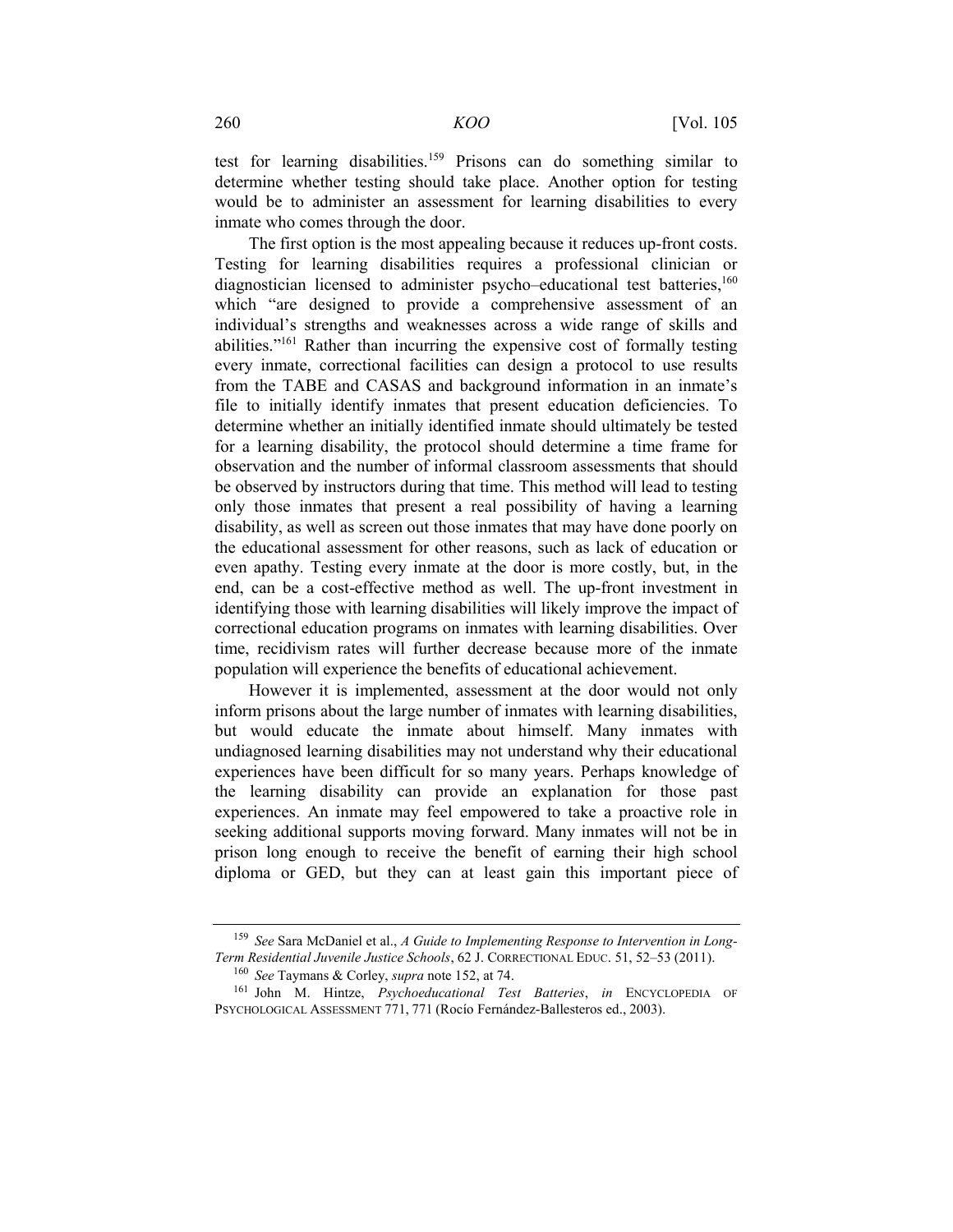information.162 Knowing about their learning disabilities alone can potentially affect recidivism rates because inmates may approach postrelease life differently once they learn of their learning disability. They may seek and receive accommodations in educational or employment settings that allow them to succeed in a way that they were not able to before.

Understanding the disability can help a prisoner identify his areas of strength and weakness, which can help him choose a career that utilizes his strengths. Researchers have found that adults with learning disabilities that have been successful at securing and maintaining employment have chosen careers that rely on their strengths.<sup>163</sup> On the other hand, adults with learning disabilities that are not successfully employed commonly lack "self-understanding."<sup>164</sup> These less successful adults "did not understand how their specific deficits impacted on job performance," which resulted in fewer applications for jobs that capitalized on their strengths, an inability to anticipate challenges in their current jobs, and an inability to develop compensatory strategies when they were experiencing difficulty in meeting work responsibilities.<sup>165</sup> This research suggests educating the large number of inmates with learning disabilities about their deficits will better prepare them to obtain and sustain employment after release.

#### B. TRAINING FOR CORRECTIONAL EDUCATORS

Reforms to correctional education programs must include training correctional educators about learning disabilities. At a formal policy level, prisons address the needs of inmates with learning disabilities through educational standards and training manuals. The Correctional Education Association has developed seventy-one standards to serve as benchmarks for the quality of adult correctional education programs, and several of these standards address the issue of learning disabilities.<sup>166</sup> In addition, the National Adult Literacy and Learning Disabilities Center published "Bridges to Practice: A Research-Based Guide for Literacy Practitioners Serving Adults with Learning Disabilities" in 1999 to serve as a

<sup>&</sup>lt;sup>162</sup> Mills Discussion, *supra* note 38 (explaining that the average prisoner in Illinois stays in prison for less than two years). 163 Pamela B. Adelman & Susan A. Vogel, *Issues in the Employment of Adults with* 

*Learning Disabilities*, 16 LEARNING DISABILITY Q. 219, 223 (1993). For example, successful individuals with greater strengths in visual–perceptual or quantitative skills chose jobs that relied on those abilities, and those with weaker reading skills entered jobs that did not rely on that ability. *Id.*

<sup>164</sup> *Id.*

<sup>165</sup> *Id.*

<sup>166</sup> TOLBERT, *supra* note 3, at 16.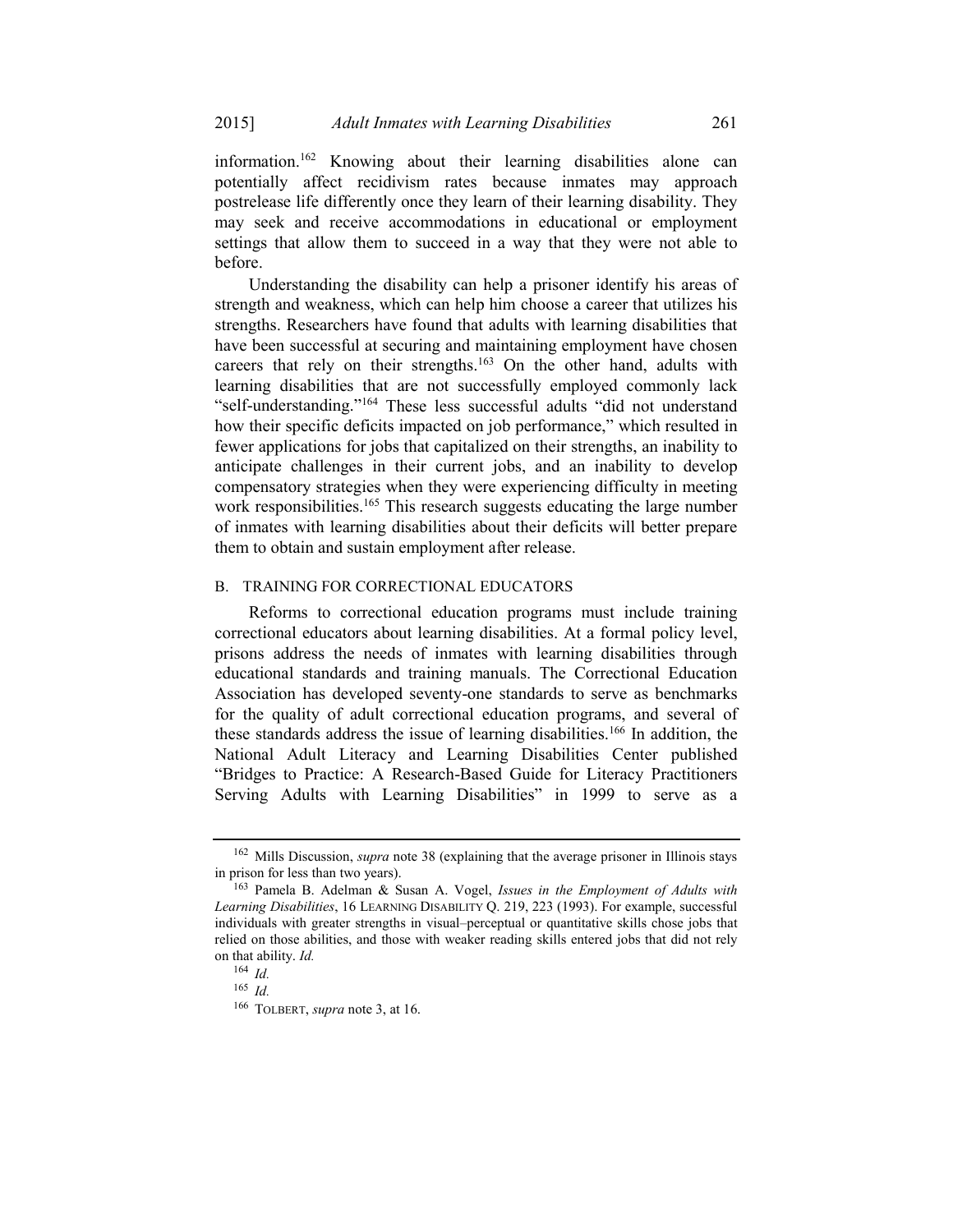professional development manual for educators working with individuals with learning disabilities.<sup>167</sup> However, it is uncertain how these standards and manuals affect the actual educational experience of inmates with learning disabilities. Similar standards and training manuals are in place to ensure the quality of juvenile educational programs, but, as this Comment described earlier, there are serious shortcomings in the services that are currently provided to youth with learning disabilities.<sup>168</sup> If juvenile education programs are inadequate even with formal policies in place, adult programs may be similarly inadequate.

State and federal prisons should make efforts to institute trainings that go beyond advice included in the manuals for all correctional educators. Trainings cannot just be part of formal policy; they must be held regularly. Having skilled educators is a principle of effective correctional educational programming.169 All correctional educators should undergo training to:

understand learning disabilities and their characteristics; apply screening and learning style inventories to improve practice; understand the difference between screening and formal assessment; use effective instructional practices, including specific techniques and instructional strategies; use strategies training so that students can learn how to learn, think, and solve problems on their own; understand and use high and low technologies whenever possible; and recognize the self-esteem and social skills of these adults and provide ways to foster development in these areas. $170$ 

These trainings should be held annually to refresh correctional educators' best practices because new inmates with learning disabilities will always be arriving in their classrooms.

A recent article highlighted the importance of having properly trained correctional educators in prisons by explaining the consequences of teaching individuals with learning disabilities without accommodations.<sup>171</sup> First off, it found that prisoners with learning disabilities are less likely to participate in prison education programs in the first place because

<sup>167</sup> Taymans & Corley, *supra* note 152, at 76. *See* NAT'L ADULT LITERACY & LEARNING DISABILITIES CTR., BRIDGES TO PRACTICE: GUIDEBOOK 1: PREPARING TO SERVE ADULTS WITH LEARNING DISABILITIES (1999), *available at* http://www.valrc.org/courses/adultld/ bridges\_pt1.pdf, *archived at* https://perma.cc/7BQL-JGCJ?type=pdf; NAT'L ADULT LITERACY & LEARNING DISABILITIES CTR., BRIDGES TO PRACTICE: GUIDEBOOK 2: THE ASSESSMENT PROCESS (1999), *available at* http://www.valrc.org/courses/adultld/ bridges\_pt2.pdf, *archived at* https://perma.cc/X27H-SMH8?type=pdf .<br><sup>168</sup> See supra text accompanying note 39.<br><sup>169</sup> See MGMT. & TRAINING CORP. INST., *supra* note 158, at 5.<br><sup>170</sup> TOLBERT, *supra* note 3, at 17 (quoting

*Correctional System*, 3 LINKAGES: LINKING LITERACY & LEARNING DISABILITIES (Nat'l Adult Literacy & Learning Disabilities Ctr., Wash. D.C.), Fall 1996, at 4).

<sup>&</sup>lt;sup>171</sup> Douglas P. Wilson, *The Silent Victims: Inmates with Learning Disabilities*, CRIMINAL JUSTICE POLICY COAL. (Apr. 22, 2010), http://www.cjpc.org/wap\_silent\_victims.htm, *archived at* http://perma.cc/8XA8-XEFU.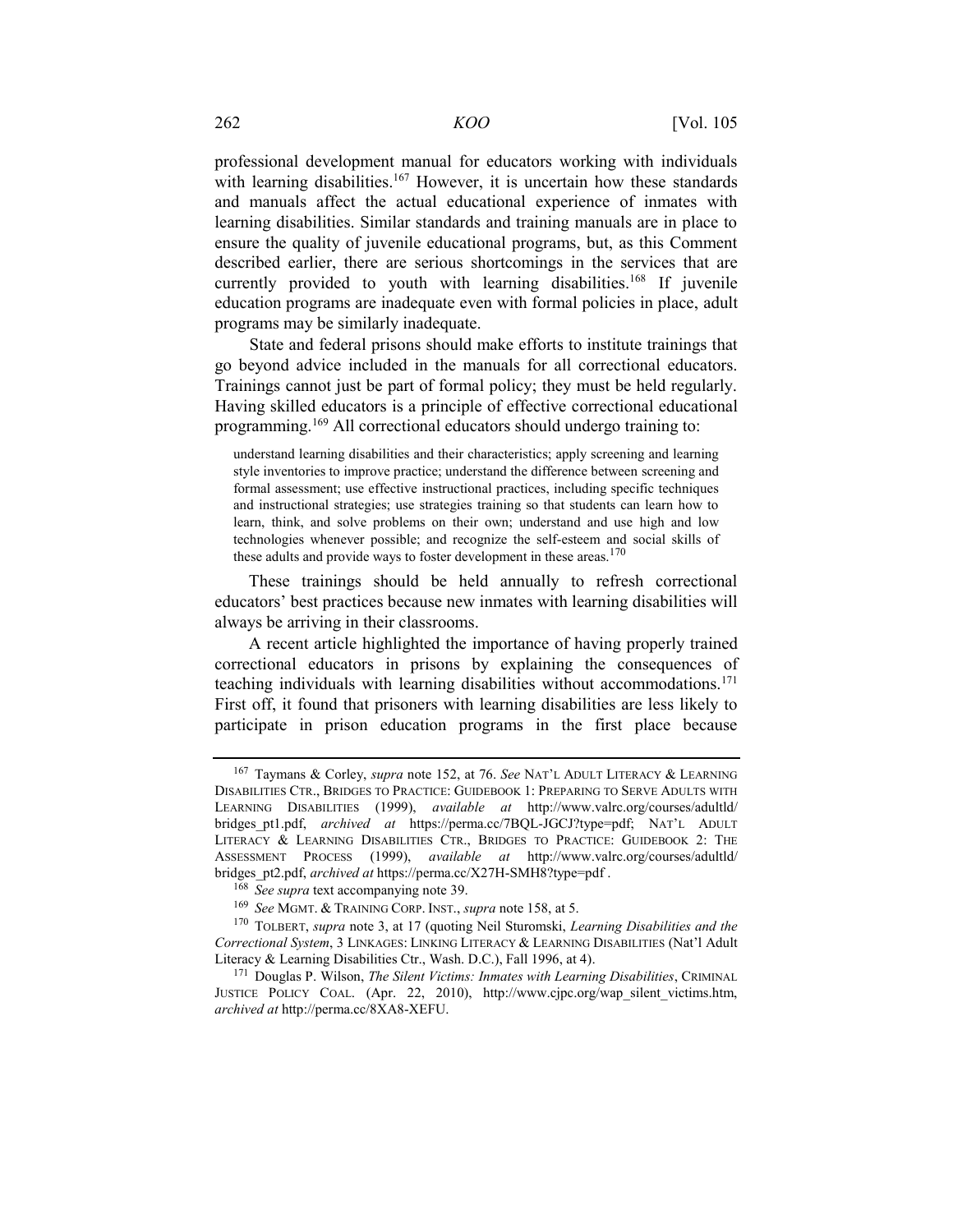classrooms lack accommodations.172 By avoiding a classroom that is inaccessible to them, inmates with learning disabilities often end up relying on other inmates for letter writing or other activities.<sup>173</sup> But this dependency on others puts these inmates with learning disabilities "at a greater risk of being victims of violence, extortion, or being forced to perform favors in return."174 As inmates with learning disabilities remain reluctant to participate in education programs due to lack of trained educators and proper accommodations, their needs will continue to go unaddressed.

Following through with formal policies and providing annual trainings is a cost-effective method for prisons to address the issue of learning disabilities. These reforms are less costly and controversial than other possible reforms, such as hiring special education teachers or attempting to emulate the services ensured under the IDEA, like individualized education plans.175 Given that the IDEA does not extend rights to special education services to adults, these alternative reforms would be expensive and difficult to advocate for.

Trainings can also save money by proactively providing what learners with learning disabilities need, which avoids the need for costly litigation. Correctional educators with adequate training can implement basic and inexpensive accommodations for inmates with learning disabilities.<sup>176</sup> Thus, the prison and inmate can completely avoid costly and lengthy litigation in many cases.

Limiting correctional educator trainings to adult basic education and high school diploma or GED programs can ensure that this reform remains cost-effective. It also prioritizes those inmates with the greatest learning needs. Studies highlight that the current prison population has high rates of illiteracy<sup>177</sup> and lacks high school diplomas and GEDs.<sup>178</sup> Additionally, narrowing the focus of trainings avoids many of the political controversies surrounding funding of correctional reform. Some critics of correctional education argue that formal prison education is wrong because it uses

<sup>176</sup> See supra subpart I(A).<br><sup>177</sup> Richard A. Tewksbury & Gennaro F. Vito, *Improving the Educational Skills of Jail Inmates: Preliminary Program Findings*, 58 FED. PROBATION 55, 55 (1994) (citing a study that, using sixth grade achievement as a cutoff, suggests that half of inmates in the United States are illiterate).<br><sup>178</sup> *Id.* (citing a study that suggests that well over half of inmates have not completed

high school).

<sup>172</sup> *Id.*

<sup>173</sup> *Id.*

<sup>174</sup> *Id.*

<sup>&</sup>lt;sup>175</sup> Attempting to emulate the special education model for adults in correctional education programs would likely cause controversy because there is already debate about providing general education to prisoners. See Greene, *supra* note 28, at 178.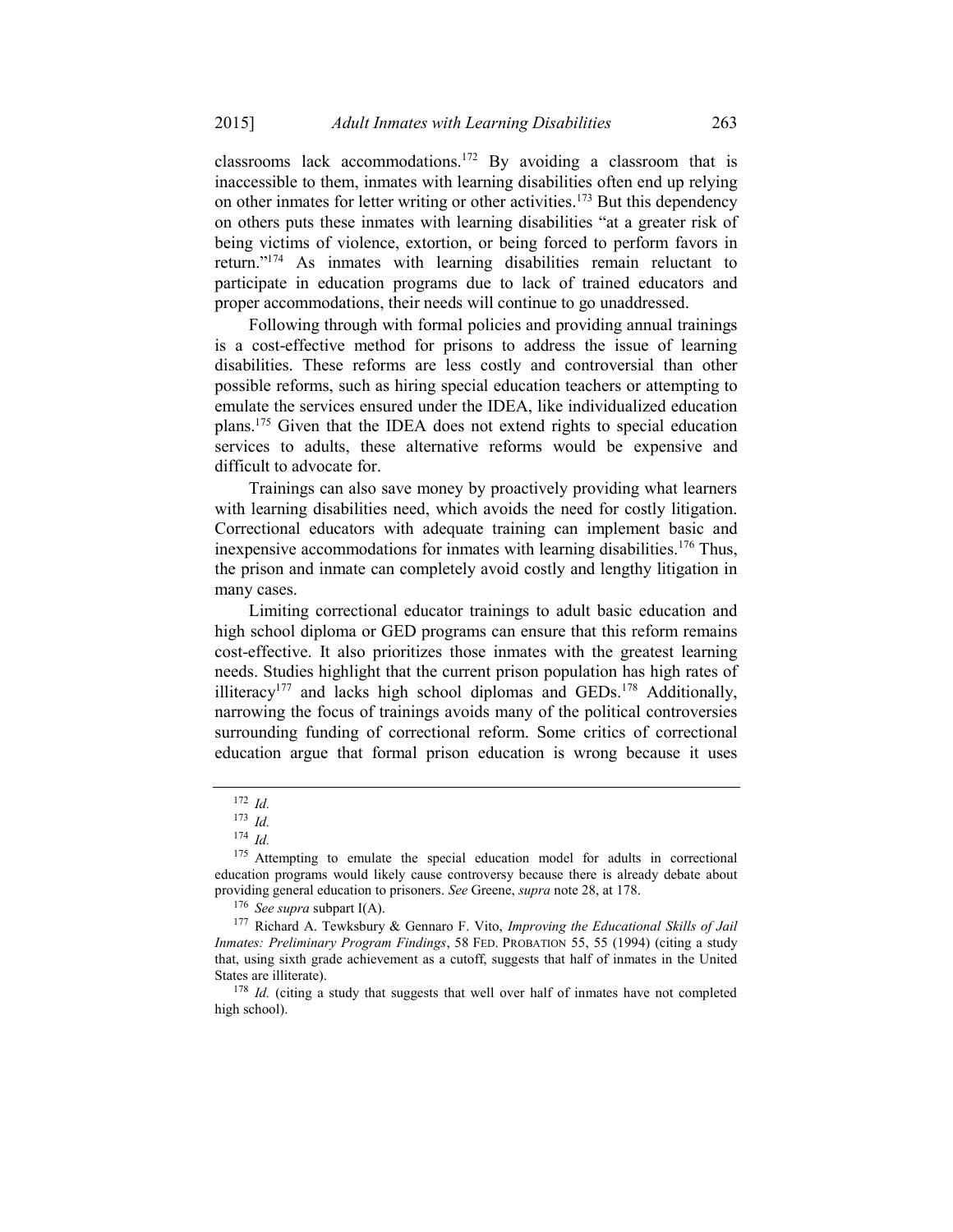taxpayer money to give a material benefit to criminals.179 Especially in the 1990s, there was strong disfavor among politicians for providing educational benefits to prisoners.<sup>180</sup> These critiques, however, centered around postsecondary education programs for prisoners. Politicians denounced the "'taxpayer rip-off' that rewarded prisoners for their crimes with a college education."<sup>181</sup> Limiting funding for trainings to the most basic educational needs avoids this political issue while still providing much-needed reforms since even critics of correctional education "acknowledge[] that a high illiteracy rate exists among prisoners, and that the teaching of reading skills to prisoners that will eventually be released is a worthy endeavor."<sup>182</sup>

#### C. PROVIDE LIFE SKILLS TRAINING

Correctional education programs should also involve life skills training for inmates with learning disabilities as part of their adult basic education because they will face additional challenges upon release. Most prisons offer life skills programs for inmates to prepare for post-prison life.183 However, given that life skills programs are part of educational programming, it is likely that they, too, fail to recognize the significant population of adult inmates with learning disabilities. Thus, life skills programs should be designed with the challenges of learning disabilities in mind, particularly in employment. Finding employment is crucial for former inmates not only because they need to find a steady, legal source of income, but because employment offers structure and a sense of responsibility through the reintegration process, which is beneficial to their postprison life.184

<sup>&</sup>lt;sup>179</sup> Greene, *supra* note 28, at 174–75.<br><sup>180</sup> Blumenson & Nilsen, *supra* note 14, at 73–74.<br><sup>181</sup> Id. at 74.<br><sup>181</sup> Greene, *supra* note 28, at 174.<br><sup>182</sup> Greene, *supra* note 28, at 174.<br><sup>183</sup> See FED. BUREAU OF PRISON budgeting are some like skills programs offered in prisons. *See* PETER FINN, NAT'L INST. OF JUSTICE, PROGRAM FOCUS: THE DELAWARE DEPARTMENT OF CORRECTION LIFE SKILLS PROGRAM (1998), *available at* https://www.ncjrs.gov/pdffiles/169589.pdf, *archived at* http:// perma.cc/53NA-QKQE; *Life Skills Programming*, VA. DEP'T OF CORR., https://vadoc. virginia.gov/offenders/institutions/programs/life-skills.shtm (last visited Oct. 15, 2014), archived at http://perma.cc/SEC5-DBNX.

<sup>&</sup>lt;sup>184</sup> CHRISTY VISHER ET. AL., URBAN INST. JUSTICE POLICY CTR., EMPLOYMENT AFTER PRISON: A LONGITUDINAL STUDY OF RELEASEES IN THREE STATES 3, 6 (2008), *available at*  http://www.urban.org/UploadedPDF/411778\_employment\_after\_prison.pdf?RSSFeed= Urban.xml, *archived at* http://perma.cc/L22H-LJQ4 (reporting that 79% of study participants spent time searching for a job after release).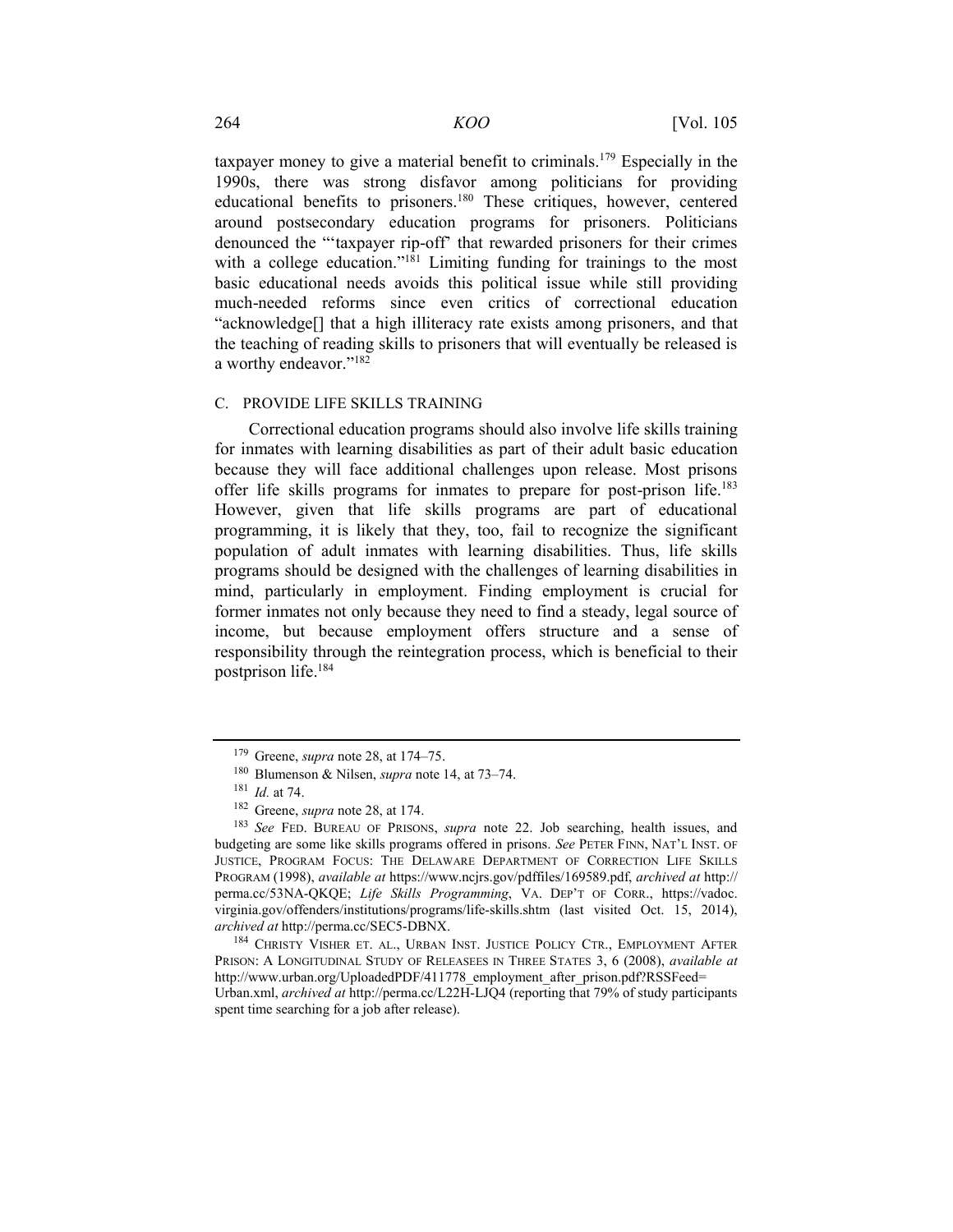All prisoners—with or without learning disabilities—face obstacles trying to find employment. Former prisoners face reluctance from employers to hire people with criminal records, the disadvantage of having weak educational and employment experiences, and the difficult task of explaining the gap in work history during their prison terms.<sup>185</sup> They also face the difficulty of maintaining employment for the long term. A recent study following former inmates in three states upon their release found that less than half of participants were employed eight months after release.<sup>186</sup>

However, inmates with learning disabilities often have an extra challenge when seeking employment.<sup>187</sup> Employers' general lack of understanding about learning disabilities, combined with the "invisible nature" of most learning disabilities,<sup>188</sup> has established a norm that hurts employees. Employers can lack sensitivity to learning needs, often fail to provide accommodations, and sometimes incorrectly assume that employees with learning disabilities are lazy or have bad work habits.<sup>189</sup> This social norm means that many adults with learning disabilities hide their disabilities during the hiring process and during employment in the effort to "*pass* for normal."190 Rather than risk not being hired or perhaps even being let go for asking for "special treatment," employees will keep their learning disabilities to themselves.<sup>191</sup> This coping strategy negatively impacts an individual's success in the workplace. For starters, employment numbers are worse for those with learning disabilities than those without: 55% of working-age adults with learning disabilities versus 76% of adults without learning disabilities are employed, and unemployment is at 6% for those with learning disabilities compared to  $3\%$  for those without.<sup>192</sup> One poll suggests that adults with learning disabilities have greater challenges than their nondisabled counterparts with maintaining long-term, steady employment.<sup>193</sup> For example, adults with ADHD, on average, held 5.4 jobs in the past ten years compared to adults without ADHD, who held 3.4 jobs in the same time period.194

<sup>&</sup>lt;sup>185</sup> *Id.* at 8.<br><sup>186</sup> *Id.* at 7.<br><sup>187</sup> Barker, *supra* note 9, at 335–37 (describing the "social barriers that impede recovery" for employees with learning disabilities).

<sup>&</sup>lt;sup>188</sup> *Id.* at 335. For many individuals, their learning disabilities are not obvious or noticeable to third parties. Many people with learning disabilities look, behave, and perform similarly to their nondisabled counterparts. *See supra* subpart I(A).<br><sup>189</sup> Barker, *supra* note 9, at 335–36.<br><sup>190</sup> Id. at 336.<br><sup>191</sup> See id. at 336–37.<br><sup>192</sup> NAT'L CTR. FOR LEARNING DISABILITIES, *supra* note 2.<br><sup>193</sup>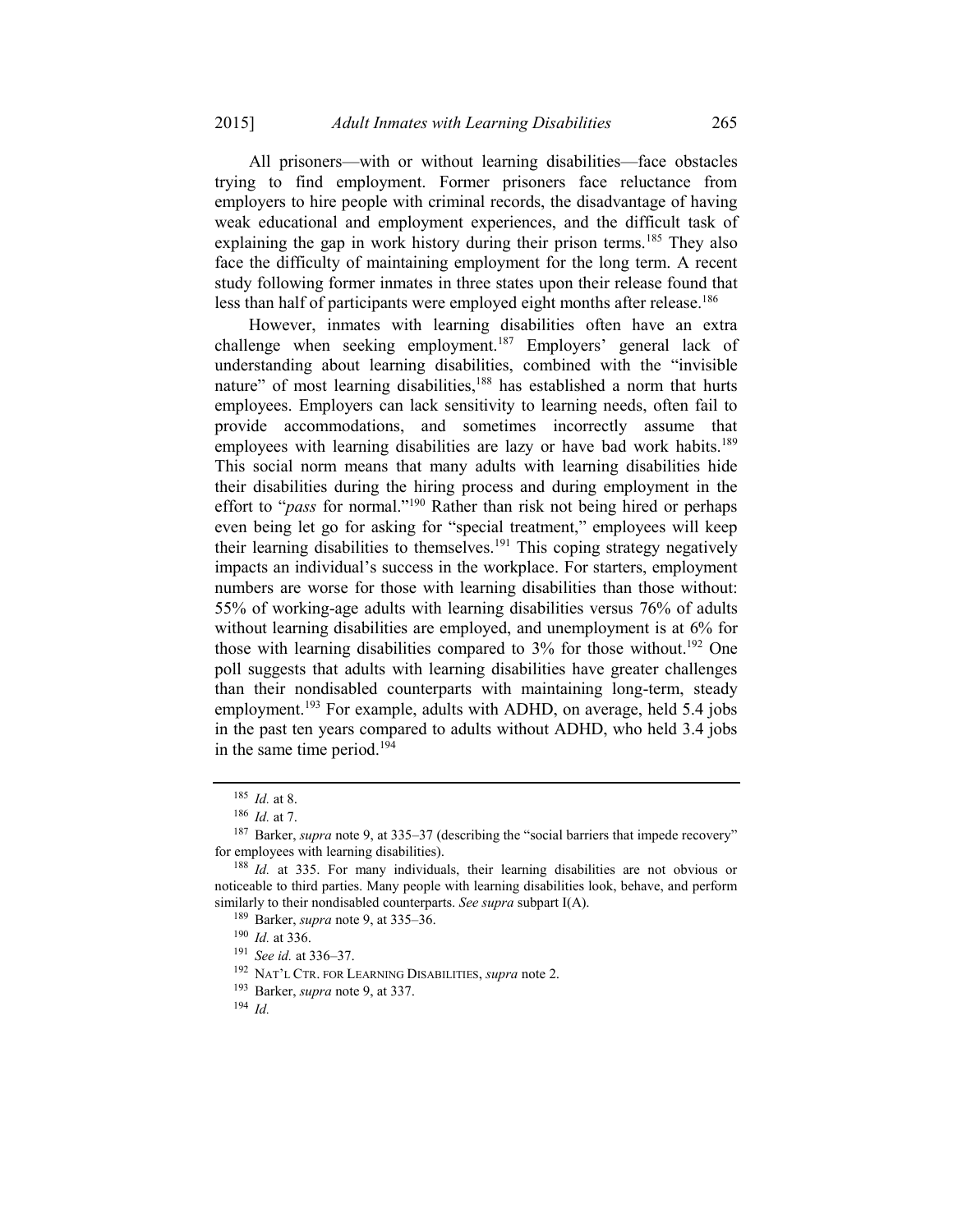Educating prisoners about managing their learning disabilities could make an impact on recidivism rates.<sup>195</sup> Adding a component focused on one's learning disability to the current life skills programs could make a difference. It could educate inmates that they have a right to ask for reasonable accommodations in their workplaces and where to go for help if they are discriminated against. They can turn to informal and formal measures to seek assistance: making a request to their supervisor;<sup>196</sup> making a request to the employer's human resources department; contacting the Equal Employment Opportunity Commission, the federal agency tasked with enforcing the Rehabilitation Act and ADA;<sup>197</sup> or even reaching out to a legal clinic for pro bono employment law services. This practical skill can help the inmate maintain employment after release.

#### D. NEED FOR MORE RESEARCH AND DISCUSSION

The previous three subparts address solutions that can be readily implemented. However, this issue cannot be fully addressed until we know more about adult prisoners with learning disabilities. Discussions about educating imprisoned juveniles with learning disabilities need to expand to include adults. Unfortunately, the current inadequate legal protections contribute to the paucity of journal articles and academic research on the population. Prisons are not legally obligated to provide the same level of support for adult inmates as they are for juvenile inmates under the IDEA. As a result, the lack of services for adult inmates with learning disabilities might not appear as alarming. But it is unacceptable because, without the kind of legal protection that the IDEA provides, adult inmates with learning disabilities are made even more vulnerable in the prison system.<sup>198</sup> This vulnerable population has yet to be adequately discussed and researched.

Adult inmates with learning disabilities raise similar concerns and rationales for providing correctional education support for juveniles with learning disabilities, and thus, a similar amount of discussion should exist around the former topic. First, like juveniles in prison, adult prisoners have experienced high rates of educational failure. Reports suggest that well over

<sup>&</sup>lt;sup>195</sup> See supra text accompanying notes 162–165.<br><sup>196</sup> JOB ACCOMMODATION NETWORK, EMPLOYEES' PRACTICAL GUIDE TO REQUESTING AND NEGOTIATING REASONABLE ACCOMMODATIONS UNDER THE AMERICANS WITH DISABILITIES ACT 7–8, *available at* http://askjan.org/Eeguide/EeGuide.pdf (last visited Sept. 23, 2014), *archived at* http://perma.cc/K73T-L78R.<br><sup>197</sup> *The ADA: Your Employment Rights as an Individual with a Disability*, U.S. EQUAL

EMP'T OPPORTUNITY COMM'N (Mar. 21, 2005), http://www.eeoc.gov/facts/ada18.html, *archived at* http://perma.cc/55QB-K23L. 198 *See supra* note 155.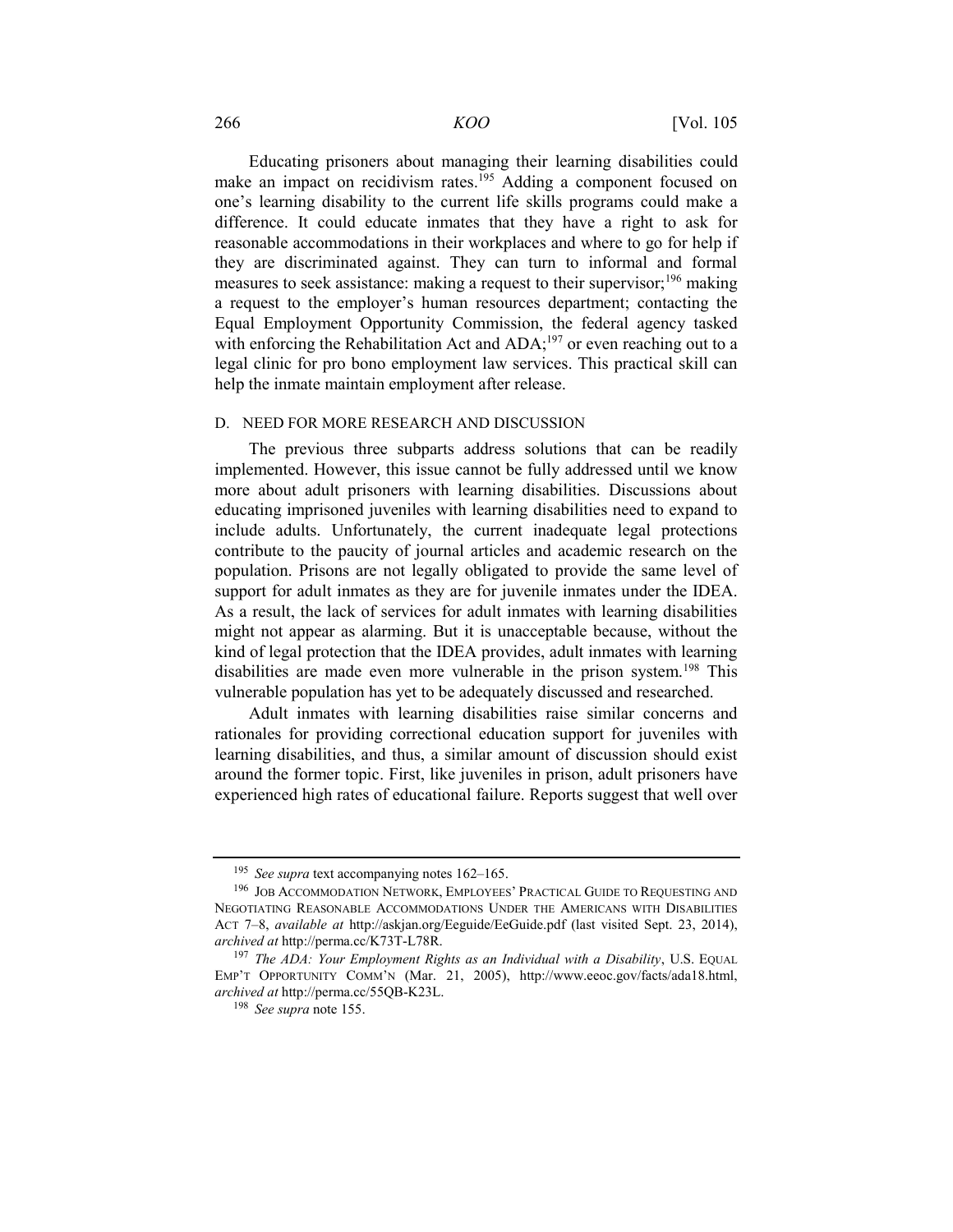half of all prison inmates have not finished high school.<sup>199</sup> For those who have completed parts of their education, their skills can be two to three grade levels behind the actual grade level they last completed.<sup>200</sup> And second, like juveniles in prison, adult prisoners have increased chances of poverty and unemployment upon release without educational achievement.201 Since many employers require proof of a high school diploma or GED for employment, both adults and juveniles are at a disadvantage upon release if they do not take part in education programs in prison.202

More research is needed about this population. Current studies show a positive relationship between correctional education and reduced recidivism rates.203 These studies could have greater meaning if they acknowledged the  $30\% - 50\%$ <sup>204</sup> or  $20\% - 55\%$ <sup>205</sup> of inmates with learning disabilities. Of course, undertaking research projects to measure the effectiveness of correctional education programs is a major endeavor in itself; thus, studies like the RAND Corporation's meta-analysis of correctional education<sup>206</sup> and the three-state recidivism study of released inmates $207$  are not simple projects. However, the important implications of these studies could mean so much more if they identified this key characteristic.

The Department of Justice could play a key role in furthering research efforts. The Bureau of Justice Assistance funded the RAND Corporation's 2013 study; imagine what information could be learned if learning disabilities were part of the scope of research. Special Reports, like the one on education and correctional programming by the Bureau of Justice Statistics in 2003<sup>208</sup> could also go a long way if they expanded to include information about adults with learning disabilities. If the Department of Justice sponsored studies and reports that incorporate adults with learning disabilities, more attention will be on the population, which could provide the basis for more discussions about testing at the door, training

<sup>199</sup> Tewksbury & Vito, *supra* note 177, at 55. 200 *Id.*

<sup>201</sup> Sheldon-Sherman, *supra* note 110, at 228 (stating that marginal literacy as a juvenile has a significant relationship to poverty and unemployment, or underemployment, as an adult). *See also* Whitney, *supra* note 15, at 786–87 (stating that in 1997, prearrest unemployment was at 32%, and 43% of prisoners who did work before prison made nearpoverty wages).<br>
<sup>202</sup> Tewksbury and Vito, *supra* note 177, at 55.<br>
<sup>203</sup> See supra Part II.<br>
<sup>204</sup> TOLBERT, *supra* note 3, at 11.<br>
<sup>205</sup> Cowardin, *supra* note 31, at 11.<br>
<sup>206</sup> See RAND CORP., *supra* note 55.<br>
<sup>207</sup>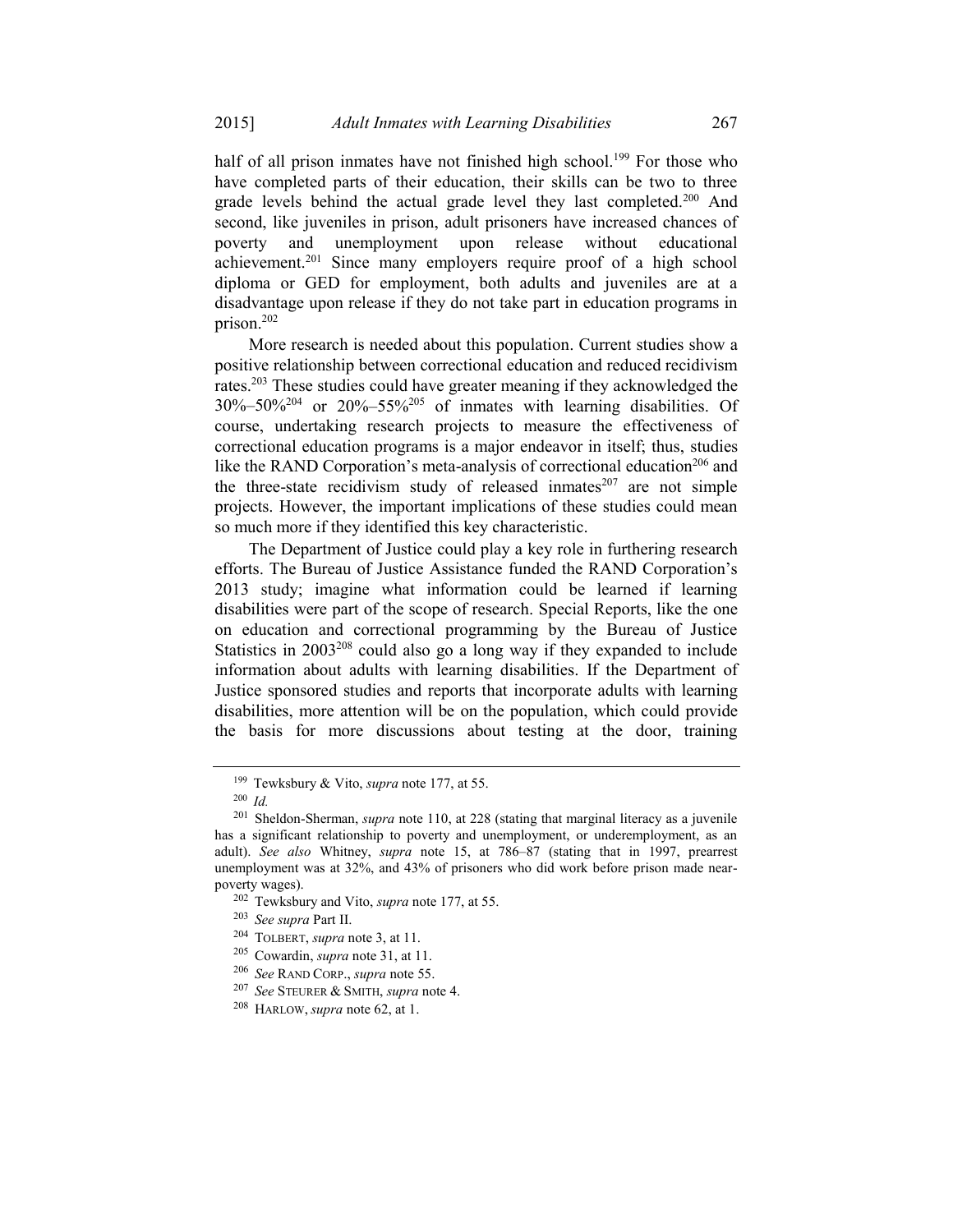correctional educators about learning disabilities, and providing life-skills training specific to the needs of inmates with learning disabilities.

#### **CONCLUSION**

This Comment brings attention to a prison population that has gone largely unsupported by prison administrators, researchers, and government officials. Though various sources confirm that inmates with learning disabilities are widely represented in prisons, correctional institutions have made little effort to identify and support them, and researchers and the government have not adequately examined their needs nor made serious effort to include them in research. In addition, federal statutes offer limited support to these inmates, and the current litigation regime is costly, filled with procedural barriers, and time-consuming.

The lack of concern and protection for inmates with learning disabilities is troubling because decreasing recidivism is intricately linked to their education. Education's ability to decrease recidivism rates is real. Numerous studies confirm that inmates who make educational gains in prison are less likely to recidivate. They are also more likely to succeed at finding employment and earning higher wages. Not only does education work, but the costs of educational programming are much less than the costs of reincarcerating inmates.

Given the postrelease benefits of education and the undeniable fact that many inmates have learning disabilities, correctional institutions must make changes to their education programs. Their current educational programming is inadequate because it does not recognize or support inmates with learning disabilities. This inadequacy means that the impact on recidivism has not yet been truly measured because this large segment of the prison population has not been accounted for. To make educational programming effective, prisons must begin identifying inmates with learning disabilities at their doors. Assessing for learning disabilities fits naturally with the battery of other tests prisons conduct upon an inmate's entry.

Prisons must also train correctional educators to work with these inmates. While staffing prisons with special education teachers or mirroring the services provided to juveniles is financially unrealistic, prisons can make significant changes to the classroom experience by following through on formal policies and providing annual trainings on best practices for working with learners with learning disabilities. Classrooms should also incorporate a life-skills component to prepare inmates for postrelease life. Recognizing and addressing the additional challenges that prisoners with learning disabilities face in employment will likely increase inmates' postrelease success. And lastly, further discussion of this population is